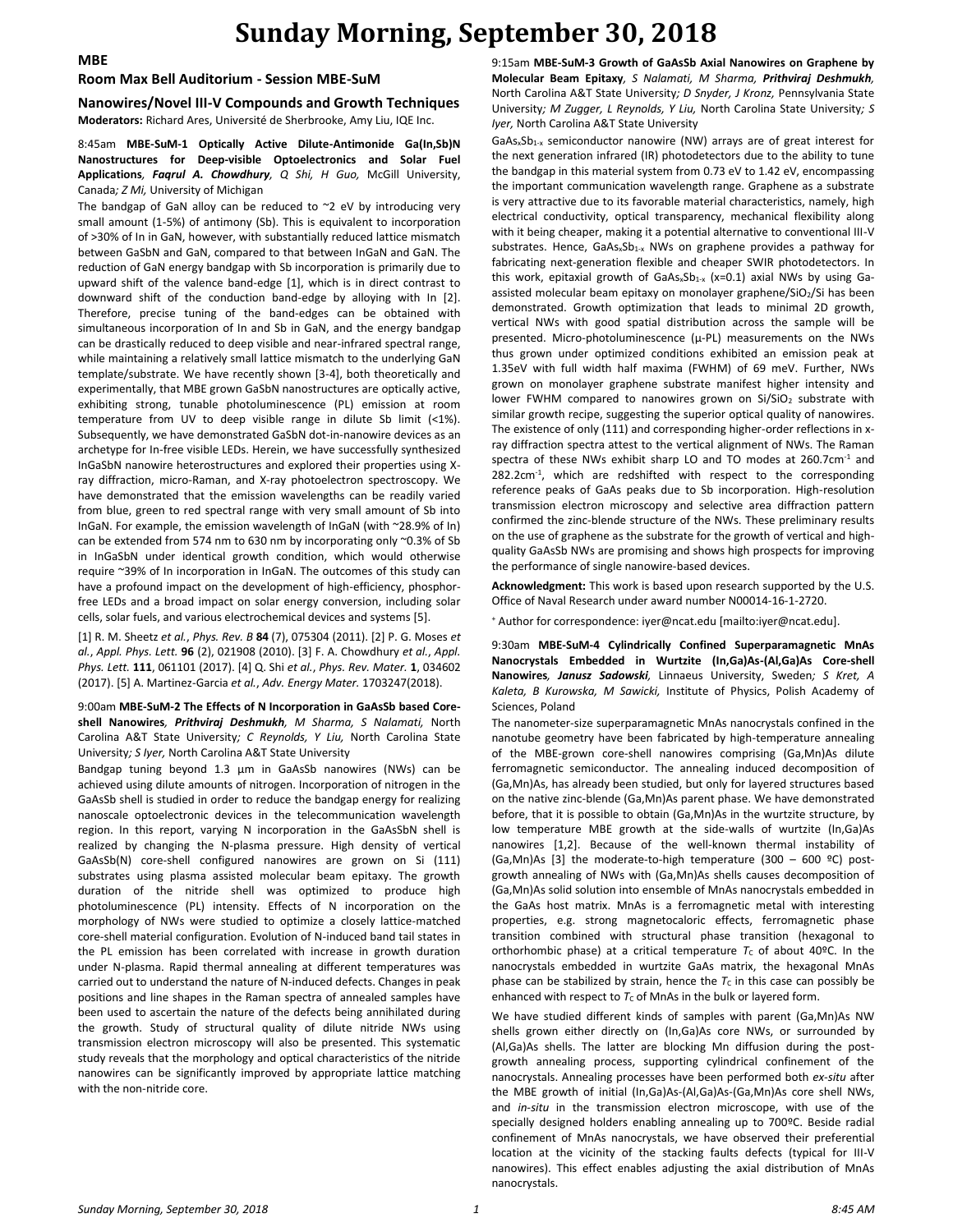## **Sunday Morning, September 30, 2018**

This work has been supported by the research projects granted by Carl Tryggers Stiftelse för Vetenskaplig Forskning (Sweden) CTS 16: 393, and by the National Science Centre (Poland) - project no. 2014/13/B/ST3/04489.

[1] A. Siusys, J. Sadowski, et. al., Nano Lett. 14, 4263 (2014).

[2] J. Sadowski, S.Kret, A. Siusys, T. Wojciechowski, K. Gas, M. F. Islam, C. M. Canali and M. Sawicki,

Nanoscale, **9**, 2129 (2017).

[3] H. Ohno, Science **281**, 951(1998).

<sup>+</sup> Author for correspondence: Janusz.Sadowski@lnu.se

9:45am **MBE-SuM-5 Bright Single InAsP Quantum Dots at Telecom Wavelengths in Position-Controlled InP Nanowires***, Philip Poole, S Haffouz,* NRC, Canada*; K Zeuner,* KTH Royal Institute of Technology, Sweden*; D Dalacu, J Lapointe, D Poitras, K Mnaymneh, X Wu, M Couillard, M Korkusinski,* NRC, Canada*; E Scholl, K Jons, V Zwiller,* KTH Royal Institute of Technology, Sweden*; R Williams,* NRC, Canada

Optics based quantum information technologies require high brightness quantum light sources, and single semiconductor quantum dots show great promise for this application. Using site selected InP nanowires containing single InAsP quantum dots we have demonstrated both highly efficient single photon emission and bright entangled photon pairs in the 900 to 1000 nm wavelength range. There is great interest in extending the emission of these sources to longer wavelength to make use of telecommunication based fibre to transmit these photons over large distances. In this contribution we show how you can modify our present nanowire growth to produce high brightness nanowire structures emitting in the telecom 1310 nm and 1555 nm wavelength ranges.

The nanowires used in this study were grown using the selective area VLS growth technique by chemical beam epitaxy (CBE). They consist of a wurtzite InP nanowire core containing an InAsP quantum dot, where the diameter of the core is determined by the Au seed particle. The growth mode is then switched from axial to radial to increase the nanowire diameter and control the tapering of the nanowire tip to provide efficient coupling of the dot emission to the collection optics. To extend the dot emission to longer wavelength we use a combination of higher As flux and longer growth time for the dot.

We demonstrate a dramatic dependence of the emission rate on both the emission wavelength and the nanowire diameter. With an appropriately designed waveguide, tailored to the emission wavelength of the dot, an increase in the count rate by nearly 2 orders of magnitude (0.4 to 35 kcps) is obtained for quantum dots emitting in the telecom O-band, showing high single-photon purity with multiphoton emission probabilities down to 2%.

#### 10:30am **MBE-SuM-8 Continuously-Graded Parabolic Quantum Wells in AlGaAs***, Chris Deimert, Z Wasilewski,* University of Waterloo, Canada

Parabolic quantum wells have unique properties that make them crucial for certain applications. However, they are much more challenging to grow with molecular beam epitaxy than standard rectangular quantum wells, as they require a smooth, precise variation in the composition during growth. Typically, such composition variations have been produced using the digital alloy technique. However, digital alloys are limited by things such as the speed at which cell shutters can be actuated. Further, the high density of interfaces can be problematic, especially in material systems like AlInAsSb.

In our approach, we instead create a smooth parabolic potential in Al<sub>x</sub>Ga<sub>1</sub>. *<sup>x</sup>*As by varying the Al cell flux as a function of time. This is not trivial, as there are complicated thermal dynamics which cause the flux to lag behind changes in the input temperature. The input must be carefully selected to counteract these dynamics and achieve the correct flux profile.

To accomplish this, we approximate the effusion cell as a linear system and experimentally measure its impulse response. Once the impulse response is known, it is possible to determine the appropriate temperature input sequence for any desired composition profile. We have applied this to the case of a sequence of parabolic quantum wells in Al<sub>x</sub>Ga<sub>1-x</sub>As. Despite the somewhat crude assumption of linearity, the approach already performs remarkably well. The target composition profile is achieved to within Δ*x* < 0.005, without any further refinement of the method.

We anticipate that this method will allow for the growth of Al<sub>x</sub>Ga<sub>1-x</sub>As parabolic quantum wells which are of higher quality than those achievable with digital alloying. Importantly, though, this method can be applied much more generally. Once the impulse response is known, essentially arbitrary composition profiles can be grown without any recalibration. Further, this method could be straight-forwardly extended to more challenging material systems like AlGaInAs, or even mixed group V systems such as AlInAsSb, where digital grading is not possible due to high interfacial strain.

### 10:45am **MBE-SuM-9 Growth and Characterization of Al0.48In0.52As on InP (100) by Hybrid MBE-CBE for Optoelectronics Applications***, Thierno Mamoudou Diallo, A Poungoue Mbeunmi, M El-Gahouchi, M Jellite, S Fafard, R Arès, A Boucherif,* Université de Sherbrooke, Canada

Al0.48In0.52As ternary alloy lattice matched to InP is of great interest for optoelectronics devices [1]. In fact, AlInAs alloys are very desired for new generation avalanche photodiode (APD) due to their large band gap, high ionization ratio and low excess noise [1]. However, high quality growth of these alloys either by MBE, MOCVD or CBE is quite difficult due to clustering, lattice matching control and impurities (O and C) contamination [2], [3].

In this work, we demonstrate the epitaxial growth of high quality, low strain and low background doping of Al0.48In0.52As at 500°C on Fe-doped semi-insulating InP(100) substrate by using hybrid MBE-CBE technique. The precursors that were used are: solid aluminum, solid indium, TriMethylIndium (TMIn) and thermally cracked arsine. Using Nomarski, we observed smooth surfaces for the as grown layers. High-Resolution X-ray Diffraction (HR-XRD) in the vicinity of the (004) reflexion shows a lattice mismatch in the range -137 to 127ppm. The carrier density of undoped layers, obtained by Hall measurement at room temperature, is as low as  $3E+15$  cm<sup>-3</sup> which is three orders of magnitude lower than the identical layers grown by organometallics sources. Photoluminescence (PL) for Al0.48In0.52As at low temperature (LT) shows a good optical quality. The quality and purity of the alloys grown here are compatible with high performance APD for optical communication.

[1] J. P. R. David and C. H. Tan, "Material considerations for avalanche photodiodes," IEEE J. Sel. Top. Quantum Electron, vol. 14, no. 4, pp. 998– 1009, 2008.

[2] X. In et al., "Material properties and clustering in molecular beam epitaxial InAlAs and InGaAlAs vol. 800, no. 1987, pp. 156–158.

[3] W. P. Hong and al. "Nonrandom alloying in InAlAs/InP grown by molecular beam epitaxy," Appl. Phys. Lett., vol. 50, no. 10, pp. 618–620, 1987.

### 11:00am **MBE-SuM-10 InAlAs/InGaAs Growth on InP(111)A and InP(111)B Substrates with Varying Substrate Offcut Angle***, Ida Sadeghi, M Tam, Z Wasilewski,* University of Waterloo, Canada

InAlAs/InGaAs growth on polar InP(111) wafers offers physical properties of interest for optoelectronic and spintronic applications . However, growth on the (111) wafers is much less understood than that on conventional (001) substrates. Strong surface roughening with high density of hillocks and pits is the primary challenge for the growth on (111) substrates. Growth on offcut substrates may promote step-flow growth mode and avoid hillock formation [1]. Although growth on such substrates have been reported, the systematic study on the optimization of such offcut angle is lacking.

In this work the influence of substrate misorientation on the surface morphology of InGaAs/InAlAs on InP(111) was studied. We grew on wafers with rounded by chemo-mechanical polishing edges. Such surface bowing at the wafer edge exposes vicinal surfaces with monotonically varying effective offcut angle and the entire range of atomic step crystallographic orientations. The epitaxial structures consisted of InAlAs buffer layer followed by InGaAs layer. Grown wafers were analyzed using Nomarski DIC microscopy, atomic force microscopy and surface profilometry. The optimum As overpressure for the growth on (111)B and (111)A was found to be  $6\times P_{min}$  and  $12\times P_{min}$ , respectively. Here  $P_{min}$  stands for minimum As overpressure ensuring As stable surface reconstruction during GaAs growth on (001)GaAs substrate at 580°C, using equivalent group III flux. It was also found that for growth on (111)B the optimum growth rate can be higher than that for the growth on (111)A; 1 Å/s compared to 0.5 Å/s. There is a range of surface orientations, particularly well-defined for (111)B (Fig. 1), which promotes smooth surface morphology. The width of such smooth region depends on the azimuth around the wafer. At its widest, this smooth region corresponds to a range of surface offcuts of 4.5°-12.5°. A much smoother surface was obtained on (111)B substrate.

11:15am **MBE-SuM-11 Growth and Characterization of Undoped InGaAs by Hybrid MBE-CBE for Optoelectronic Applications***, Alex Brice Poungoue Mbeunmi, T Diallo, M El-Gahouchi, M Jellite, G Gomme, A Boucherif, S Fafard, R Ares,* Université de Sherbrooke, Canada

InGaAs is one of the most commonly used active layer in III-V based optoelectronic devices [1], thanks to its distinctive properties such as high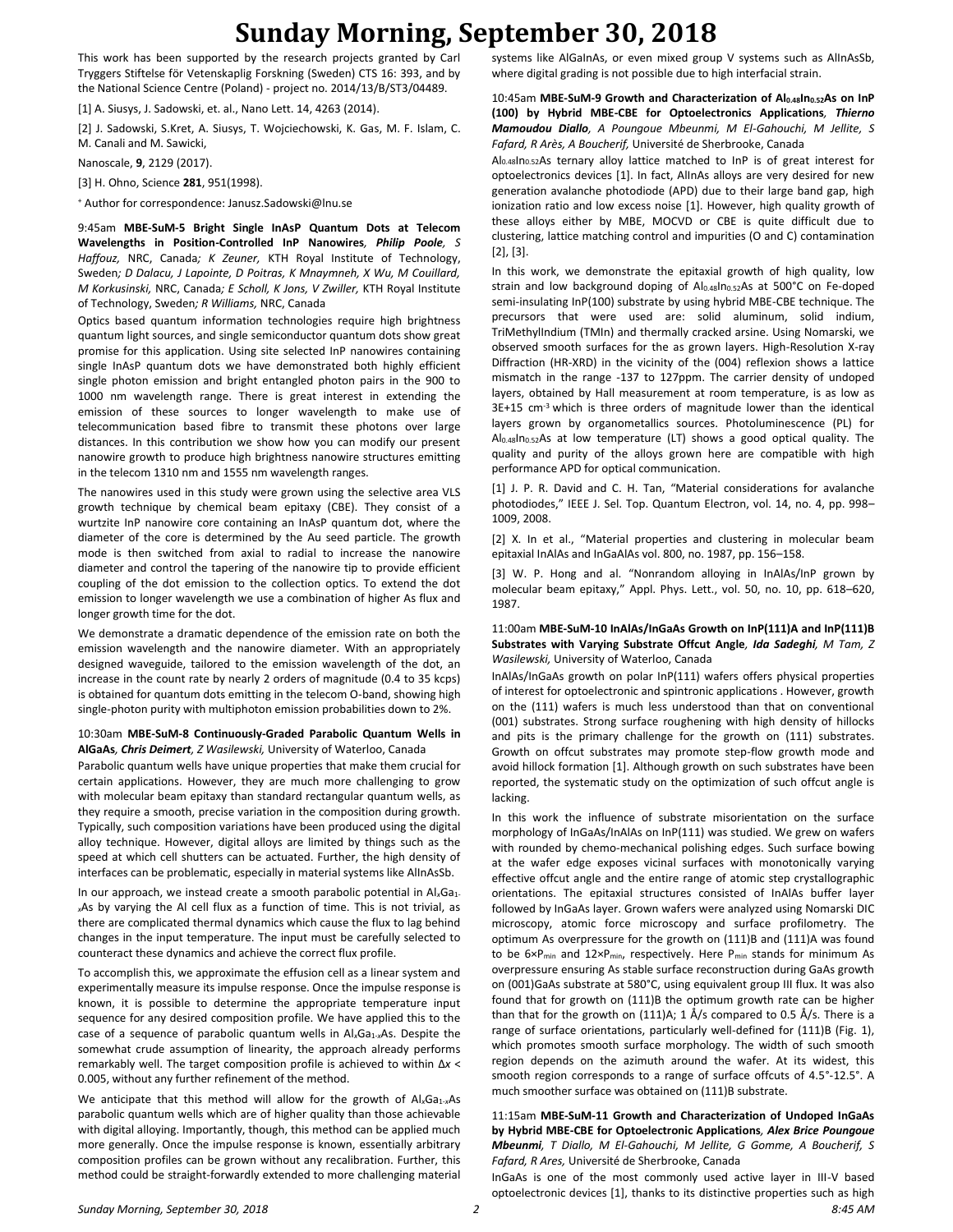## **Sunday Morning, September 30, 2018**

electron mobility, peak velocity and direct band gap [2], [3]. So far, this alloy is grown by standard technics such as MBE, MOCVD or CBE. However, there are several challenges to overcome in order to obtain pure and cost effective InGaAs epitaxial layers.

In this work, we will discuss the use of a custom MBE-CBE reactor which combines solid and vapour sources to grow high quality InGaAs layers. This alloy has been grown on semi insulating InP substrate (001) using an indium K-cell, triethilgallium (TEGa) as group III precursors and arsine (AsH3) as group V at 500°C. An in-situ reflection high energy diffraction (RHEED) pattern of InGaAs shows streaky lines which are observed, demonstrating a layer-by-layer growth mode. The high resolution X-ray diffraction (HR-XRD) measurements along the (004) direction was carried out on In<sub>0.53</sub>Ga<sub>0.47</sub>As epilayers and gives a lattice mismatch of 9E-03. Furthermore, Hall effect measurements performed on undoped InGaAs layers show carrier densities around 1E+15 cm<sup>-3</sup>, which are roughly two orders of magnitude lower than samples grown by standard CBE. These preliminary results are promising toward achieving the growth of photodetector heterostructures, such as avalanche photodiode, which requires pure active layers.

[1] J. P. R. David and C. H. Tan, "Material considerations for avalanche photodiodes," *IEEE J. Sel. Top. Quantum Electron.*, vol. 14, no. 4, pp. 998– 1009, 2008.

[2] Z. Tabatabaie, "Chemical beam epitaxial growth of extremely high quality InGaAs on InP," vol. 170, pp. 1–4, 1986.

[3] W. Lee, "The growth of high mobility InGaAs and InAlAs layers by molecular beam epitaxy," *J. Vac. Sci. Technol. B Microelectron. Nanom. Struct.*, vol. 4, no. 2, p. 536, 1986.

Author for correspondence: richard.ares@usherbrooke.ca

11:30am **MBE-SuM-12 Epitaxial Growth and Properties of II3V<sup>2</sup> Semiconductors: Mg3N<sup>2</sup> and Zn3N2***, Peng Wu, T Tiedje,* University of Victoria, Canada

The  $II_3V_2$  semiconductors are a little-explored class of semiconductor materials which can be composed of environmentally-benign, earthabundant elements, and have bandgaps in the visible and near infrared part of the spectrum. The crystal structure of these materials is relatively complex consisting of three interpenetrating fcc lattices, with one of the lattices half occupied. Epitaxial zinc nitride [1] and magnesium nitride [2] thin films were grown on (110) sapphire and (200) MgO substrates by plasma-assisted molecular beam epitaxy with nitrogen gas. The  $Mg_3N_2$  and  $Zn_3N_2$  films were grown at temperatures of 300-350°C and 140-180°C respectively. The RHEED pattern during growth and the x-ray q /2q scans suggest that the films are epitaxial single crystals. In situ optical reflectivity during growth was used to determine the growth rate as a function of the metal flux and the growth temperature. The in-situ reflectivity was simulated by an optical model from which we derived the growth rate (up to 0.05 nm/s) and the indices of refraction of the deposited  $Mg_3N_2$  and Zn3N<sup>2</sup> films at 488 nm (2.4 and 2.65 respectively). X-ray diffraction shows that the thin films were (400) oriented on both the (110) sapphire ( $\text{Zn}_3\text{N}_2$ only) and (200) MgO substrates. The optical absorption coefficient was calculated from the transmittance spectrum; the optical band gap of the Mg3N<sup>2</sup> and Zn3N2 thin films were found to be 1.3 eV and 2.5 eV, respectively. Ellipsometry measurements show that the refractive index of zinc nitride is 2.3-2.7, and extinction coefficient is ~0.5-0.7 in the energy range of 1.5-3.0 eV. The index of refraction of  $Zn_3N_2$  has the unusual characteristic of decreasing with photon energy in the 1.7-3.0 eV range, whereas the index of  $Mg_3N_2$  shows a normal dispersion with photon energy. The electron transport measurement shows that the single crystal zinc nitride has an electron mobility as high as 395 cm<sup>2</sup> /Vs. Both materials are air sensitive and uncapped films oxidize in room air, especially Mg<sub>3</sub>N<sub>2</sub> films which oxidize fully in minutes.

### 11:45am **MBE-SuM-13 Examining the Effects of Strain and Tl Content on the Properties and Structure of TlGaAs Films***, Kevin Grossklaus, J Ganguly, M Stevens, J McElearney, T Vandervelde,* Tufts University

Tl containing III-V semiconductor compounds have been put forth as a promising material set for small band-gap optoelectronic devices active in the mid to far-IR. However, it has been found that only low concentrations of Tl may be incorporated into III-V alloys. In the  $T_xGa_{1-x}As$  system, using solid-source MBE only up to x=7% Tl has been successfully incorporated into a single crystal TlGaAs film without Tl droplets appearing, and this required growth at low temperatures (200°C) and in a narrow growth window in order to prevent defects from forming in the films[1]. Difficulty in incorporating Tl into the III-V films of sufficient quality for device use has limited the practical application of Tl containing alloys.

In this work, we have examined the impact of film strain and Tl content on the properties and structure of Tl<sub>x</sub>Ga<sub>1-x</sub>As films, with the goals of improving film quality and examining the effect of strain on the amount of Tl that can be incorporated into TlGaAs. TlGaAs films were grown at low temperature in a Veeco GENxplor MBE system using a valved As-cracker and solid source effusion cells for group-III elements. TlGaAs growth was monitored by RHEED. Films were grown on GaAs, InGaAs, and AlGaAs underlayers of varying lattice parameter in order to examine the effect of compressive and tensile strain on the films. After growth HRXRD 004 2theta-omega scans and 224 RSMs were used to characterize film strain and to estimate Tl content. Spectroscopic ellipsometry was used to measure film optical properties and estimate band gap. TEM was used to examine defect formation in film stacks and to examine alloy segregation in the TlGaAs. We propose that strain engineering through underlayer substrate choice may be used to improve TlGaAs film quality.

[1] R. Beneyton, G. Grenet, Ph. Regreny, M. Gendry, G. Hollinger, B. Canut, and C. Priester, Phys Rev B 72, 125209 (2005)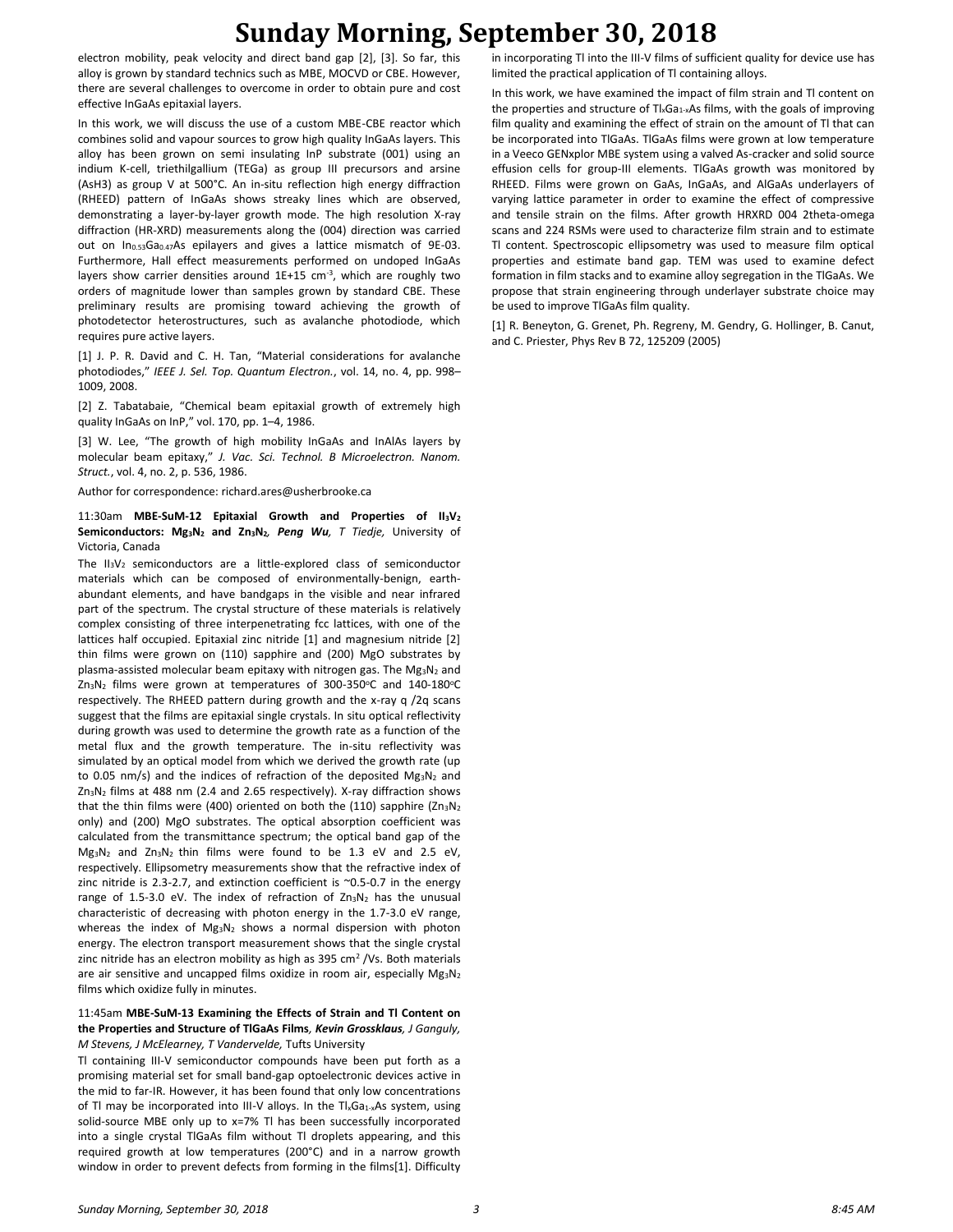## **Monday Morning, October 1, 2018**

**MBE**

#### **Room Max Bell Auditorium - Session MBE-MoM**

### **Novel III-N Growth and Applications/III-Nitrides for Electronics**

**Moderators:** Thomas Tiedje, University of Victoria, Isaac Hernandez-Calderon, CINVESTAV, Maria Tamargo, City College of New York, City University of New York

8:30am **MBE-MoM-1 MBE Innovator Award Talk: Evolution, Development and Commercialization of the Quantum Dot Laser: Brief History and Recent Progress***, Pallab Bhattacharya,* University of Michigan **INVITED** The advantages of using quantum dots in the active (gain) region of semiconductor lasers were obvious. However, a technique to incorporate these nanostructures in the laser heterostructure was not available. The breakthrough occurred with the invention of selfassembled quantum dots during the growth of strained (mismatched) InGaAs/GaAs heterostructures. This was followed by quantitative characterization of the epitaxial process and optimization of the optical and structural properties of the quantum dots. It was evident that multiple quantum dot layers could be inserted *insitu* in laser heterostructures. Subsequently 980nm, 1.3μm and 1.55μm lasers with unprecedented characteristics such as  $T_0$  →  $\infty$ , low chirp, small α-factor and high differential gain were developed and also quantum dot lasers on silicon substrates. More recently, the author's group demonstrated the first III-nitride visible quantum dot lasers, with the emission wavelength extending to 630nm (red). Use of quantum dots provides more advantages in the III-nitride system than the conventional III-V system. The ability to epitaxially grow blue-, green- and red- emitting quantum dots enables the realization of all-semiconductor white LEDs. Finally, the characteristics of 1.3μm III-nitride dot-in-nanowire optical interconnects on (001)Si substrate, consisting of a diode laser, waveguide and photodetector, will be briefly described. Quantum dot light sources are now used in a number of applications and these will be highlighted.

#### 9:15am **MBE-MoM-4 High Growth Rate Plasma Considerations for Indium-rich III-nitrides***, Evan Clinton, E Vadiee, W Doolittle,* Georgia Institute of Technology

A high nitrogen flow rate Veeco plasma source has been employed to achieve GaN growth rates above 10  $\mu$ m/hr utilizing the metal modulated epitaxy (MME) growth technique in a plasma-assisted molecular beam epitaxy (PAMBE) reactor. High growth rates enable thick buffer layers which can lower threading dislocation densities, essential for III-nitride optoelectronic devices such as solar cells and green light emitting diodes (LEDs). Additionally, PAMBE is capable of growing single phase  $In_xGa_{1-x}N$ films for all indium compositions ( $0 \le x \le 1$ ). It is shown that as the indium content increases and the bandgap of the material decreases, the surface becomes more sensitive to plasma-induced damage, as observed via atomic force microscopy (AFM) and reflection high energy electron diffraction (RHEED). Thus, in order to grow thick In<sub>x</sub>Ga<sub>1-x</sub>N films with fast growth rates, the plasma induced crystal damage must be minimized by optimizing the nitrogen plasma discharge. *In-situ* plasma discharge monitoring and optimization can be accomplished with a combination of optical emission spectroscopy (OES) as well as utilizing a flux gauge collector pin as a Langmuir probe. OES determines a plasma's molecular and atomic content, while the Langmuir probe current-voltage characteristics can determine the plasma discharge floating acceleration voltage and ion densities. In this work, correlations between plasma conditions and crystal quality are established. It is shown that by increasing the nitrogen flow the positive ion content increases, however, the acceleration voltage reduces. Additionally, a higher applied plasma power results in a negligible increase in positive ion content. In particular, AFM results demonstrate that the surface pit density of MME grown InN films dramatically reduces with reduced ion content. Finally, a roadmap will be presented to minimize damage in high indium content III-nitride devices.

#### 9:30am **MBE-MoM-5 Molecular Beam Epitaxy of III-Nitride Nanowires on Amorphous and Nanocrystalline Metals***, Brelon May, E Hettiaratchy, R Myers,* The Ohio State University

The high surface area to volume ratio of nanowires allows them to have a larger degree of strain relaxation relative to their thin film counterparts. This enables high quality material to be grown on a variety of materials, including polycrystalline metal foils [1]. However, inhomogeneity associated with self-assembled growth reduces device efficiency. The polycrystalline nature of typical metal foils adds additional nonuniformities related to the metallic microstructure, e.g. grain boundaries and orientations (Fig. 1(a)). One possible solution is to tailor the substrate microstructure to have grain sizes of the same order as the nanowires, such that flux shadowing would limit the impact of microstructure variation. A more ideal option is to eliminate the microstructure altogether through the use of a metallic glass substrate i.e. amorphous metal. Here we demonstrate the growth of III-Nitride nanowires on Pt thin films as well as on amorphous metal foils. SEM measurements show that growth on amorphous foils enhances not only the uniformity of the density but also results in a higher degree of vertical nanowire alignment (Fig. 1(b)). The variations in optical and structural properties of the nanowire ensembles will be discussed in relation to the substrate microstructure.

#### 9:45am **MBE-MoM-6 RF-Plasma MBE Growth of Epitaxial Metallic TaN<sup>x</sup> Transition Metal Nitride Films on SiC***, D. Scott Katzer, N Nepal, M Hardy, B Downey, D Storm, D Meyer,* U.S. Naval Research Laboratory

Integration of epitaxial metal layers within semiconductor devices will enable substantial performance benefits, design flexibility, and novel device structures such as metal-base transistors [1] and integrated epitaxial superconductor / semiconductor heterostructures [2]. We have previously reported on the use of RF-plasma MBE to epitaxially grow metallic niobium nitride (NbN<sub>x</sub>) thin films and III-N/NbN<sub>x</sub> heterostructures on hexagonal SiC substrates [3-5]. More recently, we have reported on novel device lift-off processing enabled by the selective etching of  $NbN<sub>x</sub>$  under III-N HEMTs [6]. In this presentation, we will discuss our recent work on the epitaxy of a similar transition metal nitride (TMN) material: TaN<sub>x</sub> . As with NbN<sub>x</sub>, the equilibrium phase diagram for TaN<sub>x</sub> is complex, so demonstrating control of the TaN<sub>x</sub> phase is important for practical applications. We have successfully grown single-phase thin films of single-crystal TaN<sub>x</sub> on 3"-diameter SiC substrates using a customized Scienta-Omicron PRO-75 MBE system equipped with a six-pocket electron-beam evaporator to generate the Ta flux. We will discuss the MBE growth conditions for TaN<sub>x</sub> and demonstrate the epitaxy of AIN/TaN<sub>x</sub> heterostructures on SiC. The films were characterized in-situ using RHEED, and ex-situ using optical and atomicforce microscopy, contactless sheet resistance, x-ray diffraction, and transmission electron diffraction.

This work was funded by the Office of Naval Research.

[1] S. M. Sze and H. K. Gummel, Solid-State Electron. 9, 751 (1966).

[2] R. Yan, G. Khalsa, S. Vishwanath, Y. Han, J. Wright, S. Rouvimov, D. S. Katzer, N. Nepal, B. P. Downey, D. A. Muller, H. G. Xing, D. J. Meyer, and D. Jena, Nature 555, 25768 (2018).

[3] D. S. Katzer, N. Nepal, D. J. Meyer, B. P. Downey, V. D. Wheeler, D. F. Storm, and M. T. Hardy, Appl. Phys. Express 8, 085501 (2015).

[4] N. Nepal, D. S. Katzer, D. J. Meyer, B. P. Downey, V. D. Wheeler, D. F. Storm, and M. T. Hardy, Appl. Phys. Express 9, 021003 (2016).

[5] D. S. Katzer, N. Nepal, D. J. Meyer, B. P. Downey, V. D. Wheeler, D. F. Storm, and M. T. Hardy, 32 nd NAMBE, Saratoga Springs, NY, September 18 – 21, 2016.

[6] D. J. Meyer, B. P. Downey, D. S. Katzer, N. Nepal, V. D. Wheeler, M. T. Hardy, T. J. Anderson, and D. F. Storm, IEEE Trans. Electron Dev. 29, 394 (2016).

+ Author for correspondence: scott.katzer@nrl.navy.mil

10:30am **MBE-MoM-9 Magneto-Photoluminescence Properties of an AlGaN/GaN 2DEG Grown on Bulk GaN***, Stefan Schmult,* TU Dresden, Germany*; V Solovyev,* Institute of Solid State Physics RAS, Russia*; S Wirth,*  Max-Planck-Institute for Chemical Physics of Solids, Germany*; A Grosser,*  NaMLab gGmbH, Germany*; T Mikolajick,* TU Dresden & NaMLab gGmbH, Germany*; I Kukushkin,* Institute of Solid State Physics RAS, Russia

Landau level (LL) splitting of the density of states at moderate magnetic fields (~1T) is characteristic for high-quality 2-dimensional electron gases (2DEGs) confined in semiconductor heterostructures. In magneto-transport measurements this LL splitting leads to pronounced Shubnikov-de Haas oscillations in the longitudinal resistance and emergence of the quantum Hall effect. Reports on the optical detection of LLs in magnetophotoluminescence (PL) spectra are so far speculative for 2DEGs formed in AlGaN/GaN heterostructures.

Here, the LL splitting in a 2DEG confined at an Al0.06Ga0.94N/GaN interface is spectroscopically confirmed. The ultra-pure GaN/AlGaN/GaN (1µm/16nm/3nm) layer stack was grown by MBE on 650µm thick semiinsulating GaN with a vendor-specified density of threading dislocations  $(n_{TDD})$  < 1e6cm<sup>-2</sup>. Atomic force microscopy reveals  $5x5\mu m^2$  surface sections without a single defect, verifying the defect level to  $<$  4e6cm $<sup>2</sup>$ . An active</sup> area is laterally defined in Hall bar geometry, allowing for simultaneous measurements of magneto-transport and –PL under steady illumination at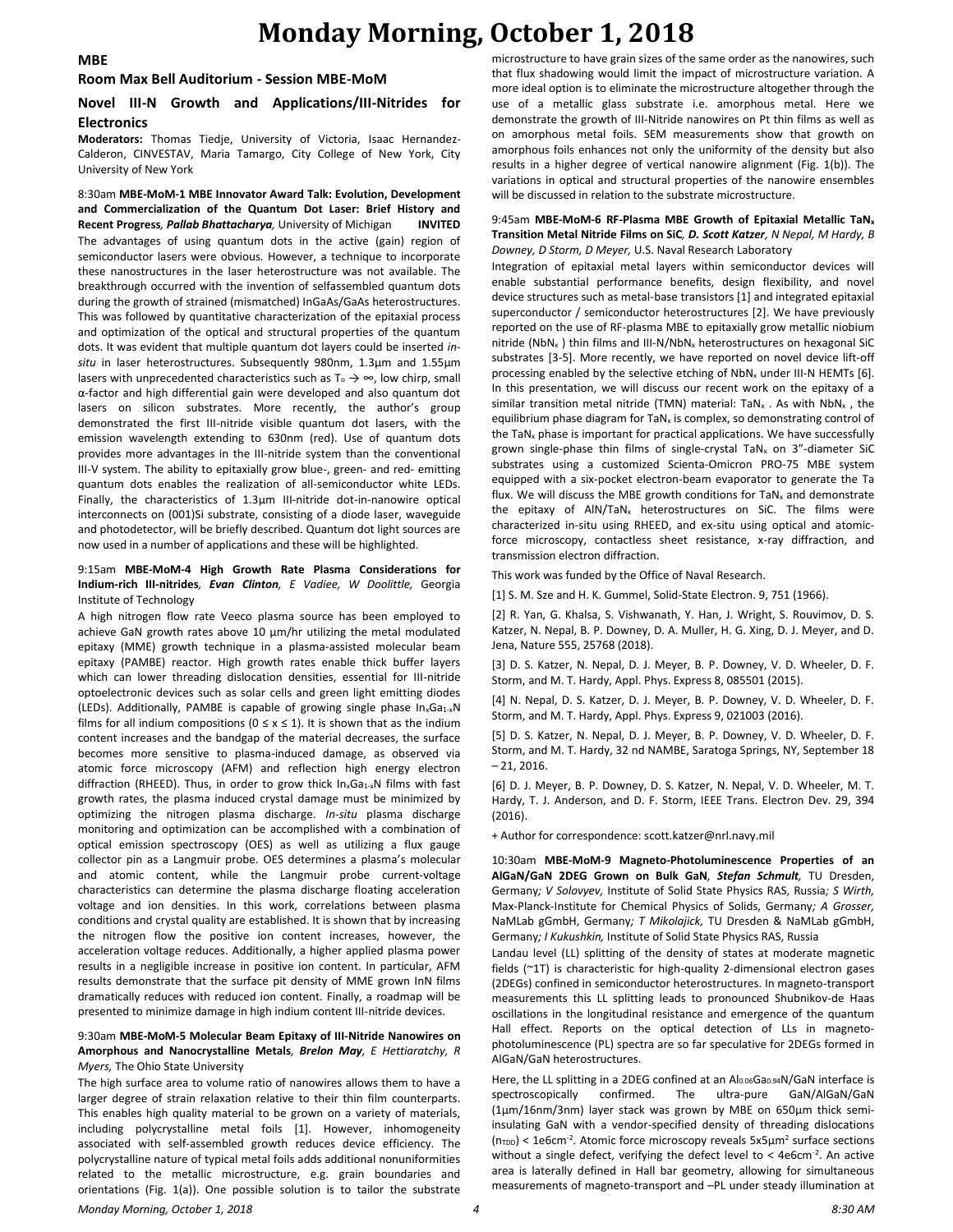## **Monday Morning, October 1, 2018**

low-temperatures and magnetic fields up to 15 Tesla. The B-field induced oscillations commence in both cases at ~2T. Identical frequencies governing both oscillation types confirm the inherent 2D nature of the discussed PL features. The energy splitting between the PL LLs allows for extraction of an effective electron mass of ~0.24 me. Optical detection of the 2DEG represents a contactless method - even on wafer level independent of e.g. lateral device definition, electrical contact issues or parasitic conduction paths.

#### 10:45am **MBE-MoM-10 Kinetically Limited Growth of High Scandium Fraction Scandium Aluminum Nitride***, Matthew Hardy, B Downey, N Nepal, D Storm, D Katzer, D Meyer,* U.S. Naval Research Laboratory

Thin film AlN-based resonators are the industry standard for microwavefrequency filters used in 4G cell phone technology, and a variety of other RF applications [1]. Sc<sub>x</sub>Al<sub>1-x</sub>N has the potential to replace AlN in next generation devices due a factor of five improvement in piezoelectric response for  $x = 0.43$  [2]. ScAlN is previously been grown by reactive sputtering, which often has relatively high impurity incorporation and high densities of structural defects. Growth of electronic-device-quality ScAlN by molecular beam epitaxy (MBE) has been demonstrated in high-electronmobility transistor (HEMT) structures using lattice-matched Sc<sub>0.18</sub>Al<sub>0.82</sub>Nbarriers [3]. MBE-growth of high ScN mole fraction ScAlN will enable novel acoustoelectric devices, such as resonant body HEMTs, which take advantage of both the piezoelectric and electronic properties of ScAlN.

200-nm Sc<sub>x</sub>Al<sub>1-x</sub>N samples were grown on 10-nm AlN nucleation layers on 4H-SiC substrates using an RF-plasma MBE equipped with a high temperature effusion cell to supply Sc flux and a dual-filament effusion cell to supply Al flux. Samples with ScN molar fraction varying between 0.10– 0.38 were grown at substrate thermocouple temperatures ranging from 400 °C to 920 °C. At moderate ScN fractions of 0.10–0.25, the substrate temperature had minimal impact on ScAlN quality, with films grown at lower temperature having rougher surfaces, but all samples were singlephase wurtzite ScAlN. Reflection high-energy electron diffraction (RHEED) patterns of samples with *x* = 0.38 grown at 800 °C and 400 °C are shown in Fig. 1, and cross-sectional transmission electron micrographs (TEM) of the same two samples are shown in Fig. 2. The RHEED pattern for the 800 °Cgrown sample in Fig. 1(a) shows an extra set of first order spots, consistent with rotated cubic domains, while the TEM image in Fig. 2(a) shows evidence of rock-salt cubic inclusions. However, when grown at 400 °C, both RHEED in Fig. 1(b) and TEM in Fig. 2(b) show single-phase wurtzite ScAlN.

This work was funded by the Office of Naval Research.

[1] G. Piazza, V. Felmetsger, P. Muralt, R. H. Olsson III, and R. Ruby, MRS Bulletin **37**, 1051 (2012).

[2] M. Akiyama, K. Kano, and A. Teshigahara, Appl. Phys. Lett. **95**, 162107 (2009).

[3] M. T. Hardy, B. P. Downey, N. Nepal, D. F. Storm, D. S. Katzer, and D. J. Meyer, Appl. Phys. Lett. **110**, 162104 (2017).

11:00am **MBE-MoM-11 Low Resistivity Al-rich AlGaN Grown by Plasmaassisted Molecular Beam Epitaxy***, Ayush Pandey,* University of Michigan*; X Liu,* McGill University, Canada*; D Laleyan, K Mashooq, E Reid, W Shin, P Bhattacharya, Z Mi,* University of Michigan

A highly conductive p-type AlGaN layer is crucial for obtaining high efficiency deep ultraviolet (UV) light emitting diodes (LEDs) and semiconductor laser diodes. Mg, which is a common p-type dopant for IIInitrides has a very large activation energy (up to 500-600 meV) in Al-rich AlGaN [1-3], and its solubility decreases significantly with increasing Al composition [4, 5]. Resistivity values  $\sim 10^2$  to 10<sup>4</sup> Ω·cm have been commonly reported for p-type AlGaN epilayers with Al compositions ~80%, compared to <1 Ω·cm for p-type GaN.

We report on the achievement of low resistivity (~1-10  $\Omega$ ·cm) p-type AlGaN epilayers with Al compositions in the range of 75-95% by using plasmaassisted molecular beam epitaxy. The growth was carried out under slightly metal rich conditions to ensure a smooth surface and good crystalline quality. Detailed characterization of the samples was carried out using Xray diffraction (XRD), atomic force microscopy, and Hall effect measurements. We measured a hole concentration of  $\sim 1 \times 10^{18}$  cm<sup>-3</sup> and mobility ~6 cm<sup>2</sup> /V·sec for AlGaN with Al composition ~75% at room temperature, which are significantly higher than previously reported values for AlGaN grown by MOCVD. Moreover, a relatively high hole concentration  $\sim 4 \times 10^{17}$  cm<sup>-3</sup> was achieved for AlGaN with Al composition >90%. The resistivity varies from  $\sim$ 1 to 4 Ω·cm with increasing Al composition from 75% to 92%. Detailed temperature dependent Hall measurements showed a small activation energy (~15 meV) for hole concentration near room temperature, suggesting the important role of hole hopping conduction in the Mg impurity band. The realization of high efficiency AlGaN deep UV LEDs is in progress and will be reported.

11:15am **MBE-MoM-12 RF-MBE Growth of AlN/GaN/AlN Resonant Tunneling Diodes on Freestanding GaN and GaN Templates***, David Storm,*  U.S. Naval Research Laboratory*; T Growden,* The Ohio State University*; W Zhang,* Wright State University*; S Katzer, M Hardy, D Meyer,* U.S. Naval Research Laboratory*; E Brown,* Wright State University*; P Berger,* The Ohio State University

AlN/GaN/AlN resonant tunneling diodes (RTD) grown by RF plasma-assisted MBE on low dislocation-density, freestanding (FS) GaN substrates exhibit repeatable, stable, and hysteresis-free negative differential resistance at room temperature [1], extremely high current density [2], and near-UV cross-gap light emission [3]. In order to investigate the effects of growth conditions and dislocation density on the materials and electronic properties, we have grown AlN/GaN/AlN RTD structures by RF-MBE on hydride vapor-phase epitaxy (HVPE) grown FS GaN substrates and on metal organic chemical-vapor deposition (MOCVD)-grown GaN templates on sapphire. Nominally identical sets of structures were grown in the Ga-rich and Ga-stable growth regimes on each substrate type. The as-grown samples were characterized by optical microscopy, atomic force microscopy (AFM), and high-resolution x-ray diffractometry (HRXRD). Ga droplets were observed on the as-grown surfaces of the samples grown below 800 °C, and no droplets were observed on samples grown at or above 800 °C. AFM reveals surface morphologies of samples grown Ga-rich to be smoother, as expected; however, previous investigations indicate that smoother surface morphology does not correlate with improved device properties [4]. Dynamical simulations of the HRXRD data suggest trends toward thinner AlN barriers and thicker GaN wells in samples grown on freestanding GaN, potentially indicative of greater interfacial roughness, as growth temperature increases and the growth mode transitions from Ga-rich to Ga-stable. RTDs have been fabricated on all samples and devices tested. Electronic device results will be presented.

[1] T.A. Growden *et al.*, Appl. Phys. Lett. **109**, 083504 (2016)

[2] T.A. Growden *et al.*, Appl. Phys. Lett. **112**, 033508 (2018)

[3] T.A. Growden *et al.*, Light: Science & Applications **7**, 17150 (2018)

[4] D.F. Storm *et al.*, J. Vac. Sci. Technol. B **35**, 02B110 (2017)

<sup>+</sup> Author for correspondence: david.storm@nrl.navy.mil

#### 11:30am **MBE-MoM-13 Low-resistance GaN Homojunction Tunnel Diodes and Low Voltage Drop Tunnel Contacts***, E Vadiee, Evan Clinton, W Doolittle,* Georgia Institute of Technology

The III-nitride material system is promising for optoelectronic and electronic applications. There have been continuing efforts in the development of GaN-based tunnel junctions (TJs) as one of the main remaining challenges in III-nitride materials, which can enable the next generation of III-nitride devices. The TJ can significantly improve the efficiency of visible and ultraviolet emitters as well as solar cells. However, achieving GaN-based TJs are extremely challenging due to the large band gap and the low hole concentration typical in GaN.

In this work, for the first time, we present a high-conductance GaN homojunction tunnel diode with a distinctive negative differential resistance (NDR) at a forward bias of 1.35 V and an intrinsic reverse Zener characteristic grown via metal modulated epitaxy (MME). The most recent achievements in the growth of extremely high doped GaN materials are also presented. In addition, the effect of the Mg doping concentration on the carrier transport of the TJs is studied, showing an increase in the forward and reverse tunneling current densities, the peak-to-valley ratio (PVR), and the NDR peak voltage by increasing the Mg doping concentration. In particular, the TJ using Mg and Si doping concentrations of 5×1020 and 7×1020 cm<sup>-3</sup> shows a current density of 400 A/cm<sup>2</sup> at -1.2 V and PVR of ~1.1.

Furthermore, the temperature dependent current-voltage (I-V) characteristics of the TJ are discussed to provide insight into the nature of the tunneling behavior in the wide bandgap GaN. We present defectassisted tunneling as the main carrier transport mechanism rather than interband tunneling. The low-temperature I-V characteristics of the bestperforming TJ revealed repeatable NDR features with no hysteresis and PVR of ~1.3, which indicates a minimal carrier freeze-out in the GaN: Mg (see Fig 1). The highest silicon-doped n++/p++/i/n tunnel-contacted diode demonstrates a turn-on voltage of 3.12 V, only 0.14 V higher than that of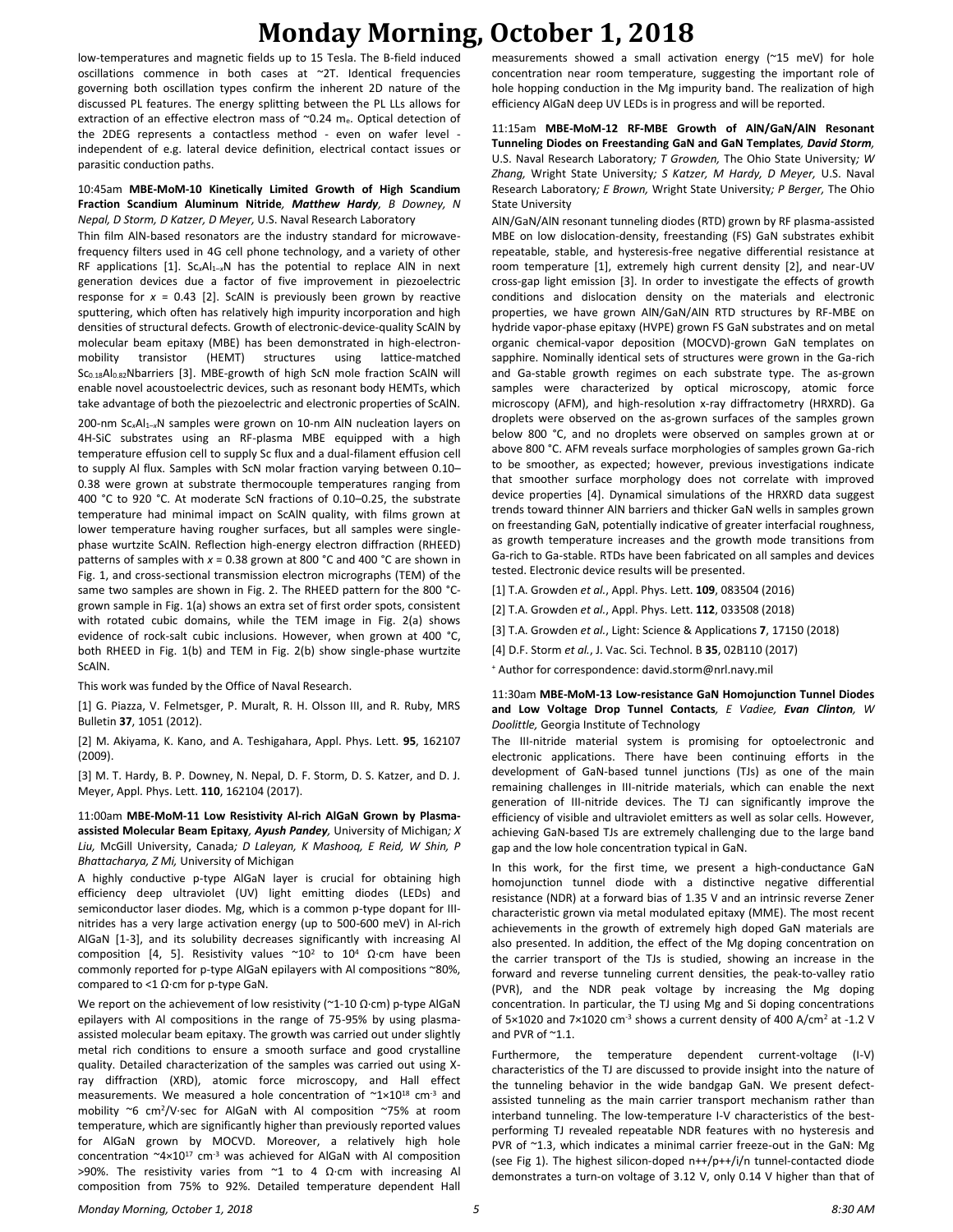## **Monday Morning, October 1, 2018**

the p/i/n control diode, and an improved specific on-resistance of 3.24 x10<sup>-</sup>  $4$  Ωcm<sup>2</sup>, which is 13% lower than that of the control diode.

Finally, recent results on low-resistance TJ contacts to LEDs with minimal voltage drop and the first demonstration of InGaN solar cells with p-n GaN homojunction tunnel contacts with an open-circuit voltage of ~2.2 V are presented.

### 11:45am **MBE-MoM-14 On the Efficiency and Long-term Stability of MBEgrown III-Nitride Nanostructures for Unassisted Overall Water Splitting***, Faqrul A. Chowdhury, H Tran, H Guo,* McGill University, Canada*; Z Mi,*  University of Michigan

The direct conversion of sunlight to hydrogen via water splitting has emerged as one of the key technologies to achieve energy sustainability. Progress in this field, however, has been limited by the low photocatalytic efficiency of conventional metal-oxide materials. We have recently demonstrated that nearly defect-free GaN-based nanostructures can meet the thermodynamics for overall water splitting (OWS) [1]; and by tuning the surface Fermi-level through controlled Mg-dopant incorporation, the apparent quantum efficiency for solar-to-hydrogen conversion can be enhanced by nearly two orders of magnitude under UV [2] and visible light illumination [3-4]. In this work, we demonstrate multi-band InGaN nanosheet photochemical diode (PCD) structures, which can spontaneously induce charge carrier separation and steer charge carriers toward the distinct redox sites for water oxidation and proton reduction. During the synthesis of InGaN photochemical diode nanosheet structure, p-type dopant (Mg) concentrations are rationally tailored, which induces a large built-in electric field between the two parallel surfaces. Due to the presence of a net built-in potential ~300 meV (Δ*E*) along the lateral dimension, the two surfaces are enriched with photo-generated holes and electrons to perform water oxidation and proton reduction reactions, respectively [5]. With spatially separated catalytic sites and reduced carrier recombination, the nanoscale PCDs exhibit stoichiometric  $H_2$  and  $O_2$ evolution, with a production rate of  $~1.62$  mmol h<sup>-1</sup>cm<sup>-2</sup> and  $~0.784$  mmol h<sup>-1</sup>cm<sup>-2</sup>, respectively, which is equivalent to a solar-to-hydrogen efficiency over ~3%. We are currently developing novel III-Nitride nanostructured device on Si, which can demonstrate unprecedented performance-stability for more than ~580 hours in unassisted photochemical water splitting reaction when the surface is modified with suitable co-catalyst nanoparticles. With structural engineering, we aim to further enhance the solar-to-hydrogen efficiency in the range of 5-10%.

[1] D. Wang *et al., Nano Lett.* **11** (6), 2353 (2011). [2] M. G. Kibria *et al., Nat. Commun.* **5**, 3825 (2014).

[3] F. A. Chowdhury *et al.*, *APL Mater.* **3**, 104408 (2015). [4] M. G. Kibria *et al., Nat. Commun*. **6**, 6797 (2015).

[5] F. A. Chowdhury *et al., Nat. Commun*. **9**:1707 (2018).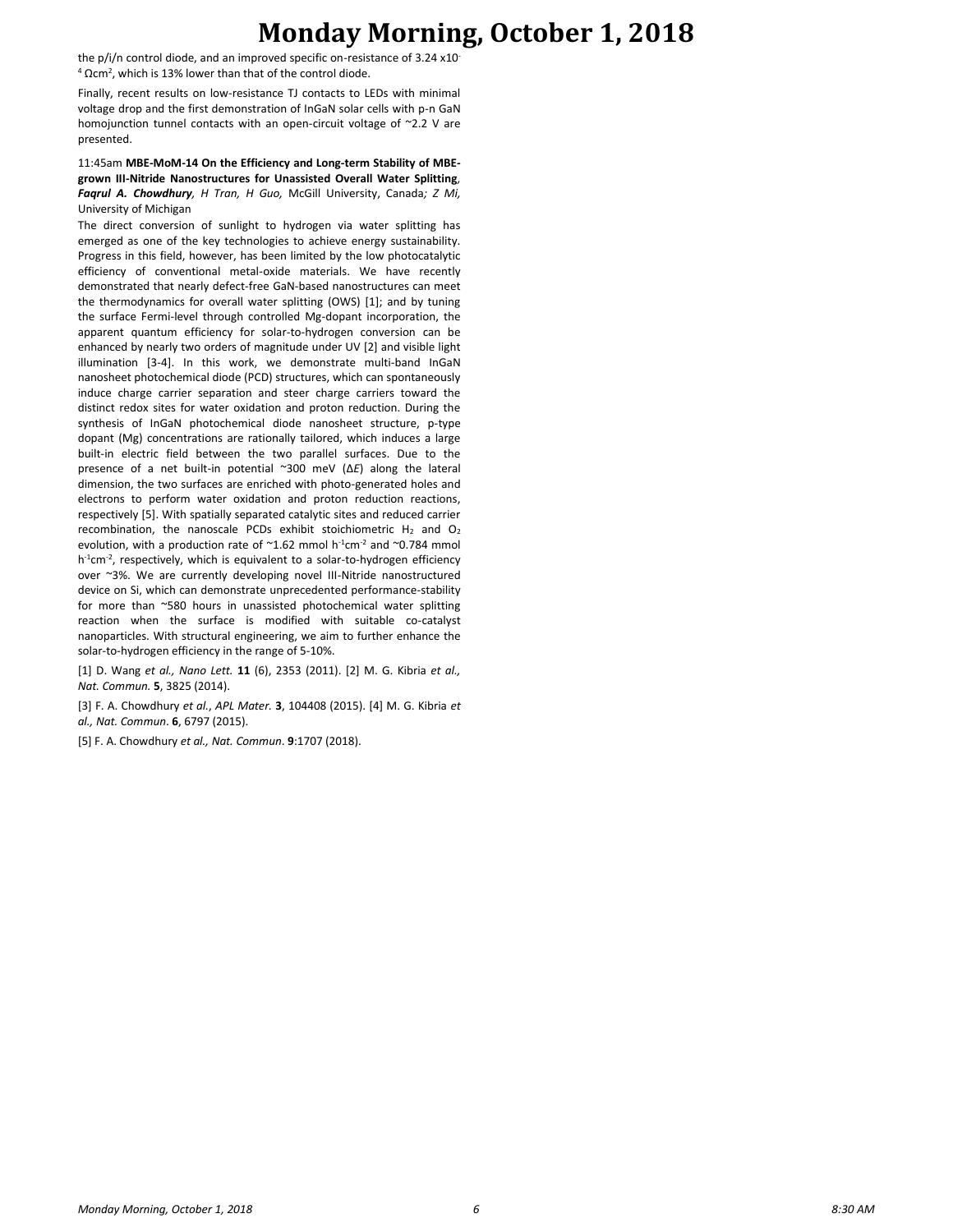## **Monday Afternoon, October 1, 2018**

#### **MBE**

#### **Room Max Bell Auditorium - Session MBE-MoA**

### **Novel Materials and Oxides/2D Materials and Characterization**

**Moderators:** Joshua Zide, University of Delaware, Geoffrey Gardner, Microsoft Research

#### 1:30pm **MBE-MoA-1 Epitaxial Stabilization of Monoclinic Fe2O<sup>3</sup> on β-Ga2O3***, John Jamison, B May, R Myers,* The Ohio State University

There is a surge in interest in  $β$ -Ga<sub>2</sub>O<sub>3</sub> because of its thermodynamic stability, wide bandgap, and excellent figures of merit for high power devices. Additionally, β-Ga<sub>2</sub>O<sub>3</sub> is quite similar to structures found in magnetic 3d transition metal oxides, which also consist of networks of tetrahedra and octahedra. Specifically, there are several naturally occurring  $Fe<sub>2</sub>O<sub>3</sub>$  phases, and  $Fe<sup>3+</sup>$  and  $Ga<sup>3+</sup>$  cations exhibit similar ionic radii. However, there are no Fe<sub>2</sub>O<sub>3</sub> phases the same monoclinic structure as  $β$ -Ga<sub>2</sub>O<sub>3</sub>. Here, we investigate the possibility of using epitaxial strain to stabilize a new form of monoclinic Fe<sub>2</sub>O<sub>3</sub> (m-Fe<sub>2</sub>O<sub>3</sub>) on β-Ga<sub>2</sub>O<sub>3</sub>. Molecular beam epitaxy was used to grow a sample on a (010) β-Ga<sub>2</sub>O<sub>3</sub> substrate, consisting of multiple Fe depositions of increasing amounts separated by 10 nm β-Ga<sub>2</sub>O<sub>3</sub> spacers (Fig. 1(a)). Reflection high energy electron diffraction (RHEED) shows the preservation of the  $β$ -Ga<sub>2</sub>O<sub>3</sub> overgrowth quality even for quite high m-Fe<sub>2</sub>O<sub>3</sub> thicknesses. High resolution X-ray diffraction of the structure shows distinct thickness fringes and superlattice peaks. High resolution scanning transmission electron microscopy confirms that the overgrown β-Ga2O<sup>3</sup> remains high quality after multiple Fe containing layers. The high Fe regions also show the same crystal structure as  $\beta$ -Ga<sub>2</sub>O<sub>3</sub>, i.e. m-Fe<sub>2</sub>O<sub>3</sub>. The optical and magnetic properties of this new form of  $Fe<sub>2</sub>O<sub>3</sub>$  will also be discussed.

#### 1:45pm **MBE-MoA-2 Homo- and Hetero-epitaxial Growth of β -Ga2O<sup>3</sup> Thin Films by Molecular Beam Epitaxy***, Neeraj Nepal, D Katzer, B Downey, V Wheeler, M Hardy, D Storm, D Meyer,* U.S. Naval Research Laboratory

β-Ga2O3 is emerging as a next generation ultra-wide bandgap semiconductor (UWBGS) material with a bandgap of 4.5-4.9 eV with applications in high-power/temperature electronics devices [1-3]. A distinct advantage of β-Ga<sub>2</sub>O<sub>3</sub> over other UWBGS materials is availability of inexpensive large area bulk substrates synthesized by melt growth techniques at atmospheric pressure [2]. Homoepitaxial growth on bulk substrates offers the potential of low defect density films for vertical power devices. Despite the crystalline quality advantages of homoepitaxy, future device performance is anticipated to be limited by the low thermal conductivity of  $β$ -Ga<sub>2</sub>O<sub>3</sub>, so one approach to improve thermal performance is through hetero-epitaxy of  $β$ -Ga<sub>2</sub>O<sub>3</sub> on a high thermal conductivity substrate such as SiC. For these reasons, both homo- and hetero-epitaxial growth of  $Ga<sub>2</sub>O<sub>3</sub>$  films are of general interest to be investigated.

Figure 1. X-ray diffraction measurements of epitaxial  $β$ -Ga<sub>2</sub>O<sub>3</sub> on on-axis 4H-SiC (blue, 86 nm thick), c-sapphire (black, 126 nm) and (010) β-Ga2O3 (purple, ~200 nm).

In this paper, we report homo- and hetero-epitaxial growth 100-200 nm thick  $β$ -Ga<sub>2</sub>O<sub>3</sub> thin films on sapphire, (010)  $β$ -Ga<sub>2</sub>O<sub>3</sub> and 4H-SiC substrates by molecular beam epitaxy (MBE) at 650 °C and compare the impact of substrate. The growth parameter space including thermocouple-measured growth temperature, relative Ga flux, and oxygen plasma flow were varied to grow β-Ga<sub>2</sub>O<sub>3</sub> films on c-plane sapphire substrates. Figure 1 shows about 86-130nm thick single phase MBE-grownβ-Ga2O<sup>3</sup> films that are insulating with relatively low surface roughness. The heteroepitaxial films have rocking curve full-width-at-half-maximum of 256 and 720 arc-sec on sapphire and SiC, respectively. In this paper we will discuss MBE growth parameter space optimization of  $β$ -Ga<sub>2</sub>O<sub>3</sub> on sapphire and the structural, morphological, and electrical properties of MBE grown  $β$ -Ga<sub>2</sub>O<sub>3</sub> thin films on (010)  $Ga<sub>2</sub>O<sub>3</sub>$  and SiC.

[1] H.H. Tippins, Physical Review **140**, A316 (1965).

[2] K. Akito et al., Jpn. J. Appl. Phys. **55**, 1202A2 (2016).

[3] J.Y. Tsao, Adv. Electron. Mater. **4**, 1600501 (2018).

+ Author for correspondence: neraj.nepal@nrl.navy.mil

2:00pm **MBE-MoA-3 Epitaxial Growth and Electronic Structure of Semiconducting Half-Heusler FeVSb***, Estiaque Haidar Shourov, P Strohbeen, D Du,* University of Wisconsin Madison*; J McChesney,* Argonne National Laboratory*; A Janotti,* University of Delaware*; J Kawasaki,*  University of Wisconsin Madison

Although FeVSb is experimentally known as a high figure of merit thermoelectric material [1], challenges associated with fabricating high quality single crystalline samples have hampered a fundamental understanding of its electronic structure [2]. For example, while recent first-principles calculations show that the DFT band gap is highly sensitive to the choice of exchange and correlation functional (LDA predicts 0.36 eV and HSE predicts 1.45 eV [3,4]), its experimental bandgap is not known. Here, we demonstrate the epitaxial growth of FeVSb on MgO (001) by solid source molecular beam epitaxy. The single crystalline phase and epitaxial alignment were confirmed by reflection high-energy electron diffraction (RHEED) and X-ray diffraction (Fig. 1). By tuning the growth temperature and relative Sb flux, we find that FeVSb can be grown in a self-limiting, Sb adsorption-controlled window. Further tuning of the Fe:V flux ratio (by QCM and RBS measurements) then allows us to grow stoichiometric FeVSb. Our angle-resolved photoemission spectroscopy (ARPES) reveals that the band gap of FeVSb is at least 0.6 eV (Fig. 2), much larger than the 0.36 eV band gap predicted by LDA calculations, and the measured valence band width is smaller than the LDA width by nearly a factor of two. We present further calculations and experimental results to decipher this discrepancy.

#### 2:15pm **MBE-MoA-4 Growth of Candidate Polar Metal Hexagonal Half Heuslers***, Dongxue Du, J Kawasaki,* University of Wisconsin Madison

Hexagonal half Heuslers (space group P63mc, LiGaGe-type structure) have recently been proposed as a new hyper-ferroelectric materials system. In these ABC intermetallic compounds, layers of B and C atoms form a buckled honeycomb lattice, resulting in a net polarization along the c axis that is robust against the depolarizing field [1]. Moreover, many of these compounds exhibit large Rashba coefficients and magnetic order, making them a promising system for finding multiferroics [2]. However, demonstration of these properties and understanding the mechanism for hyper-ferroelectricity require high quality epitaxial films, which haven't yet been demonstrated.

Here we demonstrate the first epitaxial growth of LaPtSb and LaAuGe. These compounds are grown on *c*-plane Al2O3 by solid source MBE, using an Sb adsorption controlled window for LaPtSb, and by flux matching for LaAuGe. Symmetric 2theta-omega (Fig. 1) and in-plane rotation (phi scans Fig. S1) x-ray diffraction measurements confirm that the films are epitaxial and single crystalline, with the desired LiGaGe-type buckled hexagonal structure. RHEED patterns confirm well-ordered surfaces with surface reconstructions. Through a combined analysis of cross sectional TEM, second harmonic generation (SHG), and angle-resolved photoemission spectroscopy (ARPES) measurements, we are exploring the coupling of polar distortions to electronic structure and magnetism in these materials.

We gratefully acknowledge support from the ARO YIP (W911NF-17-1-0254, Dr. Chakrapani Varanasi)

- [1] Kevin F, Phys. Rev. Lett. **112**,127061 (2014).
- [2] Awadhesh Narava, Phys. Rev. B. 92.220101® (2015).
- <sup>+</sup> Author for correspondence: jkawasaki@wisc.edu

2:30pm **MBE-MoA-5 Optimizing Cesium Antimonide Photocathode Performance Using Real-time** *In-situ* **Monitoring of Photoemissive Properties***, Mark Hoffbauer,* Los Alamos National Laboratory*; S Celestin,*  Northeastern University*; V Pavlenko, F Liu, N Moody,* Los Alamos National Laboratory

Alkali antimonide semiconductor photocathodes like Cs3Sb or K2CsSb are promising electron sources for use in next-generation light sources such as advance Free Electron Lasers (FEL) due to their high quantum efficiency in the visible spectrum, short response time, good lifetime, and the ability to produce high-brightness beams with a relatively low emittance. Traditional methods of alkali antimonide photocathode growth, sequential deposition, dates back to 1960s when quantum efficiency (QE, number of electrons emitted per incident photon) was prioritized over other parameters. Sequential deposition allows fabrication of acceptable photocathodes, but the crystalline quality is always low and surface roughness is high. Photocathodes for next-generation light sources must be smooth and have high crystalline quality in order to generate "colder" electron beams (low emittance). Recently, a co-deposition alkali antimonide growth technique was introduced that mimics MBE but, lacking meaningful feedback, fails to achieve acceptable control over the growth parameters. Understanding the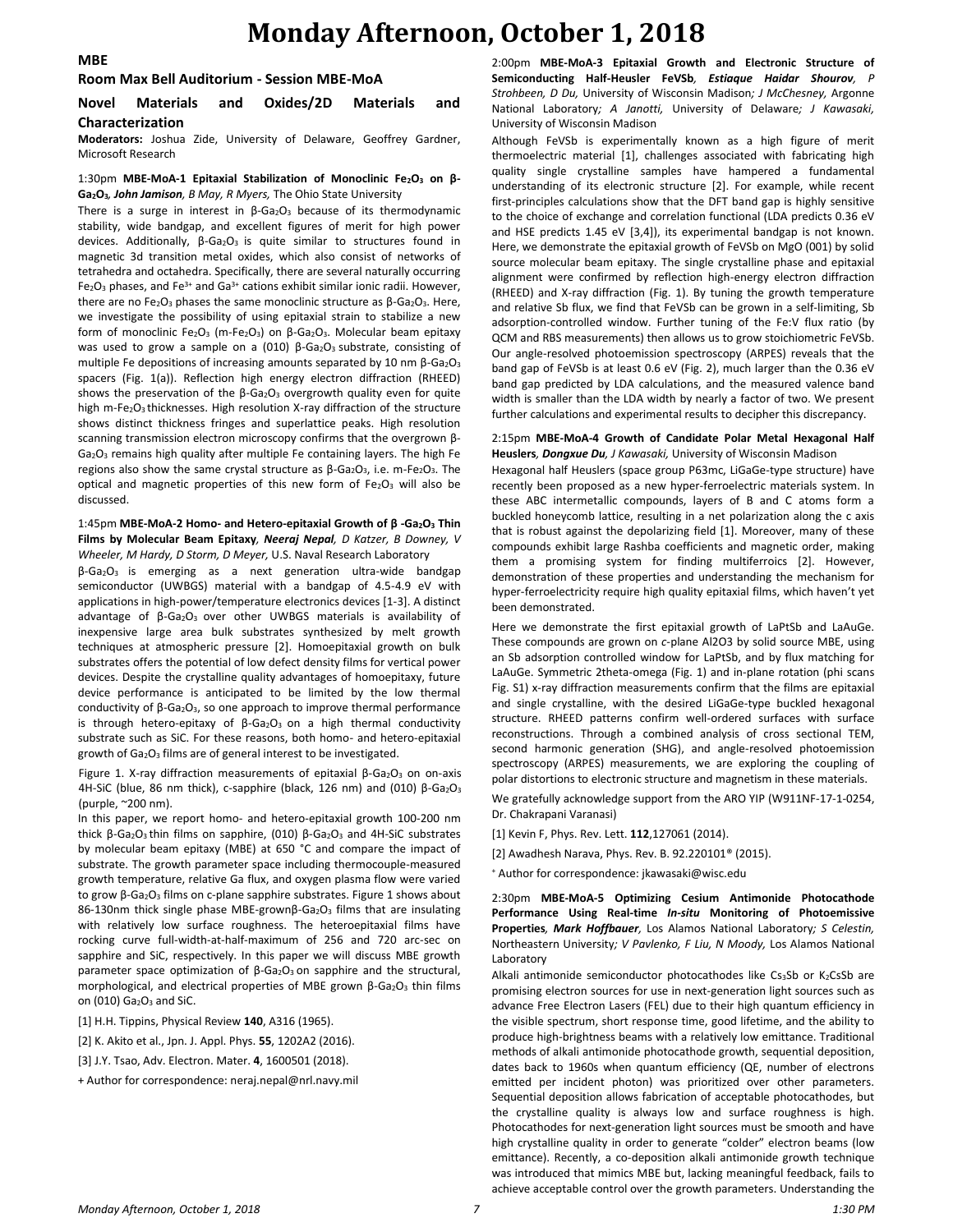## **Monday Afternoon, October 1, 2018**

correlation between growth conditions (substrate temperature, fluxes of alkali metals and Sb), film characteristics (stoichiometry, crystal structure, roughness), and cathode metrics (QE, emittance, and response time) is necessary for developing reliable growth procedures for alkali antimonide photocathodes.

We have performed detailed studies on the growth of Cs3Sb photocathodes using a new MBE growth capability at LANL with better control of the growth kinetics for optimizing photoemissive properties. The growth capability utilizes a Sb effusion cell and a custom-built Cs evaporator assembly for precise control of their fluxes. A multiple wavelength laser assembly is used to illuminate the surface of the growing cathode and measure the spectral response (QE vs. wavelength) in real-time. These *in situ* measurements were used to tune the growth parameters (fluxes, temperature, etc.) and attain the spectral response indicative of a stoichiometric  $Cs<sub>3</sub>Sb$  film. Our results demonstrate the ability to fine tune the Sb and Cs fluxes in a co-deposition film growth mode and improve the overall spectral response. Improved photoemissive properties can be correlated with initiating the film growth under conditions for forming Cs3Sb at the earliest stages and maintaining the film stoichiometry throughout the growth. These films can be grown over a range of substrate temperatures and show excellent long term photoemission stability. The relationship between the optimized growth conditions and the photocathode emittance properties will also be discussed.

#### 2:45pm **MBE-MoA-6 Optically Triggered Semiconductor Hyperbolic Metamaterial for Controlled Single Photon Emission***, Kurt Eyink, H Haugan, V Pustovit, A Urbas,* Air Force Research Laboratory

Quantum photonics opens doors for applications in sensing, data transfer, quantum computing. A key technological hurdle is a system for controlled single photon emission. Hyperbolic metamaterials, composed of metallic building blocks embedded in dielectric media control emission lifetime by modifying the photon density of states. However, limited previous efforts have explored the transient modification of metamaterials to control emission. Antimony-based semiconductor hyperbolic metamaterials (SHMMs) offer a route to modulation of these resonances at the midinfrared (IR) wavelength range, which would modulate emission. In this work we propose to demonstrate SHMMs such as InAsSb alloys, and InAs/InAsSb stacks embedded with dielectric GaSb media in which a transient carrier concentration will be generated through optical pumping. Modelling of these films show that optical concentration of 10<sup>19</sup>-10<sup>20</sup> eh/cm<sup>3</sup> would generate responses in the IR range. This transient excitation of the SHMM would enable triggered single photon emission as well as optical gating and modulation. Calculations show 2-3 orders of magnitude change in the photon density of states predicting dramatic changes in the emission rate. If successful, this study would establish a new platform for deterministic single photon emission that would be integrable into optoelectronic platforms and dramatically advance optical quantum technologies. This initial study will serve as an ideal test bed for nextgeneration plasmonic architectures, where optically engineered metals can be integrated with a loss-less dielectrics to explore the ultimate limits of plasmonic devices.

### 3:30pm **MBE-MoA-9 Epitaxy of** *M***/graphene/Ge (***M* **= Fe, Sb) Heterostructures: Testing the Limits of Remote Heteroepitaxy***, Patrick J. Strohbeen, E Shourov, V Saraswat, D Du, M Arnold, J Kawasaki,* University of Wisconsin Madison

It was recently demonstrated through the creation of GaAs/graphene/GaAs (001) heterostructures that monolayer graphene may act as a general platform for epitaxy through an atomic barrier[1]. However, the underlying mechanisms of "remote epitaxy" and its generalization to other material systems, e.g. transition metal compounds or oxides, remains unclear. Here, using *M*/graphene/Ge (*M* = transition metal or Sb) as a model system we (1) explore the limits of the remote epitaxy mechanism and (2) demonstrate that single layer graphene is also an excellent solid state diffusion barrier.

In systems containing more volatile species (*M* = Sb) we have found that carefully controlling growth kinetics both via substrate temperature and the cracked Sb species enables growth of nearly single oriented Sb/graphene/Ge (111) heterostructures. The resultant films are readily exfoliated using scotch tape (Fig. 1). In contrast, we find that when *M* = Fe, the films grown on graphene are polycrystalline regardless of substrate temperature and Ge orientation. Though we still show that the polycrystalline films are easily exfoliated. These results suggest that volatile adatom species may be a required ingredient for "remote epitaxy". With *M* = Fe we also show that graphene behaves as an excellent solid state diffusion barrier as supported by our in-situ x-ray photoemission spectroscopy (XPS) measurements as a function of annealing temperature. Our work suggests highly flux dependent growth mechanisms due to both the difficulty in wetting the graphene monolayer as well as the high inplane diffusivity on graphene. The effects of growth conditions as well as the effectiveness of graphene as a solid state diffusion barrier will be discussed.

[1] Y. Kim *et al.*, Nature, **544**, 7650, Apr. 2017.

#### 3:45pm **MBE-MoA-10 Molecular Beam Epitaxy of MoSe<sup>2</sup> Directly on Si***, Elline Hettiaratchy, B May, R Myers,* The Ohio State University

Van der Waals bonding relaxes the constraints of lattice matching, making two-dimensional (2D) transition metal dichalcogenides attractive in the field of epitaxy. Recently, molecular beam epitaxy (MBE) of MoSe2 has been demonstrated on AlN and GaAs [1,2] but, to our knowledge, the direct growth of MoSe<sub>2</sub> on Si by MBE has not yet been reported. Here we investigate the early stages of 2D nucleation of MoSe<sub>2</sub> grown on Si by MBE in order to pursue tunable grain size. In principle, large area  $Mose<sub>2</sub>$  (0001) will grow on Si (111) with two domain orientations. After removing the oxide by a Piranha etch, Mo and Se are codeposited on Si (111). At constant flux ratios the 2D nucleation rate is controllable with substrate temperature, as confirmed using x-ray diffraction and atomic resolution force microscopy (AFM). Film morphology and structural quality in the high temperature, Mo-limited, regime of MoSe-<sup>2</sup> growth using high Se vapor overpressures will be discussed.

### 4:00pm **MBE-MoA-11 Atomic Scale Characterization Showing Kinetic Compositional Instability and Phase Separation in MBE-grown InGaAs***, Michael Yakes, M Twigg, N Kotulak, N Mahadik, S Tomasulo,* U.S. Naval Research Laboratory

Phase separation in III-V semiconductor alloys remains a problem that limits the performance and quality of electronic materials. As the first stage in a comprehensive program addressing this issue, we have begun investigating an alloy system in which only the group III elements differ: InGaAs. Lattice-matched InGaAs alloy films were deposited at three temperatures (400, 450, and 500 ºC) by MBE on a (001) InP substrate. Using TEM, APT and XRD, we have found phase separation in all three growths to varying degrees.

According to the kinetic compositional instability (KCI) model developed by Glas [1], the critical temperature for kinetic spinodal phase separation in InGaAs is 814 ºC, a temperature well above the growth temperatures commonly used in InGaAs growths. Our XTEM measurements found that the amplitude of composition modulations averaged over the thickness of the XTEM sample are 0.7, 0.5, and 0.4 atomic percent for the growth temperatures 400, 450, and 500 ºC, respectively. APT indicates that the amplitude of composition modulation for the 400 ºC growth is approximately 1 atomic percent, a value that compares favorably with the 0.7 atomic percent measured by XTEM.

We have used KCI theory to evaluate the average amplitude of composition modulation for a given growth temperature by integrating the KCI vertical composition profile over thickness. The KCI model explicitly addresses the kinetics of the volatile near-surface region of the film, where surface undulations driven by surface diffusion introduce the kinetic component that undermines compositional stability beyond the point dictated by thermodynamics alone. This analysis finds that the kinetically unstable layer is approximately 2 nm thick when the lateral composition modulation wavelength is 3 nm. The thickness of this kinetically unstable layer corresponds to features marking both lateral and vertical composition, providing good evidence for the kinetic origins of the observed phase separation in the material.

#### 4:15pm **MBE-MoA-12 Investigation of Gallium-related Defects in III/V Epitaxial Layers***, Yossi Cohen, O Klin, I Grimberg, N Yaron, E Weiss,*  SemiConductor Devices Company, Israel

III/V materials are among the most common materials for the production of IR detectors. Gallium and indium droplets in MBE grown material are long-time known to be a major cause for decrease in detector operability (percentage of good pixels). In this work we present the investigation of gallium-related defects formed in an InAs/GaSb strained layer superlattice (SLS) structure. The SLS structure allows us to understand, in details, the mechanism in which the defect is formed and evolves.

Based on TEM analysis shown in figure 1 and other results (AFM, SEM, cross-section EDS mapping), we conclude that after a gallium droplet reaches the epilayer, it etches and dissolves several hundreds of nanometers below its landing point. Gallium from the droplet migrates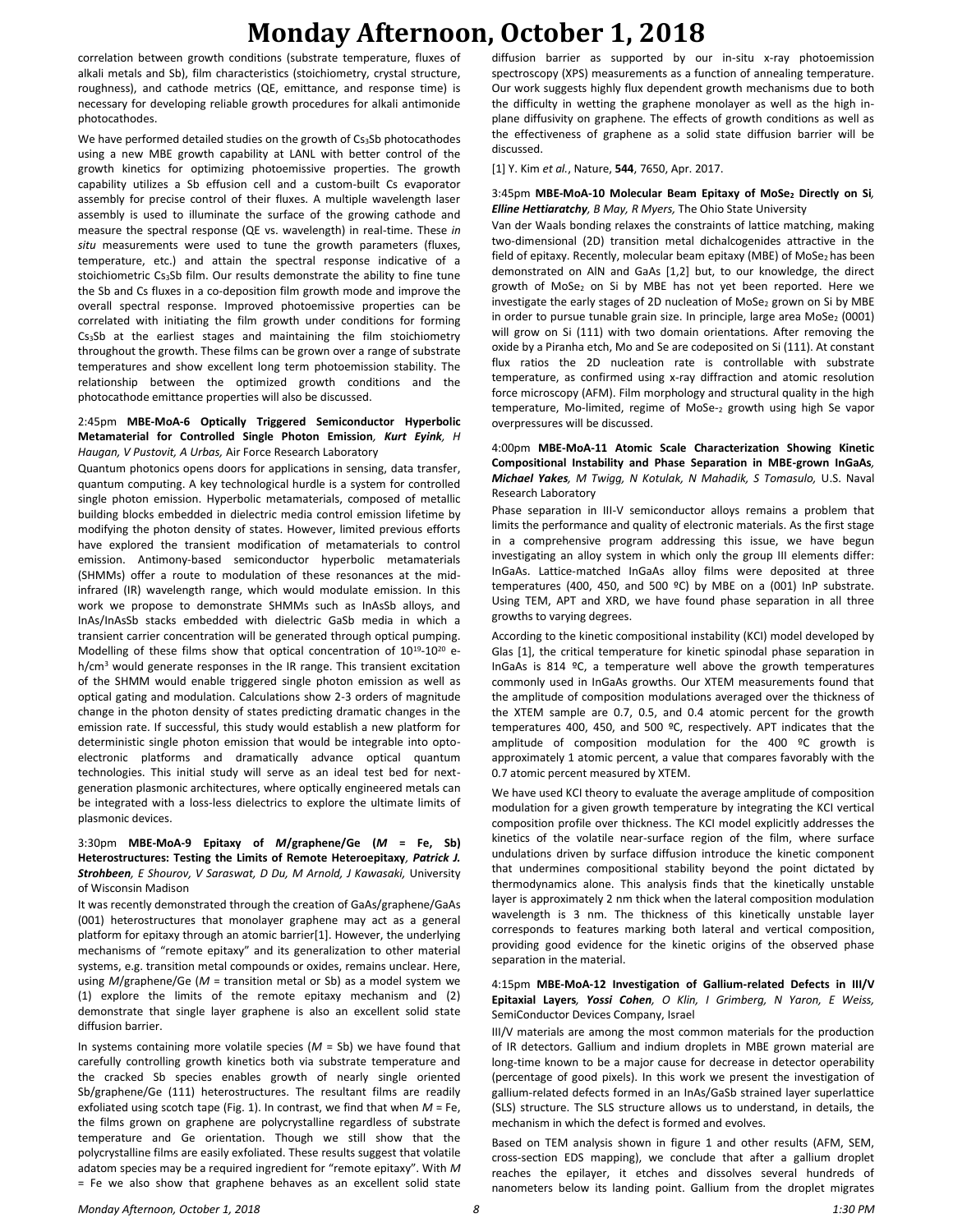## **Monday Afternoon, October 1, 2018**

sideways on the surface (at different rates along the [01-1] and [011] directions) for few microns, increasing temporarily the growth rate of the epilayer around the droplet and changing its composition (figure 1c). The incoming fluxes together with the dissolved material enrich the Ga droplet with Sb, As and In. In our growth conditions, the Ga droplet top surface solidifies, forming a GaAs shell [1]. High threading dislocation density is formed in the InAs-GaSb SLS grown on such surface due to the large mismatch between the SLS and the GaAs shell. The InGaAsSb solution inside the droplet separates, at some point, to the thermodynamically stable InSb and GaAs phases. In some parts of the core we see pure gallium that probably solidifies only when the sample is cooled down.

4:30pm **MBE-MoA-13 Acoustic Nanostructures for Charge Carrier Confinement in GaAs/AlxGa1-xAs Multiple Quantum Wells***, Kevin Vallejo, C Schuck, T Garrett,* Boise State University*; Z Hua, D Hurley,* Idaho National Laboratory*; P Simmonds,* Boise State University

Quantum confinement of charge carriers in semiconductors is at the heart of next generation energy conversion technologies, as well as new encryption and computation paradigms. We propose a novel approach that uses picosecond-duration surface acoustic phonon pulses to produce lateral carrier confinement (2D and 3D confinement) in III-V (i.e. polar) semiconductor quantum wells. Strain generated by the phonon pulses varies with depth below the sample surface (Fig. 1), locally deforming the valence and conduction bands to produce lateral confinement in the plane of a quantum well. This approach offers the prospect of continually modifying confinement in a manner that can be externally controlled. Using molecular beam epitaxy, we grew the GaAs/AlGaAs structure consisting of three quantum wells of width 5, 7, and 10 nm, buried beneath the sample surface at depths of 14, 49, and 112 nm respectively. These wells are positioned so as to coincide with different conditions of shear strain and dilatation, and hence piezoelectric field strength. We will present results from preliminary studies showing carrier transport at the speed of sound in the sample with extended lifetimes due to acoustic confinement. This approach could find useful applications in nanocircuitry.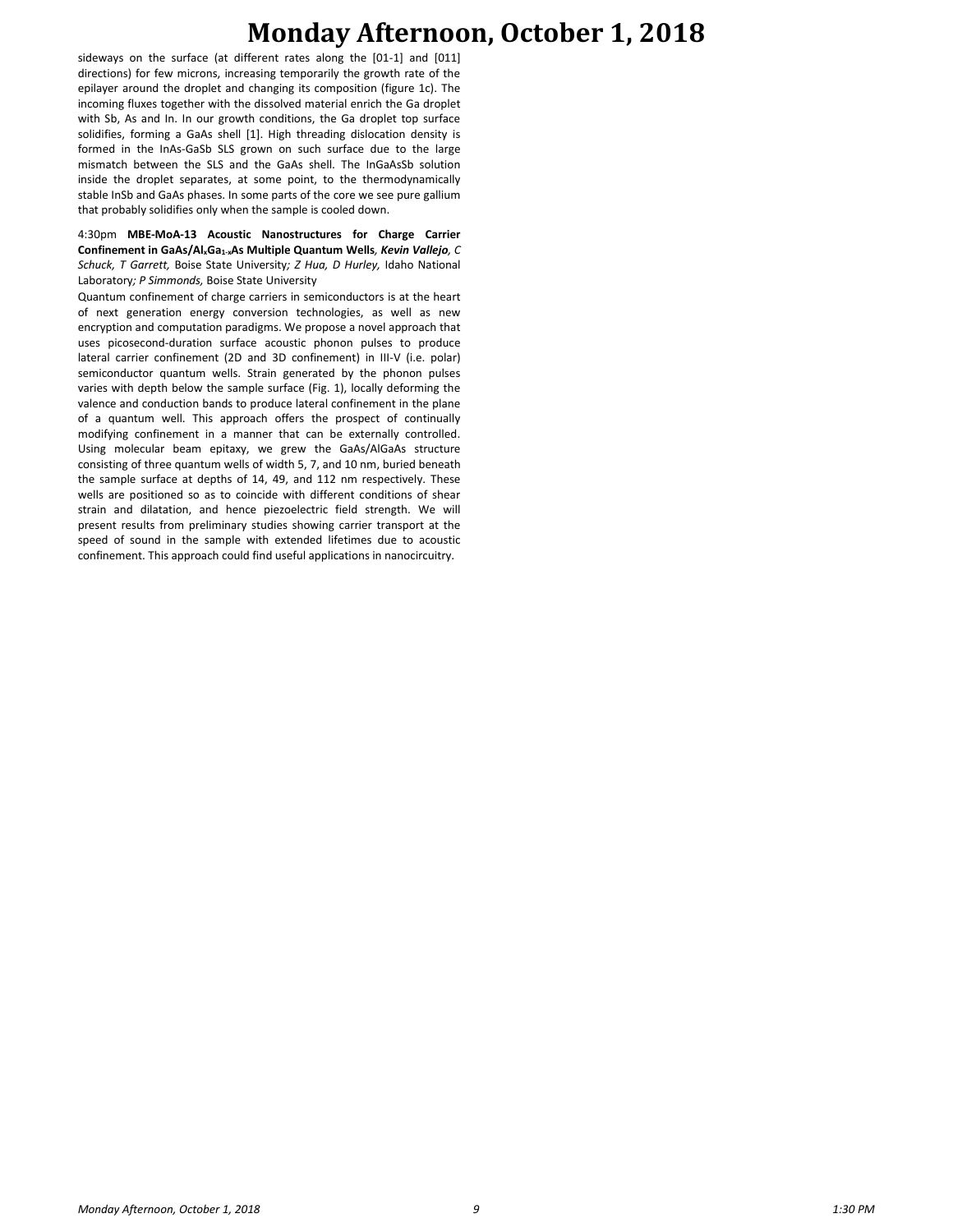## **Monday Afternoon Poster Sessions, October 1, 2018**

**MBE**

### **Room Elder Tom Crane Bear - Session MBE-MoP**

### **MBE-Poster Session**

### **MBE-MoP-1 Hydrogen Permeation Behavior of BN film***, Motonori Tamura,* The University of Electro-Communications, Japan

The hydrogen permeation behavior of BN-coated Type 316L stainless steel was investigated. In comparison with TiN and SiC films, the BN (boron nitride) film, deposited by molecular beam epitaxy (MBE), was effective to reduce the rate of hydrogen permeation through stainless steel (Fig. 1).

Hydrogen-permeation tests were performed on the coated stainless steel samples. These tests were based on the differential-pressure methods in ISO15105-1.

The permeation of hydrogen through solid materials involves a series of steps including adsorption, dissociation, diffusion, and recombination coupled with desorption.

The permeability, Q, is generally defined by the expression

 $Q = J d / A (dP)^n$ 

where J is the permeation flux of hydrogen through a sample of area A and thickness d, under a partial pressure gradient (dP) across the sample called the driving pressure. The exponent n represents different permeation regime s : diffusion- limited and surface- limited when n = 0.5 and 1, respectively.

The double- logarithmic plots show ed that the two sets of data of BN- and TiN-coated samples were linearly related. The exponent n showed a value of  $0.48 - 0.53$  at 573 - 773 K, which indicated that hydrogen passed through the samples in the diffusion- limited permeation mode.

**MBE-MoP-3 Growth of Pure Wurtzite InGaAs Nanowires for Photovoltaic and Energy Harvesting Applications***, Hangkyu Kang, M Baik,* Yonsei University, Republic of Korea*; B Yoo,* Hanyang University, Republic of Korea*; J Song,* Korea Institute of Science and Technology, Republic of Korea*; M Cho,* Yonsei University, Republic of Korea

Vertically aligned and highly densified InGaAs nanowires were grown on Si (111) substrates by Au-assisted molecular beam epitaxy, and antireflection characteristics of the InGaAs nanowires were characterized. The bandgap of InGaAs NWs was tuned by varying the In to Ga ratio; the compositions of Ga and In were controlled to adjust a bandgap to ~1.0 eV. The obtained nanowires were vertically aligned with a diameter of ~20 nm near the top and ~44 nm at the bottom, a slightly tapered morphology. This morphological shape can be formed because of the different surface diffusivities and affinities of In and Ga to the Au catalyst. By controlling the deposition conditions, InGaAs nanowires with no significant stacking defects, kinking, and bending were grown successfully on Si (111) substrates. High-resolution transmission electron microscopy studies showed that the InGaAs nanowires were grown with a pure wurtzite single crystalline structure with a maximum length of ~18 µm. Photoreflectometry and spectroscopic ellipsometry measurements showed a significant reduction in the reflectance, less than ~5% for normal incidence in the wavelength range of 200-1700 nm and considerable reduction at incident angles of 30-70°, demonstrating the antireflection properties of the InGaAs nanowires. Furthermore, piezoelectric properties were observed in all the areas where InGaAs nanowires were grown for a contact area of 2 μm × 2 μm, as the growth direction was along the polar *c*axis (<111> direction) of the hexagonal structure.

#### **MBE-MoP-4 Effect of ex-situ Passivation of the GaAsSb Nanowires***, M Sharma, J Li, S Iyer, Rabin Pokharel,* North Carolina A&T State University

Semiconductor nanowires (NWs) due to their one-dimensional architecture result in unique electronic properties with a wide range of applications towards optoelectronic devices. The high aspect ratio enables a broader choice of the substrates attributed to better stress-strain management, enhanced optical light trapping due to multiple scattering at NW surface, and the possibility of implementing numerous heterostructures (axial, core-shell). Further, the large surface/volume ratio plays a pivotal role at the nanoscale in controlling optoelectronic properties of devices. A large density of surface state  $(D_{it})$  results in pinning of the Fermi level and surface band bending leading to the formation of the non-radiative levels.[1] The surface effects can be minimized using in-situ or ex-situ passivation of the surface enabling enhanced device performance.

In this presentation, we report on ex-situ chemical passivation of GaAs, GaAsSb axial NWs grown on Si (111) via Ga-assisted molecular beam epitaxy. GaAsSb is an important material system due to a broad tunability of its bandgap encompassing the 0.94-1.55 μm wavelength in the nearinfrared region. Normally, the in-situ passivation of this material system is accomplished by the growth of AlGaAs/GaAs shells, which need to be etched in order to make a metal contact at the tip of the NWs. The advantage of ex-situ lies in eliminating this extra step as a couple of monolayers of the passivation layer is sufficient to minimize the surface effects. The ex-situ chemical passivation of the NWs was performed using hydrazine-sulfide solution, which first removes the pristine layer along with a formation of one or two monolayers of GaN shell. The I-V characteristics of the passivated single GaAs (GaAsSb) NW exhibit three-orders of magnitude increase in current, while the 4K micro-photoluminescence (μ-PL) peak at 1.25 eV revealed an increase in the intensity by four-fold in comparison to the unpassivated NWs. These improvements are attributed to increasing in the non-depleted region in the NW, resulting in a reduction in the  $D_{it}$  and surface recombination velocity  $[2]$  by one (two) order of magnitude for GaAs (GaAsSb) NWs. Thus, the outer shell of a higher bandgap material has been used to move the surface states away from and charge confinement in the core of the NWs.

**Acknowledgment :** This work is supported by the ARO (W911NF-15-1- 0160), technical monitors- Michael Gerhold and Joe Qiu .

#### **References**

[1] M. Speckbacher, J. Treu, T. J. Whittles, W. M. Linhart, X. Xu, K. Saller , vol. 16, pp. 5135-42, 2016.

[2] P. A. Alekseev, M. S. Dunaevskiy, V. P. Ulin, T. V. Lvova, D. O. Filatov, A. V. Nezhdanov , vol. 15, pp. 63-8, 2015.

#### **MBE-MoP-5 Study of As-rich Interfaces with Exponentially Decaying As Content within InAs/AlSb Superlattices***, Yunong Hu, M Tam, Z Wasilewski,*  University of Waterloo, Canada

Highly strained interfaces may exist between InAs and AlSb layers grown by MBE [1]. The composition and thickness of the interfacial layer influence strongly the electronic properties of InAs/AlSb based structures. However, they are hard to characterize and nominally identical growth run may give very different interfaces in different MBE systems.

In this work, we study the influence of As flux interruption procedure on the unintentional incorporation of As into AlSb layers. This effect can significantly alter the strain distribution in AlSb barrier by changing it into compositionally graded AlAsSb layer. In the first stage, the As flux temporal dependence was measured during mock growths, inside Veeco GEN10 MBE system using a beam flux monitor (BFM) at wafer position. A storage scope was used to record the BFM signal at 2ms intervals. When the As beam was interrupted, instead of abrupt flux drop, exponential decay was observed. An excellent fit was obtained using double exponent function (Fig. 1). As expected, very abrupt flux termination was observed with closing Sb shutter. Subsequently, three samples of 200Å/150Å InAs/AlSb superlattices with 5 repeats were grown on InAs(001) substrates at 420°C using As2. Identical shutter/valve sequence was used as during the mock growths. When the deposition was switched from InAs to AlSb, at the shutter closure, the As cell valve setting was kept unchanged for sample A, decreased to achieve 80% flux reduction for sample B, and fully closed for sample C.

The dynamical simulations of the High- Resolution X-ray Diffraction (HRXRD) gave very good agreement with experiment assuming that the profile of arsenic content in the  $A|As_ySb_{1-y}$  barrier followed the experimentally measured As<sub>2</sub> flux during the mock growths (Fig.1). This included the  $In_xAl_{1-x}As_ySb_{1-y}$  interfacial monolayer (ML) at the start of the barrier. No additional strain was introduced at the second interface. For the growth performed with As beam interrupted only by the shutter, we find that the barrier composition y is still at 6.8% at the ends of the 150Å barriers. A considerable amount of As is incorporated even when both valve and shutter were closed for As interruption during barrier growth. However, in this case, arsenic is mostly confined to the first 5MLs.

[1] M. Vallet, et al., "Highly strained AlAs-type interfaces in InAs/AlSb heterostructures," Appl. Phys. Lett. 108, p. 211908, 2016. and references therein.

**MBE-MoP-7 The Characteristics of Phototransistor based on the Grown MoSe<sup>2</sup> by Molecular Beam Epitaxy***, Yoon-Ho Choi, J Jeong, G Kwon, H Kim,*  Yonsei University, Republic of Korea*; H Kim,* Sungkyunkwan University, Republic of Korea*; M Cho,* Yonsei University, Republic of Korea

Transition metal dichalcogenides (TMDs) have been explored as the promising active layer for the optical and electronic devices because they have a bandgap corresponding to visible light range and the high mobility at the subnanometer thickness. We studied molecular beam epitaxy (MBE)

*Monday Afternoon Poster Sessions, October 1, 2018 10 4:45 PM*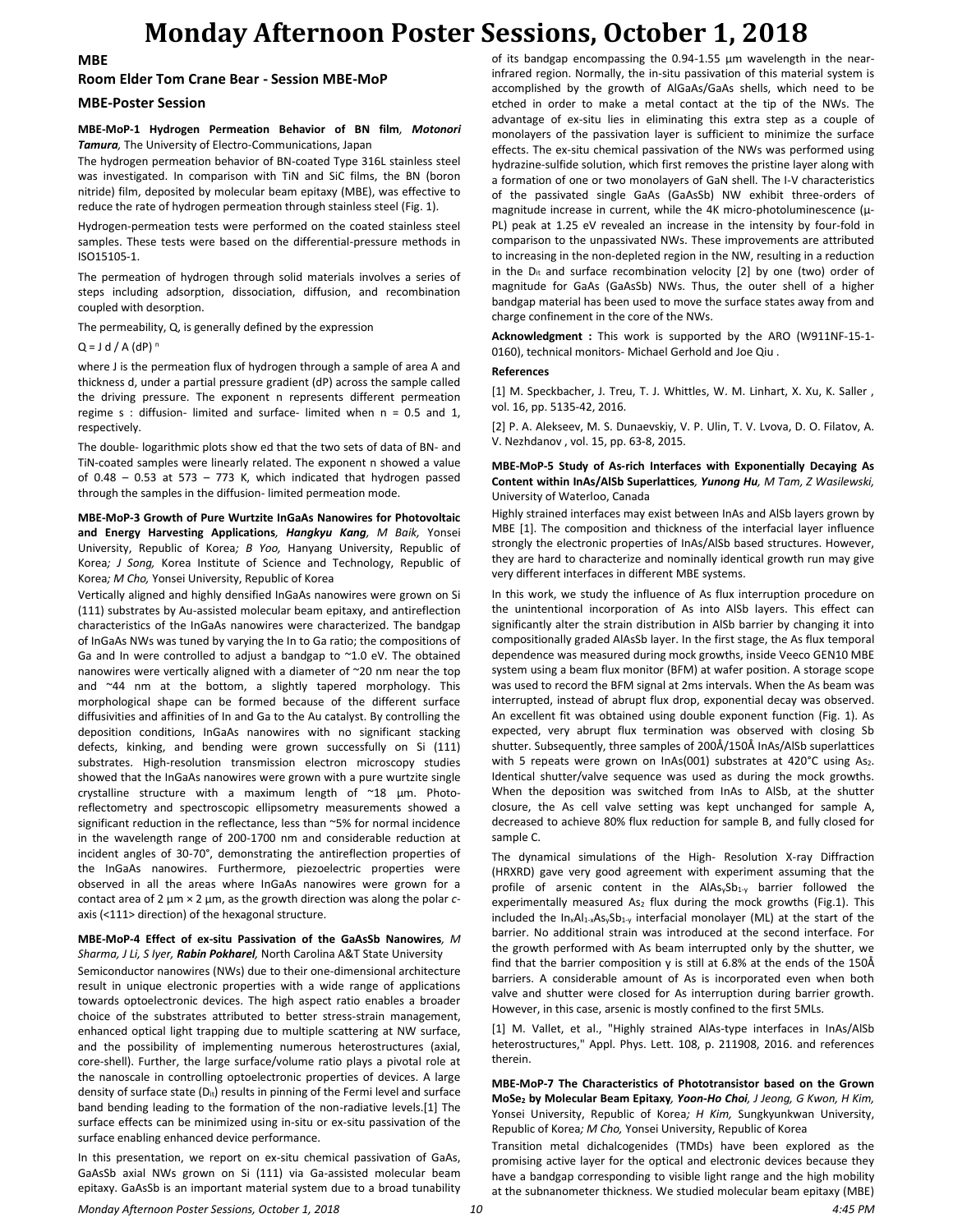## **Monday Afternoon Poster Sessions, October 1, 2018**

method in order to grow uniform MoSe<sub>2</sub> on large area substrate. The highpurity Se and Mo were evaporated by e-beam evaporator and Knudsen cell, respectively. The quality of the film was confirmed by spectroscopic measurement. The chemical composition and elemental ratio were studied by high resolution X-ray photoelectron spectroscopy (HRXPS). Scanning transmission electron microscopy (STEM) was conducted to observe growth mechanism and Moirѐ pattern. The growth mechanism involves layer by layer growth, expanding the bilayer gradually on the covered monolayer with the deposition time in figure 1. We also observed that the localized strain is induced by grain boundary between rotational stacking layer and oriented stacking. The band alignment of the film was confirmed by ultraviolet photoelectron spectroscopy (UPS) and spectroscopic ellipsometry (SE): The grown MoSe<sub>2</sub> by MBE is n-type semiconductor, having the optical band gap as 1.39eV and the valance band as 1.10eV. In addition, we fabricated the phototransistor based on the grown MoSe2. The device exhibited the fast rising and decay time, 6ms and 8ms, respectively, at wavelength of 532 nm in figure 2. The variable on/off current with gate bias and laser power was measured, indicating the excellent photoresponsivity. Finally, we have successfully grown the MoSe2 film on amorphous SiO<sub>2</sub>, demonstrating phototransistor device applications.

**MBE-MoP-8 Experimental Determination of Band Overlap in Type II InAs/GaSb Superlattice based on Temperature Dependent Photoluminescence Signal***, J Huang, Y Zhang, Y Cao, K Liu, W Huang, S Luo, H Ji, T Yang, Wenquan Ma,* Institute of Semiconductors, Chinese Academy of Sciences, China

Type II InAs/GaSb superlattice (SL) material has been widely used to make infrared photodetectors. In addition, this material system may play a unique role for some fundamental studies like spin–orbit interaction, topological insulator, and novel exciton condensates. A fundamental parameter of the material [1,2], the band overlap at the interface between InAs and GaSb, should be known. We have determined the band overlap in type II InAs/GaSb SL structure based on the temperature dependent photoluminescence (PL) results of a short- wave SL sample. The band overlap value is treated as a temperature variable and is simulated by fitting the PL peak position using the 8KP method. It is found that the band overlap monotonically decreases from 0.325 to 0.225 eV when temperature is increased from 12 to 90 K [3]. The calculated e1-hh1 transition using the obtained band overlap data shows an agreement with the PL results of another SL sample.

[1] D. M. Symons, M. Lakrimi, et al., Phys. Rev. B, 51, 1729 (2015).

[2] A. J. Ekpunobi, Materials Science in Semiconductor Processing, 8,463 (2005).

[3] J. L. Huang, W. Q. Ma, et al., Solid State Communications, 224, 34 (2015).

<sup>+</sup> Author for correspondence: wqma@semi.ac.cn

**MBE-MoP-10 Significantly Enhanced Performances of 1.3 μm InAs/GaAs Quantum Dot Lasers by Direct Si-doping***, Z Lv, Z Zhang, Tao Yang,* Institute of Semiconductors, Chinese Academy of Sciences, China

Direct Si-doping into InAs/GaAs quantum dots (QDs) has shown dramatically enhanced photoluminescence of the QDs [1]. This Si-doping technology has been used to fabricate intermediate band QD solar cells and led to a markedly increased conversion efficiency of the cells from 11.3% to 17% [2]. In this work, we demonstrate significantly improved performances of 1.3 μm InAs/GaAs QD lasers using the direct Si-doing technology.

Two QD laser structures with the doping concentration of 1×10<sup>18</sup> cm<sup>-3</sup> and without any doing were grown by MBE. The active region of the two lasers consists of five stacked layers of InAs/GaAs QDs. Ridge waveguide lasers with a ridge width of 30 um for the two laser structures were fabricated using standard wet etching and metallization techniques.

Figure 1 shows single-side CW power-current (P–I) curves of the two lasers with a cavity length of 2.5 mm, obtained at 20 °C. It can be clearly seen from the figure that the threshold current of the doped QD laser is as low as 53.7 mA, which is much smaller than for the undoped one (125.5 mA). The corresponding threshold current density for the doped laser is only 71.6 A/cm (14.3 A/cm<sup>2</sup> per QD layer), whereas it is 167.3 A/cm<sup>2</sup> (33.5 A/cm<sup>2</sup> per QD layer) for the undoped QD laser. In addition, the single-side slope efficiency is improved from 0.28 W/A for the undoped QD laser to 0.42 W/A for the doped QD laser.

This work was supported by the National Natural Science Foundation of China (No. 91433206).

Figure 1 S ingle-side CW P–I curves of the two QD lasers

- [1] T. Inoue et al., J. Appl. Phys. **108**, 063524 (2010).
- [2] X. G. Yang et al., Sol. Energy Mater. & Sol. Cells **113**, 144 (2013).

<sup>+</sup> Author for correspondence: tyang@semi.ac.cn

### **MBE-MoP-11 Effect of in-situ Annealing on the GaAsSb Nanowire-based Photodetector***, M Sharma, E Ahmad, M Parakh, Rabin Pokharel, S Iyer,*  North Carolina A&T State University

Amongst the III-V nanowires (NWs) of different material systems, interest in GaAsSb NWs stems from the tunability of its bandgap encompassing the telecommunication wavelength in the near-infrared region. Onedimensional (NWs) architectures have attracted considerable attention due to its better stress-strain management, high aspect ratio enhancing optical trapping, ability to implement different heterostructures (axial, coreshell),and quantum confinements leading to devices with advanced functionalities. NWs exhibit large surface/volume ratio adversely impacting the device performance, which is attributed to surface related and other defect states. In this report, reduction of surface states effects by in-situ annealing along with in-situ surface passivation has been presented, and NW photodetector has been demonstrated.

GaAsSb axial (core) NWs have been grown on Si (111) via Ga-assisted molecular beam epitaxy. To minimize the effect of surface states, in-situ vacuum annealing (10<sup>-10</sup> Torr) at 465<sup>o</sup> C followed by in-situ growth of AlGaAs/GaAs shell around the core have been carried out. These NWs exhibit a significant improvement in μ-photoluminescence (PL) peak intensity and electrical characteristics as compared to bare GaAsSb axial NWs, attributed to suppression of band tail states. The analysis of temperature-dependent µ-PL peak intensity for unannealed NWs revealed the presence of two non-radiative thermal energy levels, which reduced to a single level in annealed nanowires. This further attests to the suppression of band tail states on annealing.

Hence the device was fabricated using the in-situ annealed nanowires. The performance of the p-i GaAsSb/AlGaAs NW ensemble based photodetector (PD) device was assessed under an illumination of 540 nm with an intensity of 173 μW/cm<sup>2</sup>. The I-V characteristics were found to be well explained considering Schottky contact (SC) at both ends of the NWs. The PD device exhibited a responsivity of 540 A/W with an external quantum efficiency of 1.25x10<sup>5</sup> %. The best fit of the COMSOL fitting to the experimental I-V graphs indicated that the high spectral responsivity could be attributed to two orders of magnitude increase in carrier concentration under illumination.

**Acknowledgment:** This work is supported by the Army Research Office (W911NF-15-1-0160).

#### **MBE-MoP-12 Reduced Heating Effects in MBE Grown Nanowire Array LEDs***, S Yang,* McGill University, Canada*; A Tian,* St. Maximillian Kolbe CHS, Canada*; Yongyuan Zang,* McGill University, Canada

It has been theoretically demonstrated that junction temperature in nanowires can be significantly lower than that in bulk devices [1]. However, very little research has been reported on the thermal properties of nanowire LED devices. In this regards we have investigated the impact of the Joule heating of axial InGaN/GaN nanowire light-emitting diodes (LEDs) grown by molecular beam epitaxy (MBE) on Si (111) for the first time. In this study, four nanowire LEDs are spontaneous formatted under nitrogen rich conditions and nanowire with different geometries were obtained through different growth conditions.

Figure 1 shows the measured peak wavelength of the samples at the same injection level. It can been seen that the peak wavelength shows a red shift of  $\sim$  40 nm for sample with high filling factor while only shows a red shift of ~ 20 nm for samples with low filling factor. Since the red shift is commonly considered as the evidence of the LED self-heating effect [2], therefore the Joule heating effect of nanowires is significantly reduced for less dense geometry. Also observed is the large inhomogeneous broadening of the active region interplay with the higher filling factor which can be attributed to rising temperature (Shown in the inset). A significant reduced EQE also can be observed in sample with high filling factor, as shown in Figure 2. These results indicated that the nanowire have a better thermal dissipation and conversion efficiency than conventional planar structures.

Based on the results in this work, a systematic simulation and theoretical model was presented for the first time to interpret all the thermal transport process of the nanowire LEDs.

*Monday Afternoon Poster Sessions, October 1, 2018 11 4:45 PM*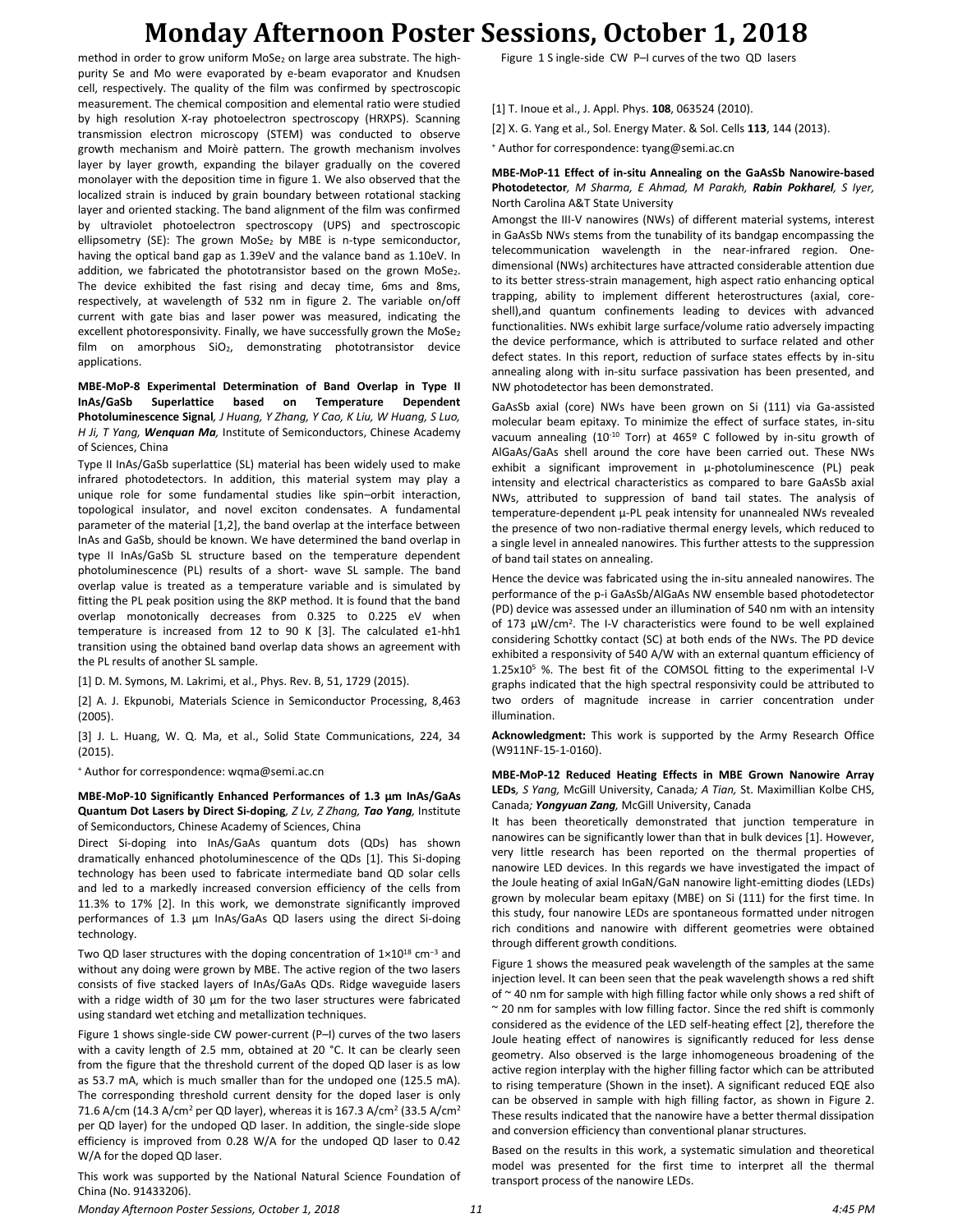## **Monday Afternoon Poster Sessions, October 1, 2018**

Figure 2 Measured EQE for samples with different filling factor.

Figure 1 Peak wavelength of nanowire LEDs samples with different filling factor under different duty cycle at same injection level. The inset is the EL spectrum of nanowire led samples under cw injection with filling factor of 10% and 70% respectively.

[1] Guthy, C. J, Appl. Phys, 103(6), 064319 (2008).

[2] Hong, C.C, Opt. Express, 17(20), 17227 (2009).

<sup>+</sup>Author for correspondence: zangyythu@gmail.com [mailto:zangyythu@gmail.com]

**MBE-MoP-13 Effect of Column Diameter and Height on Optical Properties of Regularly Arranged GaN Nanocolumn Grown by rf-MBE***, Hiroto Sekiguchi, Y Higashi, K Yamane, H Okada, A Wakahara,* Toyohashi University of Technology, Japan*; K Kishino,* Sophia University, Japan

GaN nanocolumns have a great potential in improving emission efficiency in the longer-wavelength due to dislocation filtering and strain relaxation [1]. The regularly arranged (RA) nanocolumns have been demonstrated on GaN layer, however, the selective area growth of nanocrystals on Si is required in terms of low-cost and large-area substrate. In this study, the effects of diameter and height on optical properties were investigated because it is important to know key points to obtain high crystalline nanocolumns.

The RA-GaN nanocolumns were fabricated on AlN/Si substrate by Ti-mask selective-area growth technique [2]. GaN nanocolumns with different height (350 and 700 nm) were prepared. Figure 1 shows the peak intensity of near-band edge (NBE) emission at RT as a function of diameter. While peak intensity at NBE drastically decreased with increasing the diameter for low height nanocolumns, high PL intensity kept at almost constant value up to 200 nm and dramatically decreased at 230 nm for high height nanocolumns. To understand this reason, CL measurement were performed (Fig. 2). While the ratio of strongly emitting nanocolumns decreased with increasing dimeter for 350 nm-height nanocolumns, it hardly decreased with increasing diameter for 700 nm-height nanocolumns. It would result from that threading dislocation did not propagate to the upper part in the 700 nm-height nanocolumn [1]. Next, the effect of diameter and height on yellow luminescence was investigated. While the ratio of yellow luminescence intensity to total PL intensity monotonically increased with increasing diameter for low height columns, it was constant at small value of less than 0.1 up to thick diameter of 360 nm. Finally, PL spectra at 15 K were evaluated. NBE emission and oxygenrelated luminescence (3.41 eV) were observed for high height columns [3].  $I<sub>OX</sub>$  intensity monotonically decreased with decreasing diameter from 260 to 160 nm. Based on these result, the height and the diameter are important parameters to obtain high crystalline GaN nanocolumns.

**Acknowledge** This work was partly supported by #18K04233 from the Ministry of Education, Culture, Sports, Science and Technology and The Toyota Riken Scholar.

**Reference** [1] K. Kishino, *et al.*, *Nanotechnology*, **26**, 225602 (2015). [2] H. Sekiguchi, *et al.*, *Appl. Phys. Express*, **1**, 124002 (2010). [3] B. C. Chung *et al.*, *J. Appl. Phys.*, **72**, 651 (1992).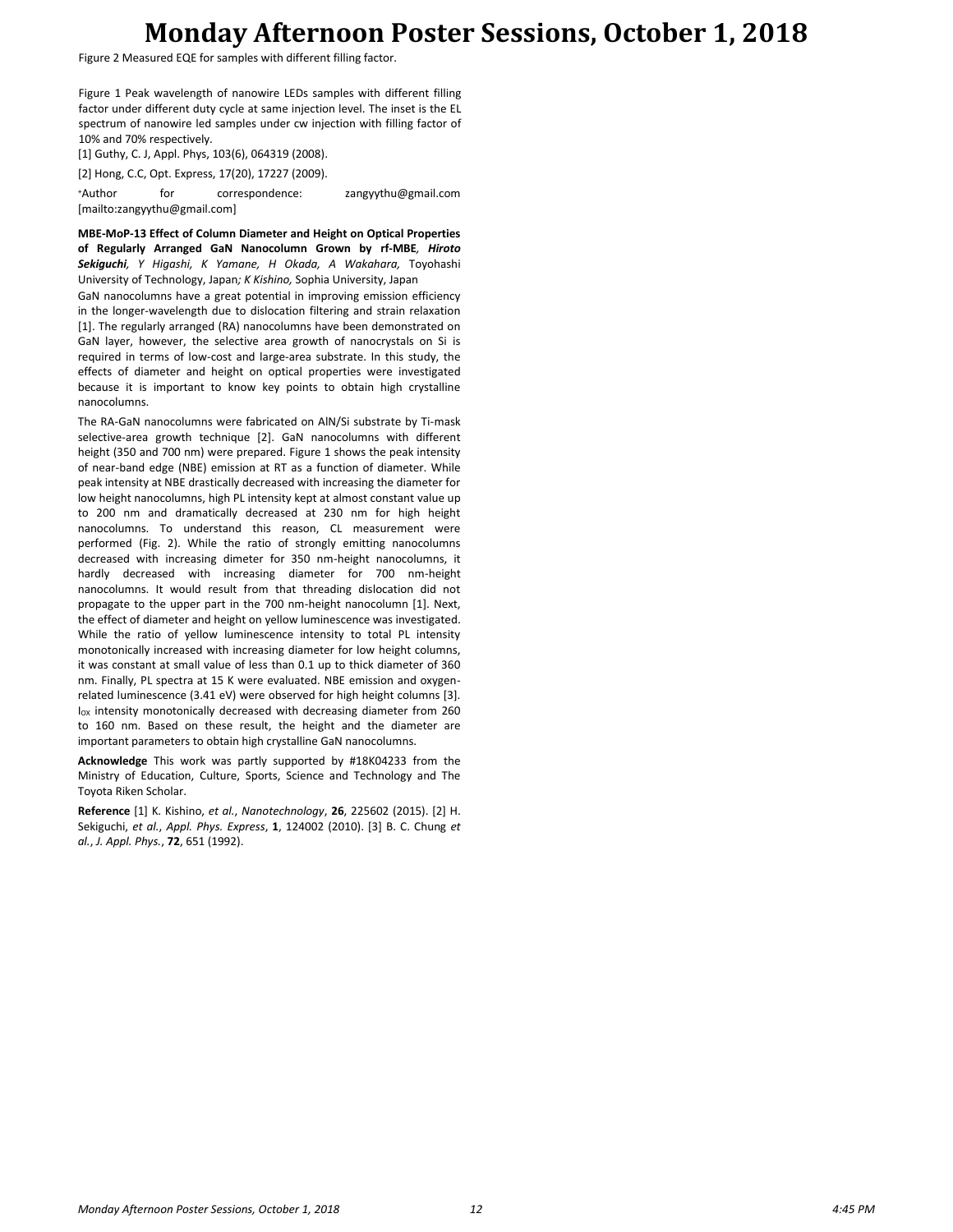## **Tuesday Morning, October 2, 2018**

### **MBE**

#### **Room Max Bell Auditorium - Session MBE-TuM**

#### **Bismuth Alloys/Antimonides**

**Moderators:** Richard Mirin, National Institute of Standards and Technology, James Gupta, NRC

8:30am **MBE-TuM-1 MBE Young Investigator Award Talk: Tensile-strained Self-assembly of Quantum Dots for Entangled Photon Sources and Band Structure Engineering***, Paul Simmonds,* Boise State University **INVITED** Since the 1990s, self-assembled quantum dots (QDs) have been the subject of intensive research for technologies ranging from high-stability lasers, to intermediate band solar cells. Driven by compressive strain, semiconductor QDs form spontaneously on the (001) surfaces of III-V and group IV materials. There are however certain applications for which QDs on *non*- (001) surfaces, or QDs under *tensile* rather than compressive strain, are highly desirable. For example, theory predicts that the low fine-structure splitting of (111) QDs should make them ideal entangled photon sources; tensile strain would induce a dramatic reduction in QD band gap, with implications for infrared optoelectronics and nanoscale band structure engineering. However, until recently it has been extremely challenging to synthesize non-(001) or tensile-strained QDs that are free from crystallographic defects.

Since 2010, I have been working on a robust new MBE-based approach to QD self-assembly that overcomes these difficulties, and enables the controllable growth of defect-free, tensile-strained QDs on (111) and (110) surfaces. By engineering a situation where the kinetic barrier to dislocation nucleation and glide is large, we open a window within which tensile strain is instead relieved elastically by 3D self-assembly. Our model predicts this approach will work for any material with a zinc-blende or diamond-cubic crystal structure.

I will describe some different material systems for which we have explored the use of tensile-strained self-assembly to create nanomaterials with novel functionalities. For example, I will discuss the promising properties of tensile-strained (111) QDs for entangled photon emission. I will also present some early results from our quest to transform Ge from an indirect to a direct band gap semiconductor by producing tensile-strained Ge QDs. The effects of tensile strain on QD band structure could impact a wide range of technologies, from highly tunable infrared devices, to quantum media conversion based on light-hole excitons. I am confident that tensilestrained self-assembly represents a powerful, versatile new tool for heterogeneous materials integration, and nanomaterial development.

[1] P.J. Simmonds et al., ACS Nano, 7, 5017 (2013).

+ Author for correspondence: paulsimmonds@boisestate.edu

#### 9:00am **MBE-TuM-3 Mechanisms of Compositional Inhomogeneities in Bismide Films***, C Tait, B Carter, V Caro, Joanna Millunchick,* University of Michigan

III-V semiconductor alloys containing Bi have attracted attention due to their novel properties, including a large reduction of bandgap [1], reduced temperature dependence of the bandgap [2], and an increase in spin orbitcoupling [3] with increasing Bi concentration. It has proven difficult to grow high Bi content films, as droplet formation and compositional inhomogeneities arise during growth. These phenomena are crucial to understand, because such fluctuations can cause carrier localization and degradation of device performance. Kinetic Monte Carlo growth simulations (Fig. 1a.) predict that the highest Bi incorporation rates occur when Ga droplets form on the surface [4]. This is because Bi incorporation requires a high availability of Ga [5]. However, growths exhibiting Ga droplets on the surface result in compositional fluctuations (Fig. 1b). We postulate this effect is caused by local variations in Bi incorporation rates due to the nonuniform Ga availability near the droplet. Indeed, high contrast related to high scattering from Bi on the surface near the droplet is seen in Fig. 1b. It was also observed that droplets led to degradation of film crystallinity, verified with X-Ray diffraction [6]. Growing under a higher As/Ga ratio eliminates Ga droplets, but not necessarily compositional inhomogeneities. Figure 1c. shows the formation of a lateral composition modulation. Nanometer-sized clusters of Bi-enriched GaAsBi also form [7]. Raising the growth temperature can mitigate lateral composition modulation and clustering, but results in lower Bi incorporation. In this talk we will also map out the droplet free-growth conditions to maximize the Bi incorporation and mitigate droplet-induced inhomogeneities.

### 9:15am **MBE-TuM-4 In-situ UV Irradiation on the Uniformity and Optical Properties of GaAsBi Epi-layers Grown by MBE***, Daniel Beaton,*  ScientaOmicron

The remarkable tunability of the band gap and spin orbit splitting in III-V alloys with only a small amount of bismuth makes the alloy potentially useful material for many applications. However, it is difficult to synthesize GaAsBi epi-layers with sufficiently high optical quality hampering the technological impact of the material. Spectral linewidths are typically exceedingly broad and band edge emission often suppressed at low temperatures by recombination at low energy states . In-situ UV irradiation of semiconductor alloys has been shown to lead to material quality improvements in the past and we apply it here to the growth of GaAsBi. Samples were irradiated by a pulsed 248nm laser focused to a 7x7mm spot, where rotation during growth results in a uniformly illuminated central region and a periphery that is radiated by a fluctuating fluence. With irradiation GaAsBi was shown to be much improved, where luminescence linewidths as low as 14meV were demonstrated and band edge emission observed to low temperatures.

Using the inherent variation of the fluence across the sample we explore the role of the irradiation. In the central uniformly lit region, steady state growth processes are achieved more quickly, yielding more abrupt interfaces, as well as uniform GaAsBi epi-layers. Comparing photoluminescence spectra at low (6K) temperature shows an increasing density of cluster related emission with decreasing fluence. This is observed in the shift in the peak emission energy away from the band edge, where the peak is shifted most dramatically far from the illuminated region. These results indicate a reduction in clustering of incorporated bismuth atoms with the use of the incident UV irradiation, and additionally the density of clusters may be controlled by the degree of irradiation

#### 9:30am **MBE-TuM-5 Manipulating Film and Underlayer Strain to Understand Composition Modulation in GaAsBi***, Margaret Stevens, K Grossklaus, J McElearney, T Vandervelde,* Tufts University

GaAs<sub>1-x</sub>Bi<sub>x</sub> is an interesting optoelectronic material that opens up new band gap and lattice constant possibilities for near-, mid-, and far-IR applications. Although thin films of high Bi content  $GaAs_{1-x}Bi_x$  (up to x=0.22 at <50nm [1]) have been grown on GaAs in the literature, it is still difficult to grow high Bi content materials that are thick enough to act as active layers in devices. Additionally, we find that materials grown >30nm phase separate into vertically segregated bands and have periodic Bi content. By lowering the compressive strain or adding tensile strain into our 250nm thick GaAsBi layers, we achieve increased Bi incorporation as well as reduced compositional variations, as demonstrated by TEM and atom probe tomography (APT). In this work, we expand our underlayer study, incorporating underlayers of AlGaAs and lower bismuth composition GaAsBi to decouple strain effects from changes in surface reconstruction and surface composition. We hypothesize that moving from high compressive strain to tensile strain in the epilayer provides a more favorable starting surface for both incorporation of Bi as well as for growing homogenous films.

We grew our layers with a Veeco GENxplor MBE using a valved As4 cracker and a solid source effusion cell for group III elements and Bi. We measured lattice constants and estimated average bismuth content using 004 and 224 HRXRD scans, alongside spectroscopic ellipsometry to measure the room temperature band gap. We characterized the degree of strain relaxation by examining reciprocal space maps around the 224 asymmetric reflection. We additionally used TEM to identify defect centers and APT to measure bismuth variation along the growth direction. We examined structures of GaAsBi/(underlayer)/GaAs with underlayers of InGaAs, GaAsBi, and AlGaAs. We propose that strain engineering may be applied to increase Bi content in GaAsBi films, allowing for the growth of small band gap optoelectronic devices on GaAs substrates.

[1] R.B. Lewis, M. Masnadi-Shirazi, and T. Tiedje Appl. Phys. Lett.101 082112 (2012)

9:45am **MBE-TuM-6 Long-Wavelength InAs-based Interband Cascade Lasers Grown by MBE***, James Gupta, X Wu, G Aers,* National Research Council of Canada, Canada*; Y Li, L Li, W Huang, R Yang,* University of Oklahoma

Interband cascade lasers (ICLs) are becoming a leading semiconductor laser technology for the mid-infrared because of their high efficiency and low power consumption, especially as compared with conventional diode lasers and intersubband quantum cascade lasers (QCLs) in the wavelength range from 3-5 μm. Although a greater effort has been directed towards GaSb-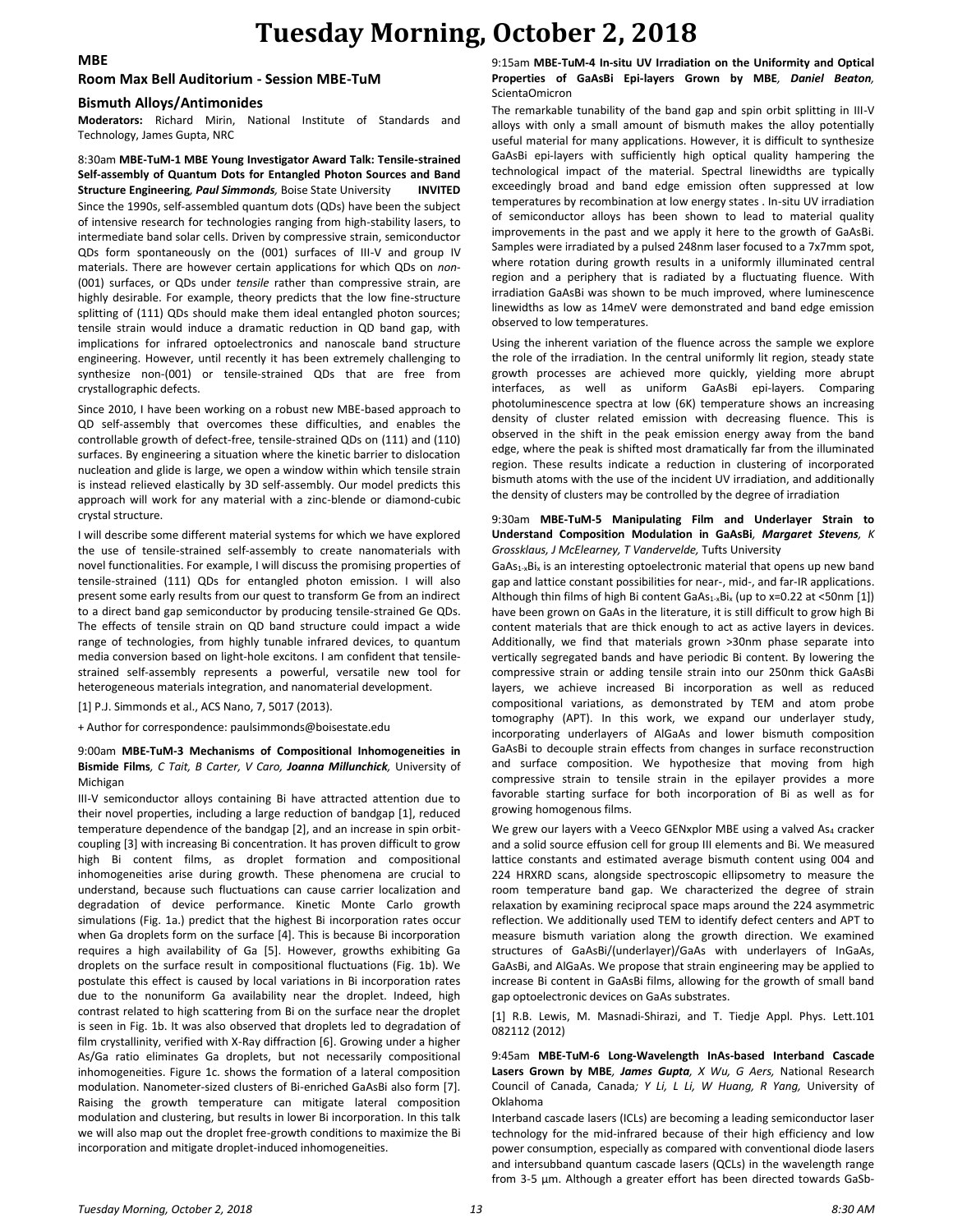## **Tuesday Morning, October 2, 2018**

based ICLs in the ~3-5μm range, recent work has highlighted the exciting potential for InAs-based ICLs for reaching longer emission wavelengths.

In this work we report the development of low-threshold InAs-based ICLs with a room-temperature emission wavelength of 6.3μm. The devices were grown on n+-InAs (100) substrates by solid-source molecular beam epitaxy in a custom V90 system using valved crackers for Sb2 and As2. The ICL structures employ an improved waveguide design using intermediate AlAs/AlSb/InAs strain-balanced superlattice cladding layers surrounded by heavily-doped n+-InAs plasmonic claddings. The active region includes 15 stages with AlSb/InAs/In(0.35)Ga(0.65)Sb/InAs/AlSb type-II "W" quantum wells and optimized electron injector doping.

In pulsed mode, broad-area devices lased at 300 K at a lasing wavelength of 6.26 μm and a threshold current density of 395Acm-2 which is the lowest ever reported among semiconductor lasers at similar wavelengths. The broad-area devices lased up to 335K in pulsed mode at a wavelength of 6.45 μm. These results provide strong evidence of the potential for InAsbased ICLs as efficient sources in the mid-IR.

<sup>+</sup> Author for correspondence: james.gupta@nrc.ca

### 10:30am **MBE-TuM-9 Atomically Smooth InSb Quantum Wells on GaAs Substrates***, Yinqiu Shi, E Bergeron, F Sfigakis, J Baugh, Z Wasilewski,*  University of Waterloo, Canada

High-quality InSb quantum wells (QW) are one of the most desirable material systems for the top-down approach in realizing Majorana bound states for topological quantum computing. Such QWs are typically grown with AlInSb metamorphic buffers on GaAs substrates. However, as predicted by the BCF theory [1], high-density pyramid-shaped hillocks form on the surface, which may cause spatial modulation in AlInSb barrier composition as well as variations in InSb QW thickness. Suppression of hillocks is thus essential. Here we report a comparative study on the surface morphology with and without InSb QWs on top of AlInSb metamorphic buffers, as a function of substrate offcut angle.

Modulation-doped InSb/AlInSb QWs were grown on edge-exposed 2" GaAs (001) substrates, using a Veeco Gen10 molecular beam epitaxy (MBE) system (Fig.1(a)). At the wafer centre, a large density of hillocks are formed on the surfaces of both the AlInSb metamorphic buffer and the complete InSb QW structure (Fig.1(b),(d)). Their surface morphologies then transition into smooth regions and eventually become rough again, as the polishinginduced effective offcut increases towards the wafer edge (Fig.1(c),(e)). Formation of hillocks is suppressed for effective substrate offcuts at around 0.4~0.5° towards [1̄10] direction on the AlInSb buffer surface, which coincide with the facet angles of the hillock sidewall at the wafer centre, as derived from AFM scans revealing surface atomic steps. With InSb QW overgrown on the buffer, the large hillocks originated from the AlInSb surface are preserved while small hillocks, due to the very thin InSb QW layer, emerge on the large hillock sidewalls at the wafer centre (Fig.1(d)). The steeper sidewalls of these InSb hillocks indicate a larger substrate offcut needed for their complete suppression, as we predicted recently [2]. Indeed, as shown in Fig.1(e), a new morphological transition region is seen, where large AlInSb hillocks are already suppressed while small InSb hillocks persist. With the growth conditions used, an atomically smooth InSb QW surface is found at substrate offcut angles of around 0.5~0.6°. We propose a model to explain the observed morphological transitions.

### 10:45am **MBE-TuM-10 Narrow Bandgap InAsSb Detector on Digital Alloy AlInSb Metamorphic Buffer***, Vinita Dahiya, A Kazemi,* The Ohio State University*; E Fraser,* Intelligent Epitaxy Technology, Inc.*; J Deitz, J Boyer, S Lee,* The Ohio State University*; P Pinsukanjana,* Intelligent Epitaxy Technology, Inc.*; T Grassman, S Krishna,* The Ohio State University

Recently, the InAs<sub>1-y</sub>Sb<sub>y</sub> alloy system has emerged as a promising material in the long wave infrared (LWIR, 8-14 µm). However, to target LWIR wavelengths, Sb composition of more than 40% is required, which is relatively difficult to grow due to the non-availability of lattice-matched commercial substrates. This requires the growth of virtual substrates to target the desired lattice constant using, for example, step- or lineargraded metamorphic buffers. However, these structures typically suffer from various complexities, such as long growth interruptions and intricate cell temperature ramp profiles. In our previous work, we demonstrated the application of digital alloy (DA) defined compositions to produce stepgraded Al<sub>1-x</sub>In-<sub>x</sub>Sb metamorphic buffers, which helps eliminate the issues mentioned above. The buffer layers grown via the DA technique exhibited relaxation behavior similar to conventional bulk, random alloy compositions. In the present work, this effort was further extended to grow subsequent lattice-matched InAsSb absorber layers and nBn detectors.

To enable probing of the material and optical properties, 1.5 µm thick InAs0.55Sb0.45 absorber material was grown lattice-matched to an Al $_{0.68}$ In- $_{0.32}$ Sb terminal composition Al<sub>1-x</sub>In-<sub>x</sub>Sb DA (1.85 nm period thickness) metamorphic buffer, as described previously [2]. Based on high resolution X-ray diffraction reciprocal space mapping measurements, the absorber layer InAs0.55Sb0.45 was found have residual strain of ~0.1%. Electron channeling contrast imaging characterization indicated a low threading dislocation density on the order of  $5 \times 10^6$  cm<sup>-2</sup> in the target InAs<sub>0.55</sub>Sb<sub>0.45</sub> layer. A photoluminescence peak was observed at ~9 µm at 77K, close to the expected value based on the XRD-derived composition [1].

nBn detector structures were then grown with an undoped 1.5 µm thick InAs $_{0.55}$ Sb<sub>0.45</sub> absorber and 100 nm thick  $Al_{0.68}$ In<sub>0.32</sub>Sb barrier (Be doped; 1x10<sup>16</sup> cm-3 ). Single pixel detectors of different sizes were fabricated via standard lithographic techniques. Preliminary spectral response of front side illuminated pixels revealed a 50% cutoff wavelength of 9 µm at 150K. Radiometric characterization of the devices including dark current and quantum efficiency are being undertaken and results will be presented later.

[1] W. L. Sarney et al. , J. Appl. Phys. **122**, 025705, (2017).

[2] V. Dahiya et al., J. Vac. Sci. Technol., B**36**, 02D111( 2018).

11:00am **MBE-TuM-11 Molecular Beam Epitaxy of Wide-Bandgap InAlAsSb***, Stephanie Tomasulo,* U.S. Naval Research Laboratory*; M Gonzalez,* Sotera Defense Solutions*; M Lumb,* The George Washington University*; M Twigg, I Vurgaftman, J Meyer, R Walters, M Yakes,* U.S. Naval Research Laboratory

Triple-junction solar cells, lattice-matched to InP, have recently gained interest as an alternative to traditional GaAs-based devices. To maximize efficiency, this design requires a top subcell with bandgap ( $E_g$ ) of 1.74 eV, thus motivating the development of the widest direct-gap material latticematched to InP,  $In_xAl_{1-x}As_ySb_{1-y}$ . Both the immaturity and mixed group-V nature of this alloy pose significant challenges, requiring in depth investigation. Initial attempts at molecular beam epitaxy (MBE) of In<sub>x</sub>Al<sub>1</sub>.  $x$ As<sub>y</sub>Sb<sub>1-y</sub> resulted in anomalously low photoluminescence (PL) emission energies, compared with energies extracted from variable angle spectroscopic ellipsometry (referred to as ellipsometry herein). To further investigate the cause of this discrepancy, in this work we have performed a systematic study of the substrate temperature (T<sub>sub</sub>) and V/III of  $In_{0.26}Al_{0.24}As_{0.28}Sb_{0.22}$  (expected  $E_g=1.64$  eV).

We grew seven samples of In<sub>x</sub>Al<sub>1-x</sub>As<sub>y</sub>Sb<sub>1-y</sub> (x≈0.26, y≈0.28) on InP by solid source MBE with valved crackers supplying cracked As and Sb. We investigated T<sub>sub</sub> (measured via bandedge thermometry) ranging from 325 to 455 °C and V/III ratios (beam equivalent pressure) of 16 and 30. Given that the alloy composition varies with T<sub>sub</sub>, we re-calibrated the group-V fluxes for each growth, using energy extracted from ellipsometry (E=1.69  $\pm$ 0.05 eV) and lattice matching (to within 0.1% mismatch) via x-ray diffractometry as our compositional guide. Room temperature PL yielded emission from only four of the seven samples and we again found that it underestimates the energies extracted from ellipsometry. Lowtemperature PL will be performed to inform the remaining three samples. Furthermore, we hypothesize that phase separation and clustering is responsible for this behavior and will probe this via power- and temperature-dependent PL measurements and transmission electron microscopy. By quantifying phase separation in this way, we can relate degree of phase separation to growth conditions, guiding us toward the appropriate conditions for  $In_xAI_{1-x}As_ySb_{1-y}$  yielding the least phase separation and widest Eg.

### 11:15am **MBE-TuM-12 Minority Carrier Lifetime and Recombination Dynamics in Strain-Balanced GaInAs/InAsSb Superlattices***, Preston T. Webster, E Steenbergen, G Ariyawansa, C Reyner,* Air Force Research Laboratory*; J Kim,* Sandia National Laboratories

Strain-balanced InAs/InAsSb superlattices are rapidly emerging as a contending mid-infrared sensing technology as decreasing dark currents lead to ever more sensitive detectors. Dark current can be minimized by increasing the absorption coefficient and utilizing a thinner absorber region, thereby reducing the volume over which dark current is generated. While the InAs/InAsSb superlattice design may be optimized for maximum absorption, there remains great room for improvement by establishing a more favorable strain-balance condition. Specifically, replacing the lightlytensile InAs layers with more-tensile GaInAs leads to a more symmetric wavefunction overlap profile and correspondingly stronger absorption for the same energy cutoff. The absorption coefficient in GaInAs/InAsSb superlattices improves substantially with Ga content up to 20%.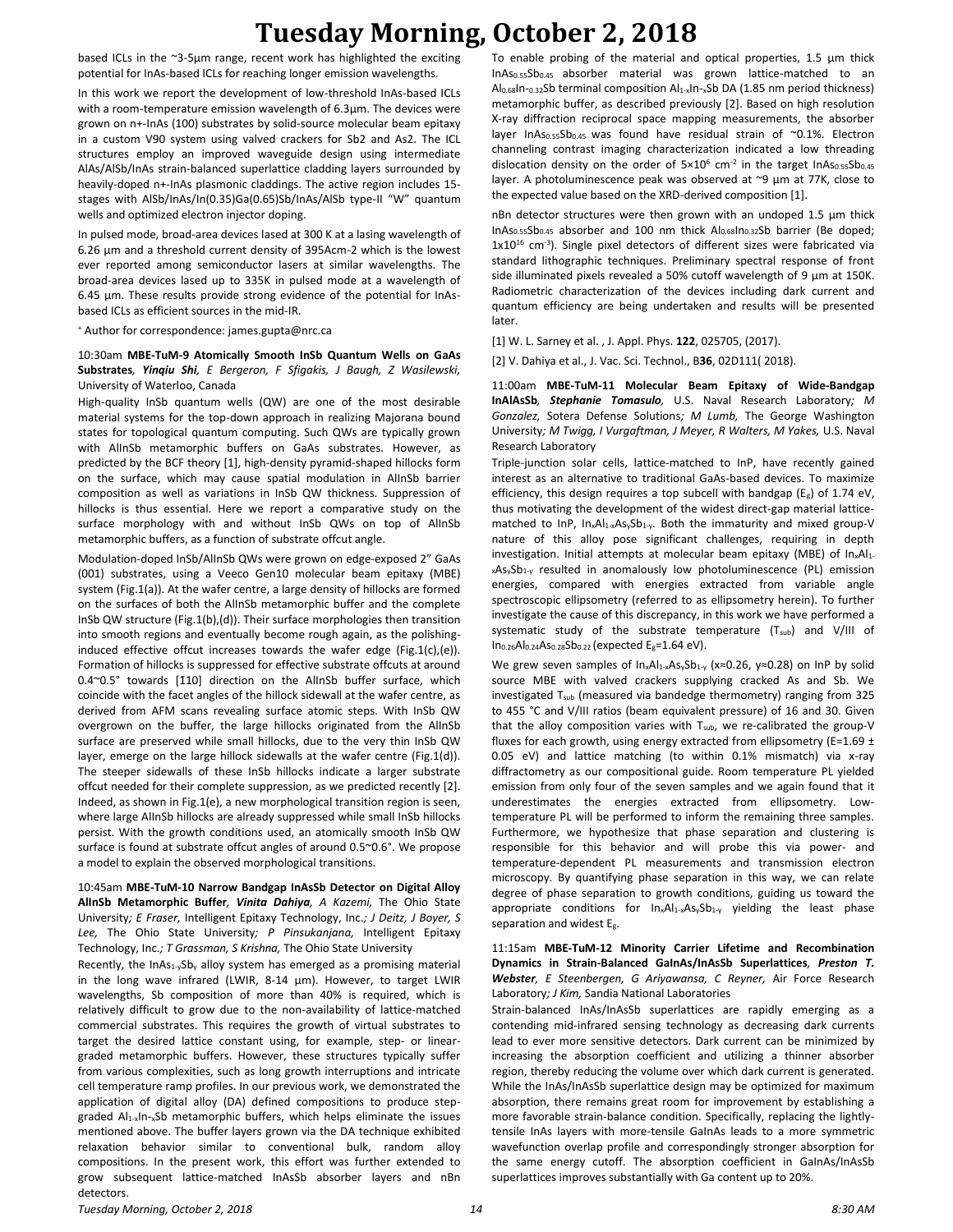# **Tuesday Morning, October 2, 2018**

In this work, two strain-balanced GaInAs/InAsSb superlattices (0% and 20% Ga) designed for maximum absorption at 5 µm wavelength are examined using temperature- and excitation-dependent photoluminescence spectroscopy and time-resolved microwave reflectance. The superlattices are 1 µm thick and doped  $4 \times 10^{15}$  cm<sup>-3</sup>n-type in order to examine the optimal doping density × lifetime product in a potential diffusion-limited detector. The 77 K time-resolved microwave reflectance decays of the 0% and 20% Ga designs are 1.2 µs and 2.1 µs respectively. The photoluminescence is evaluated using a recombination rate model to extract the Shockley-Read-Hall, radiative, and Auger rate constants as a function of temperature, to compare to the temperature-dependent minority carrier lifetimes determined by the time-resolved photoconductivity decay.

11:30am **MBE-TuM-13 Inhibited Hot-Carrier Cooling in InAs/AlAs1-xSb<sup>x</sup> Quantum Wells***, H Esmaielpour, V Whiteside,* University of Oklahoma*; H Piyathilaka,* West Virginia University*; S Vijeyaragunathan, B Wang,*  University of Oklahoma*; E Adcock-Smith, K Roberts,* University of Tulsa*; T Mishima, Michael Santos,* University of Oklahoma*; A Bristow,* West Virginia University*; I Sellers,* University of Oklahoma

Semiconductor quantum wells (QWs) have been shown to exhibit decreased hot-carrier thermalization relative to bulk systems. Recently, we proposed that type-II QWs have the potential to further inhibit hot-carrier relaxation via the decoupling of the phonon channels through the spatial separation of photogenerated carriers. The spatial separation increases the radiative lifetime for the hot electrons, and leads to the formation of a robust phonon bottleneck at elevated temperatures. A decoupling of the thermalization coefficient was observed when the system transitioned from efficient type-I radiative recombination at low temperature to less efficient type-II recombination at elevated temperatures.

The multiple-QW structure consists of a 10 nm  $AlAs<sub>0.14</sub>sb<sub>0.86</sub>$  barrier followed by 30 repetitions of a 2.4 nm InAs QW and a 10 nm  $AlAs_{0.14}Sb_{0.86}$ barrier grown by molecular beam epitaxy on a GaAs (001) substrate. Photoluminescence (PL) measurements at several lattice temperatures were modeled via a generalized Planck radiation law using the carrier temperature as a fitting parameter. The effective temperature of the carriers above the lattice temperature is weakly dependent on the excitation power, but becomes significantly hotter with increasing lattice temperature. When the lattice is at room temperature, the carrier temperature is 490K. Carrier lifetimes were determined by THz timedomain spectroscopy, which measures the AC photocurrent as a function of delay time between a near-infrared pump pulse and a THz probe pulse. Inspection of the three decay contributions reveals that the mechanism for the fast component ( $\sim$ 0.01 ns) is different than for the intermediate and slow components. The fast decay is attributed to direct recombination within the QW, due to transitions from the electron ground state to localized hole states arising from alloy fluctuations. The intermediate (~0.3 ns) and slow (~2 ns) decay times, which dominate at high temperatures, are due to a two-step decay process between the same sets of initial and final states. These competing faster and slower components are attributed to the redistribution of photogenerated holes and the degeneracy of the valence band at elevated temperatures. This leads to competition and the convolution of the PL from multiple confined hole states and the ground state electrons. Confirmation of the long-lived nature of the photogenerated electrons in the InAs QWs supports the notion that the carriers in the QW facilitate a phonon bottleneck.

11:45am **MBE-TuM-14 Observation of Interface Electronic States from InAs/GaSb Multi Quantum Wells Grown by Molecular Beam Epitaxy***, S Alyamani, Jong Su Kim, J Shin,* Yeungnam University, Korea*; S Lee, J Kim,*  Korea Research Institute of Standards and Science, Korea*; S Lee, V Dahiya, S Krishna,* The Ohio State University

We have investigated optical transitions in the InAs/GaSb multiple quantum wells (MQWs) by photoreflectance (PR) and photoluminescence (PL) spectroscopy with various temperatures and excitation intensities. PR measurements were performed using a 405 nm laser diode as an excitation source. The probe beam obtained from a tungsten-halogen lamp dispersed through a monochromator. The reflected beam was collected by using a Si (400 ~ 1100 nm: high energy region) and InGaAs (1200 ~ 2400 nm: low energy region) photodiodes. The PR was employed to investigate the interband transitions such band-to-band (E<sub>GaSb</sub>), spin-orbit split off ( $\Delta_0$ ), E<sub>1</sub> and  $\Delta_1$ of GaSb [1] as well as their interface quantum states (IQS).

Fig. 1(a) and (b) show the room temperature PR spectra at near band transition and above band transition for InAs/GaSb (5 ML/50 nm) MQW, respectively. PR spectra of the InAs/GaSb MQWs showed the E<sub>GaSb</sub>, the

Franz-Keldysh oscillation (FKO) and IQS. We confirmed the transition energies from 0.72 eV, 1.52 eV, 2.07 eV and 2.53 eV corresponding to the EGaSb, EGaSb +∆0, E<sup>1</sup> and E1+∆1, respectively. Moreover, at room temperature PR spectrum, we observed sharp transition features due to the IQSs from the interface of InAs/GaSb. At near 1.2 eV region, we found unidentified transitions (UIS) and which were investigated by excitation intensity and temperature dependent PR. At low temperature PR and PL results, we found the QS transition between confined electrons states in InAs QW and GaSb valence band at energy of 0.506 eV as shown in Fig. 2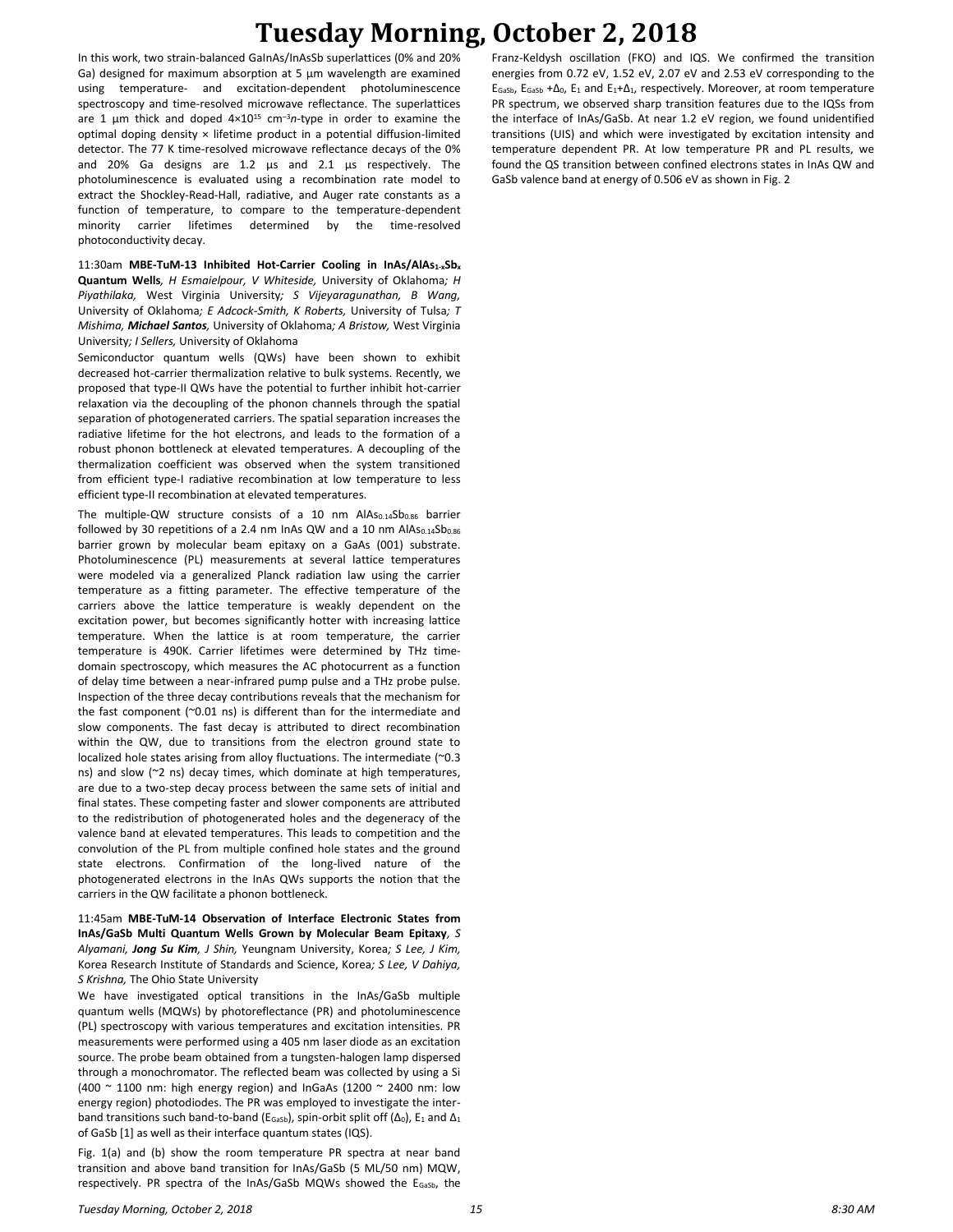## **Tuesday Afternoon, October 2, 2018**

### **MBE**

#### **Room Max Bell Auditorium - Session MBE-TuA**

#### **Solar Cells**

**Moderator:** Paul Simmonds, Boise State University

1:30pm **MBE-TuA-1 Smart Stacked InGaP/GaAs/GaAs//Si Quadruple-Junction Solar Cells Grown using Molecular Beam Epitaxy***, Takeyoshi Sugaya,* National Institute of Advanced Industrial Science and Technology (AIST), Japan

InGaP(1.9 eV)/GaAs(1.42 eV) on Si(1.1 eV) multijunction solar cells have been studied to realize low-cost and high-efficiency solar cells [1]. However, the current matching is not appropriate in this material system because the current generated in a Si subcell is smaller than that generated in InGaP and GaAs subcells. Therefore, a triple-junction top cell on a Si bottom cell configuration is suitable for obtaining the current matching among connected subcells. Although we demonstrated InGaAsP and AlGaAs second (1.7 eV) cells in the triple-junction top cells, InGaAsP cells were difficult to grow and AlGaAs cells exhibited poor performance when they were grown using molecular beam epitaxy (MBE) [2]. In this paper, we demonstrated an InGaP/GaAs/GaAs triple-junction solar cell grown using MBE to use as a top cell in a Si-based quadruple-junction solar cell.

The sample structure is shown in Fig. 1. A MBE-grown InGaP/GaAs/GaAs top cell was stacked to a Si bottom cell by smart stack technology which is a new semiconductor bonding technique using conductive nanoparticle alignments [3]. Figure 2 shows a *J-V* curve of a quadruple-junction solar cell. An efficiency of 18.5% with a high *Voc* of 3.3V was obtained in InGaP/GaAs/GaAs//Si multijunction solar cells. External quantum efficiency (EQE) spectra of the solar cell are shown in Fig. 3. The highest and lowest current densities were generated by the first InGaP and second GaAs cells, respectively. The *J<sub>sc</sub>*of 7.4 mA/cm<sup>2</sup> shown in Fig. 2 was in good agreement with the value estimated from the EQE measurements, which was limited by the second GaAs cell. This can be improved by reducing the absorption layer thickness of the first InGaP cell. In the presentation, we will discuss the role of substrate miscut on the properties of InGaP top cells.

[1] R. Cariou *et al*., IEEE J. Photovoltaics 7, 367 (2017).

[2] T. Sugaya *et al*., J. Vac. Sci. Technol. B 35, 02B103 (2017).

[3] H. Mizuno *et al*., Appl. Phys. Lett. 101, 191111(2012).

1:45pm **MBE-TuA-2 2.0 – 2.2 eV AlGaInP Solar Cells Grown by MBE***, Yukun Sun,* Yale University*; S Fan,* University of Illinois Urbana-Champaign*; J Faucher,* Yale University*; B Li, M Lee,* University of Illinois Urbana-Champaign

 $(A_xGa_{1-x})_{0.51}In_{0.49}P$  (AlGaInP), with a tunable bandgap energy (E<sub>g</sub>) of 1.9 – 2.2 eV, is an ideal top cell material for high-efficiency multi-junction (MJ) solar cells with  $5 - 6$  junctions. However, AlGaInP growth is challenging by both molecular beam epitaxy (MBE) and metalorganic vapor phase epitaxy (MOVPE) due to O-related defects. Recent work has shown that the performance of MOVPE-grown AlGaInP solar cells can be greatly improved by growth at very high temperatures of ~740 – 780 °C [1]. However, the MBE growth temperature of AlGaInP is typically restricted to < 500 °C, making post-growth annealing a crucial step to improve material quality [2]. In this work, we report on MBE-grown 2.0 - 2.2 eV AlGaInP solar cells, as well as effects of rapid thermal annealing (RTA). All aspects of cell performance were improved by RTA, though the enhancement diminished at the highest  $E<sub>g</sub>$  and Al content. A 14.3% efficiency (η) was achieved in an anti-reflection-coated (ARC) 2.0 eV AlGaInP solar cell, closely matching record cells grown by MOVPE.

Cells with  $E_g = 2.02$ , 2.09, and 2.19 eV were grown by solid-source MBE at substrate temperatures of ~480 °C and V/III ratios of 10 - 15, while RTA was conducted at ~700 – 800 °C prior to device fabrication.

RTA led to improvements in internal quantum efficiency (IQE) for all cells, though the gain was most pronounced in the 2.02 eV AlGaInP. Short-circuit current density (Jsc) was accordingly boosted. Voc also increased, together with a dark current reduction of  $3 - 4$  x. The boosts in J<sub>sc</sub>, V<sub>oc</sub>, and efficiency show that RTA substantially improves the minority carrier lifetime and diffusion length in AlGaInP. An efficiency of 14.3% was achieved in the 2.02 eV AlGaInP cell after RTA with ARC, closely matching the record set by MOVPE.

[1] Perl, E. E., et al. *J. Photovolt.* 6.3 (2016): 770-776.

[2] Faucher, J., et al. *Appl. Phys. Lett.* 109.17 (2016): 172105.

2:00pm **MBE-TuA-3 Optoelectronic Analysis of MBE Grown Symmetric and Asymmetric 1 eV Dilute Nitride Quantum Well Solar Cells***, Khim Kharel, M Fitchette,* University of Houston*; K Shervin,* Alta Device*; W Wang,*  First Solar Cell*; A Freundlich,* University of Houston

In order to minimize the effects of the degraded minority carrier transport properties of bulk dilute nitride GaAs, we have demonstrated that by incorporating MBE grown symmetric or asymmetric (i.e. resonantly coupled) dilute-nitride-GaAsN/GaAs multiple quantum wells (MQW's) into the intrinsic region of a p-i-n GaAs photovoltaic device (see figure 1) enables a significant sub-GaAs-bandgap photocurrent generation while maintaining a high open-circuit voltage ( $V_{oc}$ ) [1]. In fact, for the case of a 1 eV resonantly coupled MQW cell, the  $V_{oc}$  (the figure of merit for the performance of a solar cell) showed a record-setting performance approaching the near ideal radiative limit (i.e.  $W_{oc} = Eg-V_{oc} \sim 0.4 V$ ) [2].

To gain a better understanding of the photo-generated carrier escape and recombination mechanisms for these MQW devices, we examine their optical and electrical properties using the following characterization techniques: temperature dependent photoluminescence spectroscopy (PL), modulated photo-reflectance spectroscopy (PR), photo-current spectroscopy (i.e. the spectral response-SR or External Quantum Efficiency-EQE) under different applied bias and temperatures), and the temperature dependence current-voltage (IV) while the cell is under either dark or illuminated conditions.

The bias-dependent EQE analysis, performed at room temperature, shows 30X faster carrier escape times for the RTT devices than those of the conventional MQWs cell (0.2 ns and 6.38 ns, respectively). Similarly, the activation energies (which correspond to the effective barrier to electron extraction from the QW's) were determined from temperature dependence PL measurements are significantly lower (35meV and 75meV) than those of the conventional periodic MQWs cell (269meV); this contributes to the improvement in the carrier extraction for the RTT structure. The temperature dependent analysis enabled us to modulate and even freeze out the carrier thermalization phenomena. While the simultaneous measurement of the photogenerated current (SR) and radiative recombination (PL), as a function of the applied load (bias), enabled us to probe the correlation between the evolution of I-V characteristics and the physics at play. Finally, the electronic temperature of the photo-generated minority carriers' was extracted from the measured PL intensities which show a significantly high and unusual carrier temperature for a given lattice temperature; and this suggests the presence of a significant hot carrier effect.

1) D. Dang, G. Vijaya, A. Mehrotra, A. Freundlich, & D. J. Smith, JVST B. 34 (2016)

2) S. Shervin, W. Wang, K. Kharel, M. Fitchette & A. Freundlich, 33rd NAMBE, 2017, Galveston, TX

2:15pm **MBE-TuA-4 Reflections on NAMBE and MBE***, Charles Tu,*  University of California - San Diego **INVITED**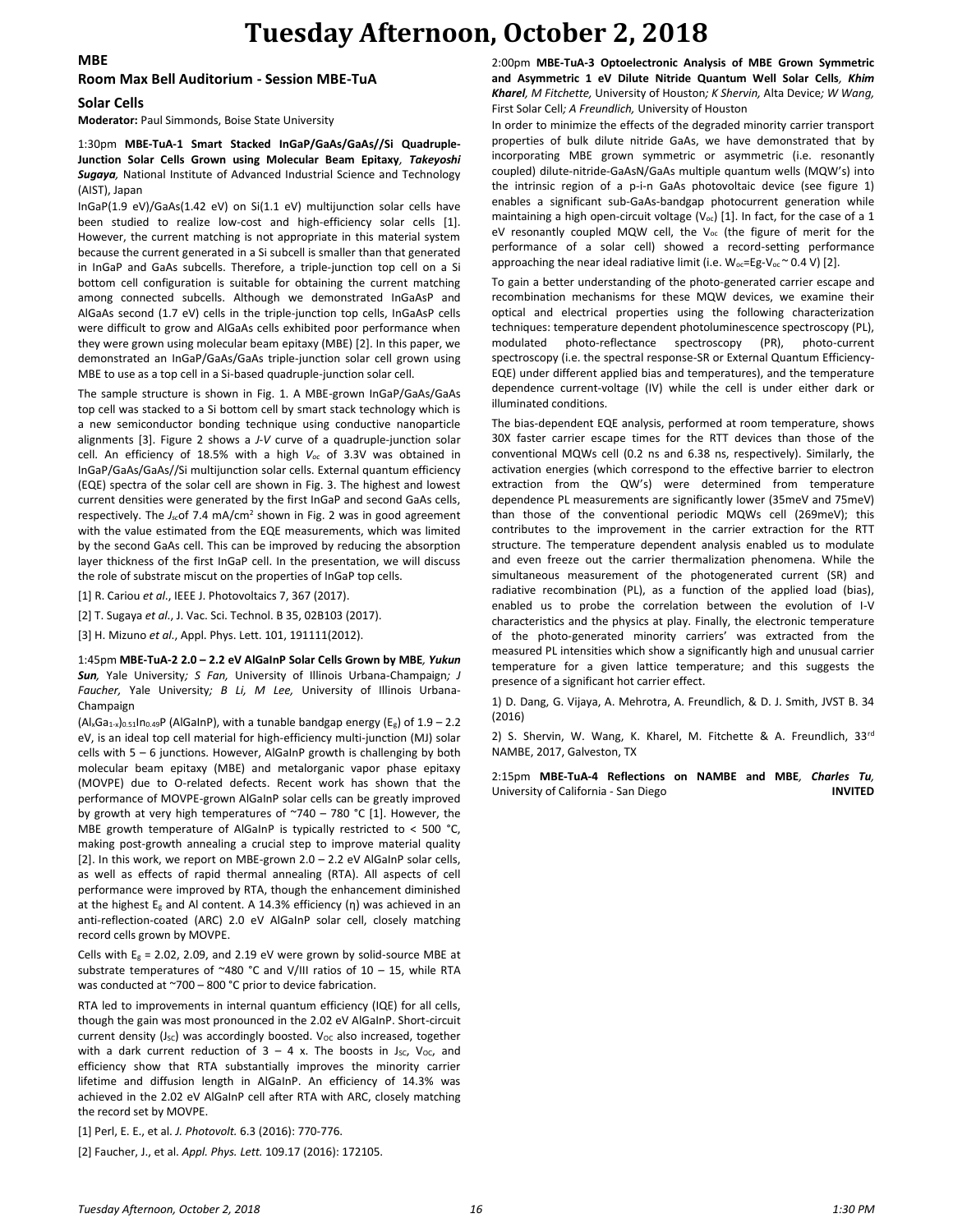## **Wednesday Morning, October 3, 2018**

#### **Room Max Bell Auditorium - Session MBE-WeM**

### **II-VI Materials and Heterovalent Growth/Topological Insulators and Quantum Computing**

**Moderators:** Philip Poole, NRC, Michael Santos, University of Oklahoma

### 8:30am **MBE-WeM-1 High-Reflectivity Heterovalent Distributed Bragg Reflectors for Infrared Resonant Cavity Applications***, Maxwell Lassise, B Tracy, D Smith, Y Zhang,* Arizona State University

Monolithically integrated midwave infrared optoelectronic devices such as VCSELs, resonant-cavity LEDs and photodetectors are highly desirable for chemical sensing and environmental monitoring applications. One of the key components of these devices is the highly-reflective distributed Bragg reflector (DBR), which is comprised of a stack of alternating layers with different refractive indices designed to reflect a particular range of wavelengths. In this study, we first focus on ZnTe/GaSb DBRs, which have a high refractive index contrast (Δn≈1 for infrared wavelengths), similar lattice constants (lattice mismatch < 0.1%), and are epitaxially integrable with infrared absorber materials like InAs/InAsSb, GaSb/InGaSb, InAsSbBi, and PbSe. Several DBR samples were grown using a single-chamber MBE system equipped with both II-VI and III-V source materials. The grown structures demonstrate sharp interfaces and minimal interdiffusion between the heterovalent layers, as evidenced by TEM and XRD.

The measured and simulated reflectance for the ZnTe/GaSb DBRs have a peak reflection value of approximately 98 % and a stopband width of about 70 meV centered on a wavelength of 4.5 μm for a 6 pair structure. Fabry-Pérot cavities based on the DBRs are investigated to determine the viability of these structures for resonant-cavity devices. The reflectance spectra and minimum absorption levels of the DBR structures have been modeled using the transfer matrix formalism for a variety of material combinations latticematched to III-V substrates. Below-band gap losses such as free carrier absorption are calculated for short, mid, and longwave IR heterovalent DBR structures and compared with corresponding III-V DBRs. Additionally, the optical properties of resonant-cavity structures based on the heterovalent DBRs are simulated and the potential device characteristics, such as the cavity Q-factor, are compared for a range of cavity materials and operational wavelengths. Other lattice-matched heterovalent material combinations, such as ZnSe/GaAs and CdTe/InSb, are also under exploration for shortwave to longwave IR DBRs.

### 8:45am **MBE-WeM-2 Photoluminescence Characterization of a 1 ML CdSe Fully-Strained Ultra-Thin Quantum Well with very Thin ZnSe Barriers***, A Alfaro-Martínez,* DNyN, CINVESTAV, Mexico*; F Sutara, Isaac Hernández-Calderón,* CINVESTAV, Mexico

In fully strained CdSe/ZnSe ultra-thin quantum wells (UTQWs) grown on GaAs (001) substrates, both ZnSe and CdSe are under biaxial compressive stress. The critical thickness under these strains is around 90 nm for ZnSe and around 3.5 monolayers (1.2 nm) for CdSe. The physical properties of the 1 ML CdSe UTQW still deserve a detailed explanation and interpretation regarding its high excitonic emission intensity, full width at half maximum (FWHM) and peak energy [1]. Here, we present a study of a nominal 1 ML CdSe UTQW grown by atomic layer epitaxy at 275 °C within a ZnSe barriers of 20 nm and 25 nm (cap layer). The thickness of each layer and the total thickness of the heterostructure are chosen in such a way that each material is below its critical thickness. The 19 K photoluminescence spectrum presents an intense excitonic peak at 2.685 eV with a FWHM of 12.3 meV, which is lower than previous results of CdSe UTQWs grown on relaxed ZnSe barriers [2]. The evolution of the excitonic peak as a function of temperature suggests the absence of QW potential fluctuations, which in this case would correspond to composition fluctuations or to the formation of quantum islands. Since the actual CdSe coverage depends on growth temperature, the coverage of the studied structure is expected to be slightly lower than 1 ML. The results will be discussed and explained in terms of two different descriptions: a 1 ML Zn<sub>1</sub>. *<sup>x</sup>*Cd*x*Se UTQW with very low Zn content, and large area 1 ML thick CdSe islands.

[1] See, for example, T. V. Shubina, G. Pozina, A. A. Toropov, Phys. Status Solidi B254, 1600414 (2017).

[2] I. Hernández-Calderón, AIP Conf. Proc. 809, 343 (2006).

9:00am **MBE-WeM-3 Hybrid II-VI/III-V Infrared Photodetectors***, Marcel Claro,* City College of New York, City University of New York*; Y Kaya,*  Princeton University*; T Garcia, C Forrester, V Deligiannakis,* City College of New York, City University of New York*; C Gmachl,* Princeton University*; M Tamargo,* City College of New York, City University of New York

Despite the huge success of intersubband infrared devices based on III-V semiconductors in the past few decades, namely quantum cascade lasers (QCLs) and detectors (QCDs), and the quantum well infrared photodetectors (QWIPs), the fabrication of multi-band device is still a challenge. In the GaAs/AlAs and InGaAs/AlInAs/InP material systems, the material properties are not the optimum to cover the entire infrared (IR) range. Recently, QWIPs and QCDs working from 4 to 10µm were shown using ZnCdSe/ZnCdMgSe II-VI materials, and they have particularly highdetectivity in the short wavelength IR range, wherein the intersubband III-V devices lack in performance.

Aiming for a high-detectivity multi-band photodetector, we grew several structures consisting of a ZnCdSe/ZnCdMgSe QCD, designed to have peak responsivity at 5µm, stacked on top of an InGaAs/AlInAs QCD, designed to have peak responsivity at 8µm. They were grown lattice matched to InP (100) substrates. The practical integration of two devices made from these two materials in a single chip has not been yet demonstrated, and would increase the materials landscape for the design of novel advanced devices.

High-Resolution X-Ray Diffraction (HR-XRD) and Photoluminescence (PL) measurements of the hybrid structures confirm the high quality of the two materials components. Full device characterization was made on the device stack using top and bottom contacts, which means the II-VI and III-V components are connected in series, as well as using the middle contact to measure each device separately. The same characterization was performed on individual III-V and II-VI QCD devices with the same design as the hybrid. The results show that II-VI QCD devices have a much higher resistance, R<sub>0</sub>, and higher responsivity than III-V QCD devices, and typically dominate in the hybrid responsivity spectrum. The comparison between the III-V in the hybrid stack and the pure III-V device indicates that the presence of an InGaAs/ZnCdSe interface may affect negatively the III-V device performance. Additionally, etching away of the II-VI layers in a hybrid device has also shown greatly improved performance of the underlying III-V device. Several causes are being investigated, such as built-in electric field and deep defects due to elements inter diffusion at the II-VI/III-V interface, or optical interference of the two different device structures.

The effects of modifying the interfacial layer on the hybrid devices are explored. Different device geometries are also explored to identify electrical and optical characteristics of the materials that may affect device performance.

9:15am **MBE-WeM-4 Cd3As2/II-VI Heterostructures on (111) GaAs***, Anthony Rice, K Park, K Alberi,* National Renewable Energy Laboratory

 $Cd<sub>3</sub>As<sub>2</sub>$  is an exciting material system. As a Dirac semimetal, it is a 3-D analogue of graphene [1] and provides access to a variety of interesting physics, ranging from massless Dirac fermions to topological superconductivity. It also exhibits very high electron mobility and large phonon-phonon scattering, which are ideal for a number of energy-related applications. While interest in Cd<sub>3</sub>As<sub>2</sub> has recently risen, most work to date has been confined to bulk single crystals rather than thin films. Epitaxial growth on foreign substrates would allow strain and heterostructure engineering as well as permit careful studies of doping and confinement. Molecular beam epitaxy of Cd<sub>3</sub>As<sub>2</sub> has been carried out primarily on GaSb (111) layers grown on GaAs (111) substrates (-3.5% mismatch) [2] and directly on CdTe(111)B substrates (2.3% mismatch) [3]. Both take advantage of the preferred (112) growth surface of Cd<sub>3</sub>As<sub>2</sub>. However, no efforts to further improve lattice matching have been reported to date.

Building off of previous work of improved GaAs(001)/ZnSe(001) interfaces [4], growth of II-VI compounds on (111) GaAs is explored both as a route toward improved growth surfaces as well as integration into heterostructures. Cd-3As<sub>2</sub> epilayers were first grown on CdTe/ZnTe buffers on GaAs (111) substrates. The resulting  $Cd<sub>3</sub>As<sub>2</sub>$  layers grown on these structures showed comparable carrier/mobility relationships and improved RMS roughness to materials in previous reports, as shown in fig. 1. Alloyed  $Cd<sub>x</sub>Zn<sub>1-x</sub>Te$  (111) layers were then developed to explore lattice-matched growth as well as systematic strain effects (fig. 2). Effects of light stimulation during growth will also be discussed.

[1] Z.K. Liu, *et al., Nature Materials*, **13**, 677 (2014)

[2] T. Schumann *et al.,* APL Mater. **4**, 126110 (2016)

[3] M. Goyal *et al.* APL Mater. **6**, 026105 (2018)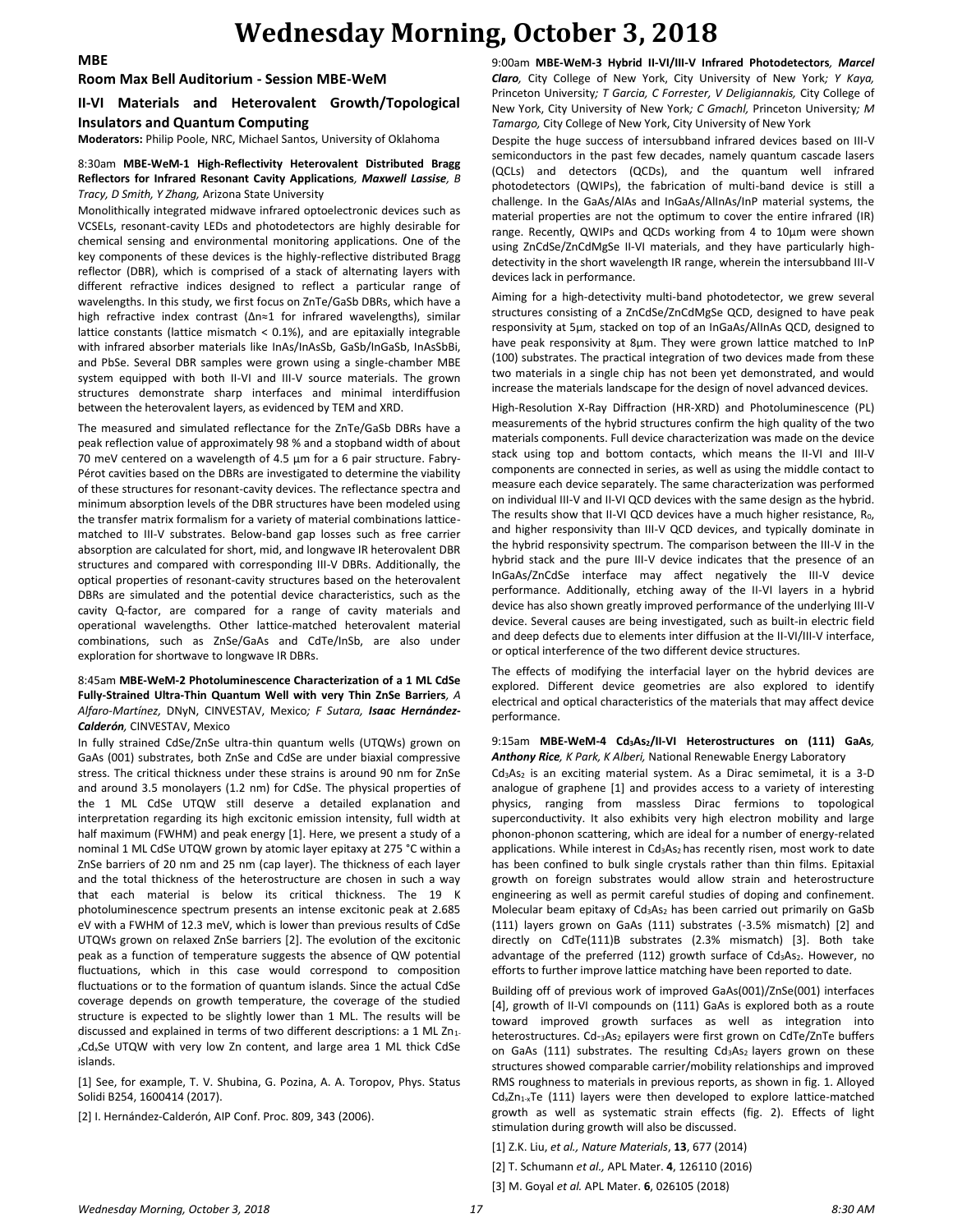## **Wednesday Morning, October 3, 2018**

[4] K. Park, K.A. Alberi. *Scientific Reports.* **7**, 8516 (2017)

9:30am **MBE-WeM-5 Demonstration of the Growth of ZnCdTe/ZnTe Quantum Wells with Variable Composition by Submonolayer Pulsed Beam Epitaxy (SPBE)***, F Sutara, Isaac Hernández-Calderón,* CINVESTAV, Mexico

The growth of specifically designed semiconductor heterostructures very often requires the growth of several quantum wells (QWs) with different alloy compositions. In the case of molecular beam epitaxy (MBE) and related techniques, the modification of the alloy composition is obtained by the change of the cell temperatures. Then, the growth process is interrupted to allow the modification of the growth parameters for each QW and the deposition process is restarted when the growth conditions reach stability. If many layers with different composition are required, the complexity and duration of the growth process becomes impractical. Submonolayer pulsed beam epitaxy (SPBE) has been employed to overcome those difficulties for the growth of ZnCdSe QWs [1]. SPBE allows the modification of the ternary alloy composition in real-time, without interruption of the growth process and without modification of the cell fluxes. SPBE is based on the pulsed supply of the reactant species and on the self-regulated process of the surface saturation, leading to a layer-bylayer growth mode with precise thickness control. Here, we demonstrate the successful application of SPBE to the growth of a single heterostructure containing three Zn1-*x*Cd*x*Te/ZnTe QWs with different composition, each 8 monolayers (MLs) thick; the QWs were grown on a GaAs (001) substrate at ~ 275 °C. All ZnTe layers were grown by MBE. The photoluminescence (PL) spectrum of the heterostructure acquired at 20 K exhibits three well defined emissions confirming the different composition of each ZnCdTe QW. A detailed explanation of the growth process and its advantages will be explained.

[1] I. Hernández-Calderón, "Epitaxial growth of thin films and quantum structures of II-VI visible-bandgap semiconductors," in Molecular Beam Epitaxy: From Research to Mass Production, edited by M. Henini (Elsevier, Oxford, 2013), pp. 310–346.

9:45am **MBE-WeM-6 Interface Modification in Type-II ZnCdSe/Zn(Cd)Te QDs***, Vasilios Deligiannakis, S Dhomkar, M Claro,* City College of New York, City University of New York*; I Kuskovsky,* Queens College*; M Tamargo,* City College of New York, City University of New York

Intermediate band solar cells (IBSCs) have been proposed as a possible solution to overcoming the Shockley-Queisser limit [1] for solar cell quantum efficiencies. In these, a mid-gap energy band is formed, for instance, by quantum dots within a large bandgap semiconductor matrix. Type-II ZnCdSe/Zn(Cd)Te submonolayer (QDs) have been explored by our group for their promising properties as IBSCs [2, 3]. The ZnCdSe host material when latticed matched to InP has an energy bandgap of  $\sim$  2.1 eV in which the Zn(Cd)Te QDs can form an intermediate band with an energy between 0.5 - 0.7 eV [3]. The similarity of these parameters with those required for an optimal IBSC makes this material system an outstanding candidate. However, challenges arise during the growth of these materials due to the lack of a common anion, resulting in formation of an unintentional ZnSe interfacial layer (IL) between the ZnCdSe spacer and the QDs, causing high tensile strain in the structure. Here we report the results of several modified growth sequences that modify and suppress the IL, allowing for the host material and QDs to be both simultaneously lattice matched.

Samples were grown by a combination of MBE and migration enhanced epitaxy (MEE) in which sub-monolayer dot formation was achieved by exposure of the sample surface to alternating Zn, Cd and Te fluxes. By incorporating a modified shutter sequence (Fig 1b inset) with a Cd-only exposure between the growth of the spacer layer and the MEE cycles, significant suppression of the ZnSe tensile layer was achieved. The HR-XRD (Fig 1a) of two samples with different shutter sequences shows that the sample with the modified shutter sequence (sample A) has nearly lattice matched ZnCdSe spacers, as well as the zero-order peak of the QD superlattice [SL(0)], while the previously adopted shutter sequence required a strain compensated ZnCdSe spacer (sample B). The type II nature of the band structure for sample A is confirmed by the intensity dependent blue shift of the PL peak (Fig 1b). Further adjustments to the band structure were obtained by modifying the QD composition.

[1]A. Luque and A. Marti, Phys. *Rev. Lett.,***78,** 5014 - 5017 (1997).

[2]S.Dhomkar, et al. *Solar Energy Materials and Solar Cells,* 117, 604 (2013)

[3] M. Imperato, e al*. Journal of Electronic Materials* (2018). 10.1007/s11664-018-6241-6

<sup>+</sup>Author for correspondence: vdeligia@gmail.com

10:30am **MBE-WeM-9 Molecular Beam Epitaxy Growth of Near Surface InAs Two-dimensional Electron Gas for Topological Quantum Computation***, Candice Thomas, A Hatke, M Capano, T Wang, R Diaz, S Gronin, G Gardner, M MANFRA,* Purdue University

Hybrid superconductor-semiconductor heterostructures subjected to an inplane magnetic field have experimentally demonstrated their potential to host non-abelian Majorana Zero Modes (MZMs) in both bottom-up nanowires [1] and recently with two-dimensional electron gas (2DEG) [2], the latter allowing scalable top-down fabrication of more and more complex devices. Specifically, MZMs have been observed with InAs 2DEG grown on InP (100) substrates. However, the large lattice mismatch (3.3%) between these two materials result in threading dislocations and surface roughness that play a prominent role in electronic transport by introducing disorder.

To address this issue, we consider the molecular beam epitaxy (MBE) growth of InAs 2DEG on quasi-lattice matched GaSb (100) substrates (lattice mismatch of -0.6%). As GaSb is not perfectly insulating, the growth of a high bandgap and lattice matched buffer of AlGaSbAs is utilized and allows an isolation between device mesas of the order of the GΩ, as required for density of state measurements in the tunneling regime. The As/Sb incorporation ratio and thus the lattice matching of this quaternary compound are mostly tuned by the substrate temperature. By growing 20 nm deep InAs quantum well on top of 800 nm-thick AlGaSbAs buffer, 2DEG with carrier mobility larger than  $2x10^6$  cm<sup>2</sup>/Vs for a density of about  $6x10^{11}$ cm-2 is achieved.

The MBE growth development of these heterostructures will be reported relying on structural and electrical characterizations. Moreover, we will present our efforts to transform these semiconductor structures into a topological quantum computing platform. This will include optimization of the heterostructure design through the implementation of an in-situ back gate.

[1] V. Mourik *et al*., Science, 336, 1003-1007, (2012)

[2] F. Nichele *et al*., Physical Review Letters, 119 (13), 136803, (2017)

<sup>+</sup> Author for correspondence: thoma686@purdue.edu

10:45am **MBE-WeM-10 InAs Surface 2DEG and Interface Characterization of InAs/Al Structures Using Josephson Junctions***, Kaushini Wickramasinghe, W Mayer, J Yuan, K Sardashti, J Shabani,* New York University

Surface InAs quantum wells have become the focus of renewed theoretical and experimental attention partly because of their potential applications in topological[1] and superconducting quantum computation [2,3]. These applications require epitaxial contacts to superconductors with high transparency, tunable proximity effect, and coupling of the twodimensional electron gas (2DEG) and superconductor. Thus it is really important to study the properties of 2DEGs at the surface and details of structural properties of interface between the Al and InAs.

In our work we study the quality of the InAs/Al interface using transport measurements. Quality of transparency is reflected in the supercurrent and induced gap through the Josephson junction. The product of the critical current (I<sub>C</sub>) and the normal state resistance  $(R_n)$  is used to characterize Josephson junction properties. We compare the product of IcRn for variety of MBE grown InAs/Al wafers with different mobility, mean free path, interface barriers, and density. Currently we have reached IcRn = 374  $\mu$ V approaching ideal case for ballistic short junctions. We discuss our data within known theoretical models and identify crucial material properties that influence the proximity effect and transparency between superconductors and semiconductors.

[1] Jason Alicea. Rep. Prog. Phys. **75**, 076501 (2012)

[2] Z. Qi, H. Xie, J. Shabani, V. E. Manucharyan, A. Levchenko, and M. G. Vavilov. Phys. Rev. B **97**, 134518 (2018)

[3] T. W. Larsen, K. D. Petersson, F. Kuemmeth, T. S. Jespersen, P. Krogstrup, J. Nygård, and C. M. Marcus. Phys. Rev. Lett. **115**, 127001 (2015) Correspondence: jshabani@nyu.edu

11:00am **MBE-WeM-11 Epitaxial Growth of Superconducting Thin Aluminum Films on InAs for Topological Quantum Computing***, Geoffrey Gardner,* Microsoft Research*; C Thomas, T Wang,* Purdue University*; S Gronin,* Microsoft Research*; M Capano, M MANFRA,* Purdue University MBE grown material based upon hybrid semiconductor-superconductor has generated a lot of interest recently due to the possibility that it allows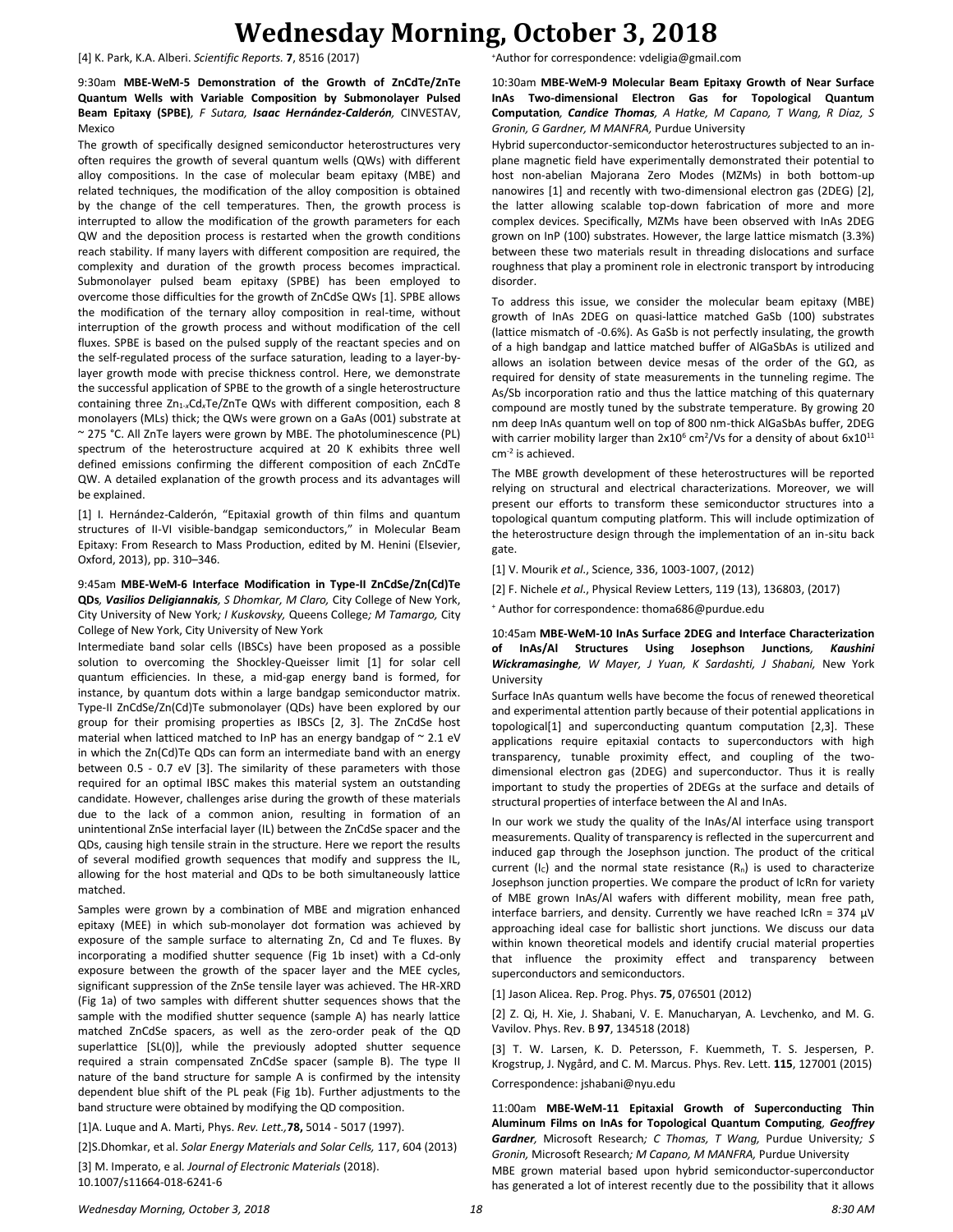## **Wednesday Morning, October 3, 2018**

for the emergence of Majorana Zero Modes (MZM) which may offer topological protection for quantum computing. [1]

Relevant material platforms for MZM based devices include semiconductors with high spin-orbit coupling such as InAs on GaSb, and InAs on InP which are coupled to a s-wave superconductor that shows 2e periodicity in a closed system. Thin aluminum films, ~7nm, meet these requirements and have been shown to have a high critical in-plane magnetic field. Additionally, the aluminum has remarkable epitaxial relationship with InAs allowing for atomic ordering of Al (111) parallel to InAs (100). [2]

The growth of thin epitaxial aluminum is extremely sensitive to temperature. Deposition at T>0°C causes many grains to form or the film to ball up. Depositing thin Al films at T~77°K shows good morphology but not the requisite crystallinity. Thin films, <10nm, deposited within the good temperature window show structure which matches the semiconductor and has two distinct in-plane orientations, both (111) in plane (Fig. 1). This Al-InAs hybrid system shows an induced gap >200µeV. Here we present optimization and characterization of superconducting Al layers on MZM devices.

[1] S. Das Sarma, et al., npj Quantum Information (2015). doi:10.1038/npjqi.2015.1

[2] P. Krogstrup, et al., Nature Materials (2015). doi:10.1038/nmat4176

+ Author for correspondence: Geoffrey.Gardner@microsoft.com [mailto:Geoffrey.Gardner@microsoft.com]

### 11:15am **MBE-WeM-12 Morphological Control Over (BixIn1-x)2Se3 Grown on GaAs***, Theresa Ginley, S Law,* University of Delaware

Bismuth chalcogenides, such as Bi<sub>2</sub>Se<sub>3</sub>, have become increasingly popular materials to study as prototypical topological insulators (Tis). TI materials have a bulk band gap crossed by linear surface states that form a graphenelike Dirac cone. Plasmons excited in the TI surfaces states have been demonstrated to have exceptionally large mode indices and relatively long plasmon lifetimes<sup>[1]</sup>, making them ideal candidates for sensing and waveguiding applications in the difficult-to-access THz regime. Bi2Se3 can be grown by van der Waals (vdW) epitaxy on a variety of substrates, yet previous studies have shown that film quality is limited by a disordered layer between the substrate and the film, leading to large trivial carrier densities and low mobility<sup>[2]</sup>. (Bi<sub>1-x</sub>In<sub>x</sub>)<sub>2</sub>Se<sub>3</sub> (BIS) is an ideal material to use as a buffer layer as it shares the crystal structure, lattice constant, and vdW bonding of Bi<sub>2</sub>Se<sub>3</sub> but is a trivial band insulator for  $x > 0.3$ . Major improvements in sheet density and mobility have already been reported for films grown using BIS buffer layers as compared to growths directly on sapphire<sup>[3]</sup>, indicating that the Fermi energy is within the bulk band gap.

We are interested in growing Bi<sub>2</sub>Se<sub>3</sub> films with BIS buffers on GaAs substrates to integrate TI materials with semiconductor optoelectronic structures. We find that the morphology for BIS grown on GaAs(001) is strongly dependent on selenium overpressure. At lower selenium fluxes rectangular needles form (Sample A), while at high selenium fluxes terraced hexagonal features are present (Sample C), as shown in the scanning electron microscopy images in Figure 1. All features are aligned along the (011) plane of the GaAs. At intermediate selenium fluxes (Sample B), the film is ultra-smooth. This is significant, because growth of Tis and related materials on sapphire usually exhibit spiral growth with either triangular or hexagonal domains, especially at these relatively large thicknesses (50nm). An ultra-smooth BIS buffer layer improves the quality of overgrown Bi2Se3. From x-ray diffraction measurements, we suspect that the hexagonal features seen at high selenium fluxes are self-assembled Bi<sub>2</sub>Se<sub>3</sub> nanostructures. By tuning the BIS growth conditions, we can exercise substantial control over the film morphology, despite the use of vdW epitaxy. Control over the buffer morphology will ultimately pave the way for unique TI devices.

[1] T. P. Ginley, S. Law, *Adv. Opt. Mater.***2018**, 1800113.

[2] Y. Wang, T. P. Ginley, C. Zhang, S. Law, *J. Vac. Sci. Technol. B***2017**, *35*.

[3] Y. Wang, T. P. Ginley, S. Law, *J. Vac. Sci. Technol. B***2018**, *36*.

<sup>+</sup> Author for correspondence: slaw@udel.edu

11:30am **MBE-WeM-13 Dielectric Functions of MBE-grown Bi2(Te1-xSex)<sup>3</sup> Thin Films***, E Holmgren, J Lyons, Frank Peiris,* Kenyon College*; X Li, X Liu, M Dobrowolska, J Furdyna,* University of Notre Dame

*Wednesday Morning, October 3, 2018 19 8:30 AM* Using spectroscopic ellipsometry, the dielectric functions of a series of topological insulators, including Bi<sub>2</sub>Te<sub>3</sub>, Bi<sub>2</sub>Se<sub>3</sub> and their ternary alloys, were determined. The topological insulator-thin films were grown on GaAs substrates using a dual-chamber Riber 32 solid-source MBE system. The

ellipsometry measurements were obtained using an IR-spectroscopic ellipsom eter, spanning a spectral range between 2000 nm to 35,000 nm. A standard inversion technique was used to model the ellipsometry spectra, which produced the dielectric functions of each of the topological insulator-films. These dielectric functions were analyzed further to obtain characteristics such as their bad gap and carrier concentration. Specifically, Kramers-Kronig-consistent oscillators were used to represent the Drude contribution as well as the energy gap. We found that the band gap blue shifts as the concentration of *Se* increases in the ternary compound. More importantly, best fits for experimental spectra were obtained when an anisotropy was introduced in the dielectric functions of the topological insulators. Furthermore, the model allowed us to calculate the anisotropy of the effective mass, suggesting that there is roughly a factor of four difference between the *xy* and *z*-axis effective masses.

11:45am **MBE-WeM-14 MBE Growth and Properties of Bi2Se3/Sb2Te<sup>3</sup> p-np-n Short-period Superlattices***, Ido Levy, T Garcia, H Deng, S Alsheimer, L Krusin-Elbaum, M Tamargo,* City College of New York, City University of New York

We present the growth and properties of  $Bi_2Se_3/Sh_2Te_3$  short-period superlattices and investigate the transport of carriers of the bulk and surfaces of this material. Surface roughness between 1 and 3nm was measured. For each sample we extract the average composition from the HR-XRD zero order superlattice peak and the period from the superlattice fringes. The field dependent hall resistance changes from n-type to p-type with the transition occurring at an effective composition ~42% Bi2Se3. A weak anti-localization cusp in the magnetoresistance suggests the preservation of topological surface states. These results indicate this is an excellent system for further study.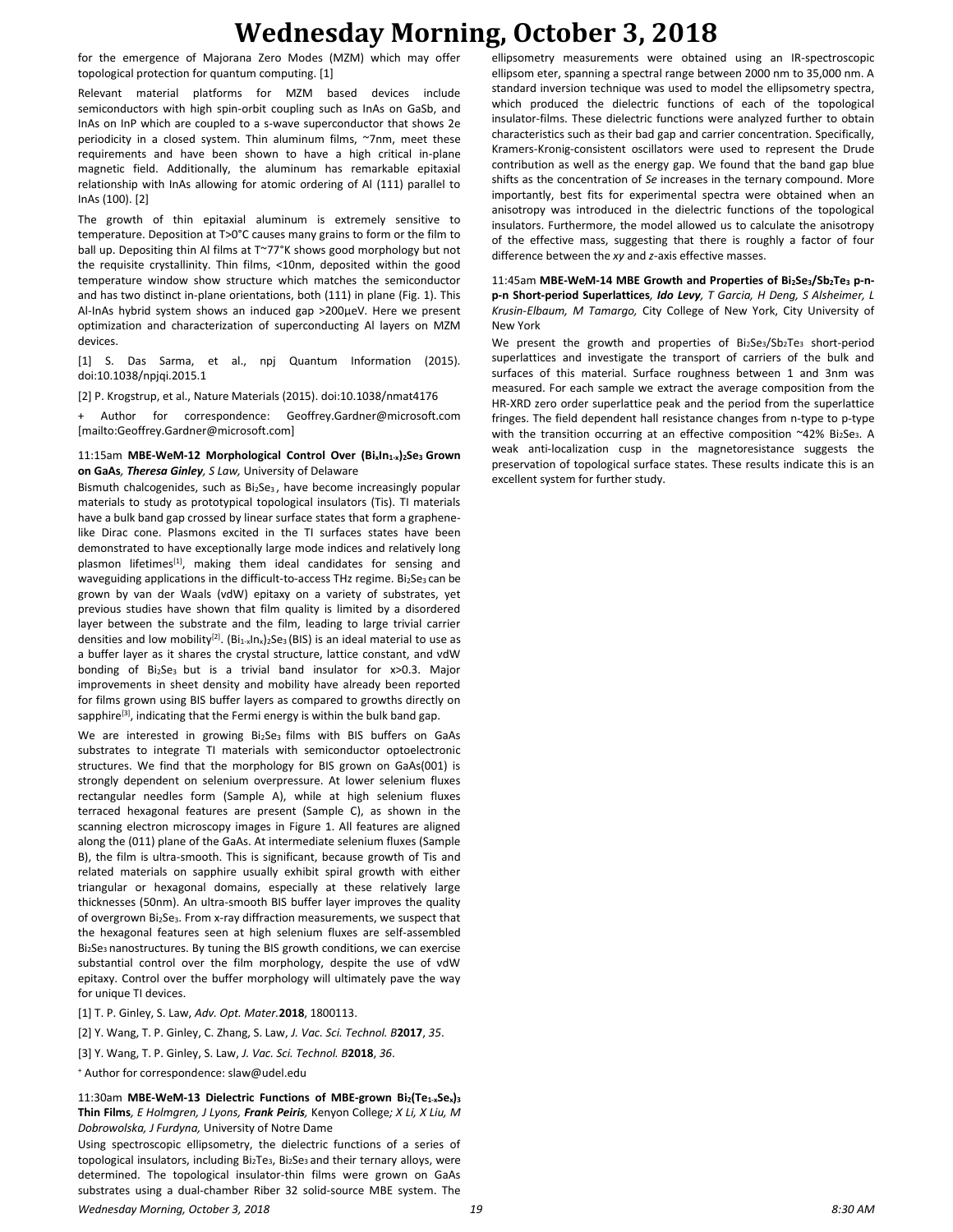## **Wednesday Afternoon, October 3, 2018**

#### **Room Max Bell Auditorium - Session MBE-WeA**

### **Quantum Dots/Growth and Heterogeneous Integration on Si, Ge**

**Moderators:** Shanthi Iyer, North Carolina A&T State University, Preston T. Webster, Air Force Research Laboratory

#### 1:30pm **MBE-WeA-1 96 GHz Colliding Pulse Mode-locked Quantum Dot Lasers Grown on Silicon***, Justin Norman, S Liu, D Jung, M Kennedy, A Gossard, J Bowers,* University of California, Santa Barbara

Needed increases in internet bandwidth require developing chip-scale photonic interconnects to displace electronics. The silicon photonics platform is favorable for photonic integration due to silicon's mature manufacturing techniques and large substrates. In recent years, quantum dot (QD) lasers have proven themselves as ideal candidates for epitaxial integration with the silicon photonics platform due to their defect tolerance which results in low threshold currents and long device lifetime [1,2]. Here, we report the first QD colliding pulse mode-locked lasers (MLLs) grown on Si. The tunable gain bandwidth and ultrafast recovery of QDs makes them ideal for MLLs with narrow, high repetition rate pulses and wide bandwidth frequency combs for dense wavelength division multiplexed data transmission.

Samples were grown on a defect free, pseudomorphic 45 nm GaP on Si template from  $NASP_{\text{III/V}}$ , GmbH. An optimized buffer (Fig. 1(a)) consisting of a low temperature GaAs nucleation layer, thermal cycling, and InGaAs filter layers was utilized to achieve a dislocation density of  $6\times10^7$  cm<sup>-2</sup> (Fig. 1(b)). Quantum dot lasers were then grown with AlGaAs cladding and five periods of p-modulation doped InAs QDs in InGaAs quantum wells. The QDs were grown at 485°C and V/III ratio of 35 with nominal InAs deposition of 2.55 ML. These conditions yield dot densities  $\sim 6 \times 10^{10}$  cm<sup>-2</sup> and photoluminescence full-width at half-maximum of 30 meV. Standard dry etching and metal deposition techniques were used to fabricate the lasers. Mode-locking was observed with 96 GHz repetition frequency and 2 ps pulsewidth. The continuous wave light output curve, mode-locked optical spectrum, and corresponding autocorrelation trace are shown in Fig. 2.

### 1:45pm **MBE-WeA-2 InAs/GaAs Submonolayer (SML) Quantum Dot-based Semiconductor Saturable Absorber Mirrors (SESAMs)***, Sadhvikas Addamane,* University of New Mexico*; A Laurain, J Moloney,* University of Arizona*; G Balakrishnan,* University of New Mexico

Semiconductor saturable absorber mirrors (SESAMs) have been used in recent years, with considerable success, for passively modelocking both semiconductor and solid-state lasers. Most state-of-the-art SESAMs around the 1µm wavelength range employ a quantum well (QW)-based absorber which has enabled stable modelocking in the picosecond and femtosecond regime. Recently, there has been substantial interest in studying SESAMs using quantum dot (QD) absorbers in order to exploit their advantages over QWs: atom-like density of states, variation in dot sizes and control over areal density. Around the 1µm wavelength range, using traditional Stranski-Krastonov QDs would require using an AlGaAs matrix which reduces the optical confinement factor. An alternative active component is submonolayer (SML) QDs that combine high excitonic gain and fast gain recovery (characteristic features of QDs) with the high modal gain of QWs. This work focuses on exploring the use of InAs/GaAs submonolayer (SML) QDots as absorbers in SESAMs.

The samples analyzed in this study are grown using molecular beam epitaxy (MBE) on epi-ready GaAs (100) substrates. The 1030nm SESAM structure consists of a 29 quarter-wave GaAs/AlAs pairs distributed bragg reflector (DBR) and an absorber region (QW or QD) sandwiched between GaAs spacer and cap layers. The SML QD absorber is formed by stacking 0.5ML/2.3ML of InAs/GaAs. The DBRs and absorber regions are calibrated to ensure that the reflectivity stopband and photoluminescence spectra are respectively centered at 1030nm at operating temperature and incidence angle. As part of this work, both QW and SML QD-based SESAMs are grown, comprehensively characterized and their device performances are compared. These SESAMs are characterized for reflectivity, temperaturedependence, dispersion control and lifetimes (both carrier and device) and are tested in a Vertical Cavity Surface Emitting Laser for modelocking. Through this process, we were able to achieve pulse durations as short as 128fs with InGaAs QW-based SESAMs and ~185fs with InAs/GaAs SML QDbased SESAMs. Along with higher output power, it is found that SML QDbased SESAMs have substantially longer device lifetimes compared to QWbased SESAMs.

<sup>+</sup> Author for correspondence: addamane@unm.edu

2:00pm **MBE-WeA-3 Strain-Compensated Quantum Dot Cascade Lasers***, Feng-Qi Liu,* Institute of Semiconductors, Chinese Academy of Sciences, China

Over the past two decades, quantum cascade lasers (QCLs) have been constantly improved in their performance and at this point have matured into the preferred choice of coherent sources in the mid-infrared (mid-IR) spectral region for a wide range of applications. More and more companies have attempted the usages of QCL on air-pollution, water-contamination, industrial-discharge, breath-medicine, and toxicant detection. Due to the essence of the extremely short non-radiative lifetimes commonly associated with the intersubband transitions in the quantum wells, the room temperature wall plug efficiency of QCL is no more than 30%.

At present, how to increase the efficiency of QCL further on is still a challenge. Quantum dot cascade laser (QDCL), in which quantum well active region is replaced by quantum-dot active region, is predicted as high-efficiency. However, the design and growth of QDCLs is extremely difficult. In this talk we demonstrate the development of QDCLs by twostep strain-compensation active region design and material growth technique. The QDCLs based on three-layer QDs active region, two-layer QDs active region, and single-layer QD active region have been exploited, paving a route for developing QDCLs.

2:15pm **MBE-WeA-4 (111)-oriented Stranski-Krastanov Quantum Dots Optimized for Entangled Photon Emission***, Christopher Schuck, K Vallejo, S Roy, T Garrett, K Sautter,* Boise State University*; B Liang, D Huffaker,*  University of California, Los Angeles*; C Palmstøm,* University of California, Santa Barbara*; P Simmonds,* Boise State University

(111)-oriented quantum dots (QDs) are a promising source for entangled photons due to their high symmetry and the low fine-structure splitting (FSS) between their bright exciton states.[1,2] Therefore, they are of great interest for developing compact, scalable quantum information devices for quantum computing and quantum encryption applications.[1]

We have previously presented results showing the Stranski-Krastanov (SK) growth of (111)-oriented tensile-strained GaAs/InAlAs QDs (TSQDs).[3-5] These TSQDs form as highly-symmetric tetrahedra (Fig. 1(a)) with very low FSS.[4] The use of tensile strain allows for their dislocation-free formation, and reduces their bandgap toward the infrared.[3] Further, TSQDs exhibit clear processing-property correlations, whereby adjusting deposition amount, growth temperature, growth rate, and V/III flux ratio allows us to control QD size, shape, and spectral emission. The resulting roadmap now allows us to optimize TSQDs for specific applications.[5]

Building on that work, here we describe the growth conditions and resultant structural and optical properties of TSQDs optimized specifically for entangled photon emission. We will present a detailed analysis of the structure of individual GaAs TSQDs; power-dependent, temperaturedependent, and time-resolved photoluminescence; and island scaling statistics. We also present experimental results of the reconstruction of the InAlAs(111)A buffer surface. Finally, we will show that we can transform the in-plane shape of the GaAs TSQDs from equilateral triangles to regular hexagons, simply by switching from  $As<sub>2</sub>$  to  $As<sub>4</sub>$ . The hexagonal TSQDs exhibit improved optical quality and higher symmetry, properties that we expect to be critical for robust quantum entanglement.

[1] Shields, Nat. Phot. 1, 215 (2007). [2] Schliwa et al., PRB 80, 161307(R) (2009). [3] Simmonds et al., APL 99, 12 (2011). [4] Yerino et al., APL 105, 251901 (2014). [5] Schuck et al., JVSTB 36(3), 031803 (2018).

2:30pm **MBE-WeA-5 Optimization of InAs Quantum Dots for Scintillation Applications***, Michael Yakimov, V Tokranov, K Dropiewski, A Minns,* SUNY Polytechnic Institute*; P Murat,* Fermi National Accelerator Laboratory*; S Oktyabrsky,* SUNY Polytechnic Institute

Use of semiconductors as scintillators for particle detection is limited by self-absorption in material bulk. Introducing below-bandgap transitions – e.g by doping (ZnS:Cu) is a way to address absorption. Use of heterostructures was proposed [1] and a scintillating medium of GaAs with artificial luminescent centers, InAs quantum dots (QD) was demonstrated [2].

A prototype scintillation device is grown by MBE and consists of 20 um thick GaAs layer with 50 sheets of embedded self-assembled InAs QDs. A m etamorphic p-i-n detector with InGaAs absorber is grown on top of the structure for high-speed integrated photo-detection. Overall structure and measurement diagram is shown in fig 1. After detector fabrication, the epi layer is separated from GaAs by epitaxial lift-off to form a scintillation

*Wednesday Afternoon, October 3, 2018 20 1:30 PM* [1] A.-R. Bellancourt, et al., Optics Express 17, no.12 (2009)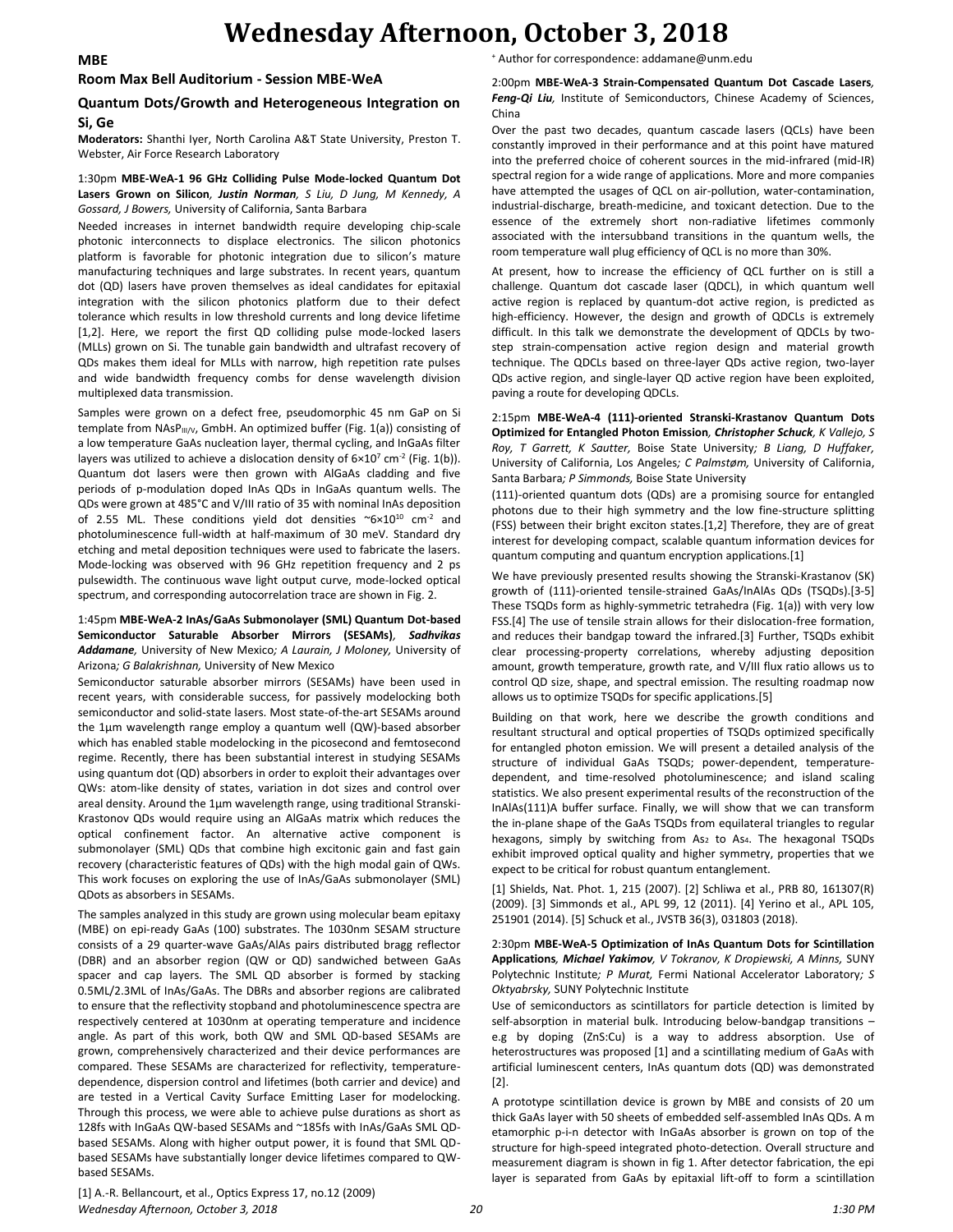## **Wednesday Afternoon, October 3, 2018**

waveguide and bonded to glass for testing, cross-sectional TEM of top layers is shown in fig 2.

We use elevated QD growth temperature of 520 °C to reduce native defect density and associated recombination. Indium surface evaporation is addressed with high indium flux. Modulation p-doping and potential profile engineering was employed to achieve 60% luminescent efficiency at room temperature with low excitation level. This enables observations of singleparticle events in QD medium, reduced self-absorption and scattering on structural defects. Shape engineering of QDs and barrier shape using thermal cycling, AlAs capping layers on QD for preserving shape and InGaAs barrier engineering to reduce carrier thermal escape rate from QDs were further optimized. We demonstrate a prototype scintillator in the form of a free-standing 20 um GaAs waveguide impregnated with InAs QD with selfabsorption in the range of  $3-5$  cm $^{-1}$ , and scintillator operation by detection of alpha particles using integrated InGaAs photodetector with time resolution of 60ps.

[1] Kastalsky, A., Luryi, S. and Spivak, B., *Nucl. Inst. Methods Phys. Res. Sect. A*, **565**(2), pp.650-656. (2006)

[2] Oktyabrsky, et al, *IEEE Trans. On Nuclear Sci.*, **63**(2), pp.656-663, (2016)

2:45pm **MBE-WeA-6 Tensile-Strained Ge Quantum Dots on (111)A Surfaces***, Kathryn Sautter, C Schuck, T Garrett, A Weltner, K Vallejo, P Simmonds,* Boise State University

Si and Ge are ubiquitous in electronics, but their indirect bandgaps make them unsuitable for optoelectronic devices. Theory shows that placing Ge under tensile strain reduces its semiconductor bandgap by reducing the Γvalley in Ge's conduction band faster than the L-valley. Once at ~2% tensile strain, Ge should acquire a direct bandgap. Researchers have therefore tried various ingenious methods to create tensile strain in Ge, but these attempts typically generate strain-induced defects and do not result in viable optoelectronic materials. Our approach to this problem is to synthesize Ge quantum dots (QDs) that self-assemble as a result of biaxial tensile strains on (111) surfaces. We have previously developed a method to grow defect-free GaAs(111) QDs at ~4% tensile strain with molecular beam epitaxy (MBE). Since GaAs and Ge have similar lattice constants, we simply replace GaAs with Ge in these structures. Initial data suggest spontaneous formation of Ge QDs under 3.7% tensile strain, which we anticipate should lead to optically active Ge with a reduced bandgap. We will present results demonstrating control of the structural and optoelectronic properties of tensile-strained Ge QDs with MBE parameters. Specifically, we will report on the effects of growth parameters via atomic force microscopy (AFM), transmission electron microscopy (TEM), scanning tunneling microscopy (STM), and preliminary measurements of their optoelectronic properties.

This work is supported by the Air Force Office of Scientific Research under award #FA9550-16-1-0278.

3:30pm **MBE-WeA-9 Relaxed GaP on Si with Low Threading Dislocation Density***, Ryan Hool, Y Chai, P Dhingra, B Eng,* University of Illinois Urbana-Champaign*; Y Sun,* Yale University*; S Fan,* University of Illinois Urbana-Champaign*; K Yaung,* Yale University*; M Lee,* University of Illinois Urbana-Champaign

Epitaxial growth of 1.7 eV GaAs $_{0.75}P_{0.25}$  on GaP/Si templates offers a promising path to low-cost, high-efficiency tandem solar cells. While nucleation of thin, strained GaP on Si without anti-phase domains and stacking faults is now well established, the relaxation process of GaP on Si remains poorly understood. Threading dislocation densities (TDD)  $> 10<sup>7</sup>$  cm<sup>-</sup> <sup>2</sup> in relaxed GaP on Si have been observed, despite the small lattice mismatch of ~0.45%. Our prior work revealed that the TDD of relaxed GaP on Si is dominated by dislocation glide at low temperatures (e.g. < 505°C) and by dislocation nucleation at high temperatures (e.g. > 575°C), with lowest TDD of  $1.7 \times 10^6$  cm<sup>-2</sup> [1]. We also showed that the TDD of the relaxed GaP layer strongly influences the TDD and efficiency of the GaAs0.75P0.25 active region, which emphasizes the importance of controlling the initial relaxation.

Here, we describe a two-step MBE growth process to suppress heterogeneous dislocation nucleation and improve dislocation glide during relaxation of GaP on Si. Initiating growth with a thin, low-T layer and subsequently growing a high-T layer for a combined thickness of ~0.5 μm enabled TDD reduction to  $1.0 \times 10^6$  cm<sup>-2</sup> in relaxed GaP on Si, which is the lowest value to date. We will show that the low-T step strongly suppresses dislocation nucleation, while the high-T step improves dislocation glide and surface morphology. This reduction in GaP TDD is expected to enable TDD

values of 2-3×10 $^6$  cm<sup>-2</sup> for GaAs $_{0.75}P_{0.25}$  solar cells on GaP/Si along with substantial efficiency improvements over current state-of-the-art.

[1] K. N. Yaung et al., Appl. Phys. Lett. **109**, 032107 (2016).

#### 3:45pm **MBE-WeA-10 Development of Hybrid Gas-source MBE to make Thin Films of Sulfide Perovskites and Related Complex Chalcogenides***, S Filippone, Y Li, Rafael Jaramillo,* Massachusetts Institute of Technology

Ternary sulfides and selenides in the distorted-perovskite and related structures ("complex chalcogenides") are predicted by theory to be semiconductors with band gap in the visible-to-infrared and may be useful for optical, electronic, and energy conversion technologies [1-4]. We will present progress towards growing films of complex chalcogenides by hybrid gas-source MBE, including thermodynamic modeling and gas-source optimization.

We use computational thermodynamics to predict the pressuretemperature phase diagrams for select chalcogenide perovskites [5-6]. We highlight the windows of thermodynamic equilibrium between solid chalcogenide perovskites and the vapor phase. For *ABCh*<sup>3</sup> (*Ch* = S, Se) materials with  $B =$  transition metal, the growth windows lie at very high temperature and low pressure (*e.g*. *T* > 1000 °C and *P* < 10<sup>−</sup><sup>9</sup> torr) that are challenging for most MBE chambers. The growth window becomes much more accessible for materials for which the quasi-binary phase diagram includes a compound (*e.g.* SnS) with high vapor pressure.

We then report on the effect of hydride gas source placement in our growth chamber on the growth of chalcogenide films using hydrogen sulfide ( $H_2S$ ) and hydrogen selenide ( $H_2Se$ ) gas sources. Taking a cue from the history of complex oxides, we hypothesize that the location of the gas injectors is quite important for optimizing film growth, more so than the chamber growth pressure read by a remote pressure gauge. We test this hypothesis by measuring gas cracking by a heated substrate and the growth of binary sulfides MoS<sub>2</sub> for two different gas injector positions. We support our experimental measurements by Monte Carlo simulations of gas flow in our chamber. The results highlight the importance of gas source location for optimized hybrid MBE.

[1] Brehm, J. A., Bennett, J. W., Schoenberg, M. R., Grinberg, I. & Rappe, A. M. *J. Chem. Phys.***140,** 224703 (2014).

[2] Sun, Y.-Y., Agiorgousis, M. L., Zhang, P. & Zhang, S. *Nano Lett.***15,** 581– 585 (2015).

[3] Wang, H., Gou, G. & Li, J. *Nano Energy***22,** 507–513 (2016).

[4] Ju, M.-G., Dai, J., Ma, L. & Zeng, X. C. *Adv. Energy Mater.***7,** 1700216 (2017).

[5] Filippone, S. A., Sun, Y.-Y. & Jaramillo, R. *MRS Commun.***8,** 145–151 (2018).

[6] Filippone, S. A., Sun, Y.-Y. & Jaramillo, R. *MRS Adv.* 1–6 (2018).

4:00pm **MBE-WeA-11 Epitaxial III-V Growths on 0.1-mm Grain-size Polycrystalline Germanium Thin-films***, Abhinav Chikhalkar, C Zhang, N Faleev,* Arizona State University*; E McClure, S Hubbard,* Rochester Institute of Technology*; C Honsberg, R King,* Arizona State University

III-V solar cells have demonstrated the highest efficiencies, for both singlejunction and multijunction cells. Low defect tolerance and Fermi-level pinning at grain boundaries of these compounds has focused III-V growth on single-crystal thin-films, on single-crystal gallium arsenide, indium phosphide and germanium wafers that are both heavy and costly.

Polycrystalline thin-films of these materials are attractive candidates to reduce high substrate costs, but to maintain high efficiencies we require (a) large grain size, and (b) effective grain boundary passivation. R. Venkatasubramanian et al. [1] have demonstrated 18.2% (AM1.5) efficiencies on polycrystalline GaAs solar cells with 1-2 millimeters grain size, grown on polycrystalline germanium wafers cut from ingots with the same size of grains. Use of aluminum-induced crystallization for growth of polycrystalline germanium (AIC germanium) opens a new parameter space for growth of III-V tandem architectures on germanium-templated low-cost substrates such as glass and Mo foil. In addition to the light weight of the substrate, relatively large grain size of ~100 μm with high <111> orientation preference can be achieved, reducing the effect of grain boundary recombination. These characteristics along with the theoretical studies by S. Kurtz et. al. [2] which project >20% GaAs efficiency with grain size of 50- 70 μm makes III-V growth on AIC germanium a promising avenue.

In this talk, we demonstrate the epitaxial growth of GaInP and Ga(In)As on AIC germanium. The growth mechanism was studied in situ using reflection high-energy electron diffraction. The presence of streaks indicates a layer-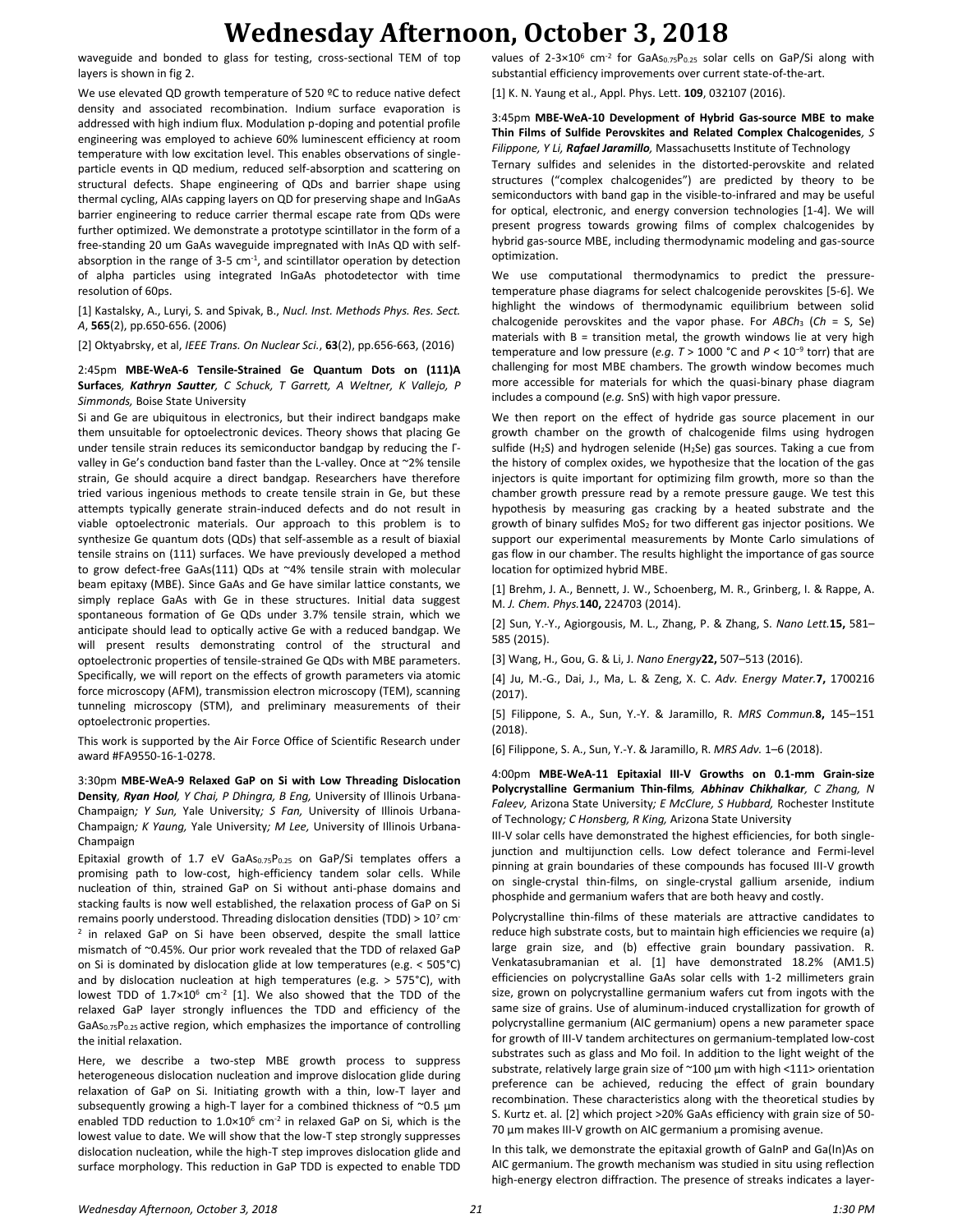# **Wednesday Afternoon, October 3, 2018**

by-layer growth. Morphology and surface roughness of the grown film are studied using scanning electron microscopy and atomic force microscopy, respectively, while grain orientation is characterized using X-ray diffraction. A high crystal orientation preference and reduction in surface roughness were observed on the grown III-V films compared to the initial Ge template, both encouraging signs for the grown film quality. Recombination kinetics are characterized through room-temperature photoluminescence (PL) intensity and measurements of minority charge carrier lifetime in GaInP/GaAs/GaInP double heterostructures. The influence of substrate grain size and pre- and post-deposition treatments on minority charge carrier lifetime will be presented.

[1] R. Venkatasubramanian, et. al., IEEE Photovoltaic Specialists Conference Proceeding, 31(1996).

[2] S. R. Kurtz, et. al., AIP Conference Proceedings 404, 191(1997).

4:15pm **MBE-WeA-12 Grating Coupled Quantum Well Infrared Photodetector on a Si Substrate***, HoSung Kim,* University of Waterloo, Canada*; G Ryu, S Ahn,* Korea Institute of Science and Technology, Korea*; Z Wasilewski,* University of Waterloo, Canada*; W Choi,* Korea Institute of Science and Technology, Korea

Integration of III-V on Si has been widely studied due to the possibility of low-cost fabrication using Si substrate and excellent opto-electronic conversion efficiency of III-V material. The wafer bonding and epitaxial liftoff (ELO) techniques can transfer III-V layers on any substrates whose surface is clean and atomically smooth without changing material characteristics.

Quantum well infrared photodetectors (QWIPs) are currently used for twodimensional long-wavelength infrared light detection due to the good uniformity produced by well-established MBE techniques. However, selection rules prevent quantum wells from absorbing normal-incidence light directly, so most usable QWIPs must incorporate grating couplers to convert TE light into TM light for absorption.

In this talk, grating coupled GaAs/AlGaAs QWIPs are fabricated on a Si substrate by means of metal wafer bonding (MWB) and ELO method for the first time. The GaAs/AlGaAs QWIPs which have 50 periods of quantum wells (QWs) are grown by MBE. The grating was designed with a hexagonal periodic hole array structure and fabricated by dry-etching. After fabricating the grating structure, thin Pt/Au materials were deposited on the both detector and Si substrate. Two substrates were pressed and then dipped into the HF solution for ELO process. The final device was completed after metallization on the transferred QWIP layer on a Si substrate.

Our results show remarkable improvement compared to previous attempts to fabricate grated QWIPs. Previously, grated QWIPs were integrated with Si using In-bumps saw only a relatively small increase in photocurrent compared to the un-grated structure. However, as seen in Fig. 1, our grated shows 17 times higher intensity compared to the QWIP on a Si substrate without grating structure. This significant increase may be attributed to both the optical resonance cavity effects and increased light absorption of TM component.

4:30pm **MBE-WeA-13 Direct MBE Growth of Metamorphic nBn Infrared Photodetectors on 150 mm Ge-Si Substrates for Heterogeneous Integration***, Joel Fastenau, D Lubyshev, S Nelson,* IQE Inc.*; A Morgan, S Edwards,* IQE Silicon, UK*; M Fetters, H Krysiak, J Zeng, M Kattner, P Frey, A Liu,* IQE Inc.

GaSb-based infrared (IR) photodetectors continue to progress and improve, and the transition from pure development to a manufacturing phase is underway. The rich bandgap engineering possibilities of the GaSb materials system, with typical type-II broken-gap alignments, result in myriad device architectures, frequently based on the unipolar barrier design concepts commonly noted as nBn or XBn [1, 2]. To compete with HgCdTe in both performance and cost requires manufacturing processes based on largerformat focal plane array (FPA) detectors, leading to a requirement for larger diameter wafers for improved throughput, volumes, and yield. IQE has demonstrated a nBn production molecular beam epitaxy (MBE) growth process in multi-wafer configurations on 4-inch and 5-inch diameter GaSb substrates as well as via a metamorphic process on 4-inch and 6-inch GaAs substrates [3-5].

A next step in the progression of this IR photodetector technology is its heterogeneous integration with silicon. Such integration can provide the combined advantages of high-level volume production of Si-based electronic circuitry with superior high speed and optical performance of III-V components. In this work, we report the growth of GaSb-based

metamorphic nBn (M-nBn) photodetector structures on large diameter (150 mm) Si substrates. Multiple growth steps are required to transition from the Si to the GaSb lattice constant, beginning with a Ge layer deposited by CVD at IQE-Silicon. This provides a Ge–Si substrate for the growth of the remaining III-V layers, from GaAs and GaSb buffer layers up to the M-nBn device layers, via MBE at IQE Inc. Standard epiwafer characteristics, including morphology, x-ray, and optical properties, will be presented. Large–area mesa diode characteristics from these M-nBn epiwafers compare favorably to those grown on lattice–matched substrates. The results represent an important technological path toward next–generation large-format IR detector array applications.

[1] D. L. Smith and C. Mailhiot, J. Appl. Phys. **62**, 2545–2548 (1987).

[2] S. Maimon and G. W. Wicks, Appl. Phys. Lett. **89**, 151109 (2006).

[3] J. M. Fastenau, D. Lubyshev, Y. Qiu, A. W. K. Liu, E. J. Koerperick, J. T. Olesberg, and D. Norton, Jr., Infrared Phys. Technol. **59**, 158–162 (2013).

[4] D. Lubyshev, J. M. Fastenau, M. Kattner, P. Frey, A. W. K. Liu, and M. J. Furlong, Proc. SPIE **10177**, 1017718 (2017).

[5] J. M. Fastenau, D. Lubyshev, Y. Qiu, A. W. K. Liu, E. J. Koerperick, J. T. Olesberg, and D. Norton, Jr., J. Vac. Sci. and Technol. B, **31**, 03C106 (2013).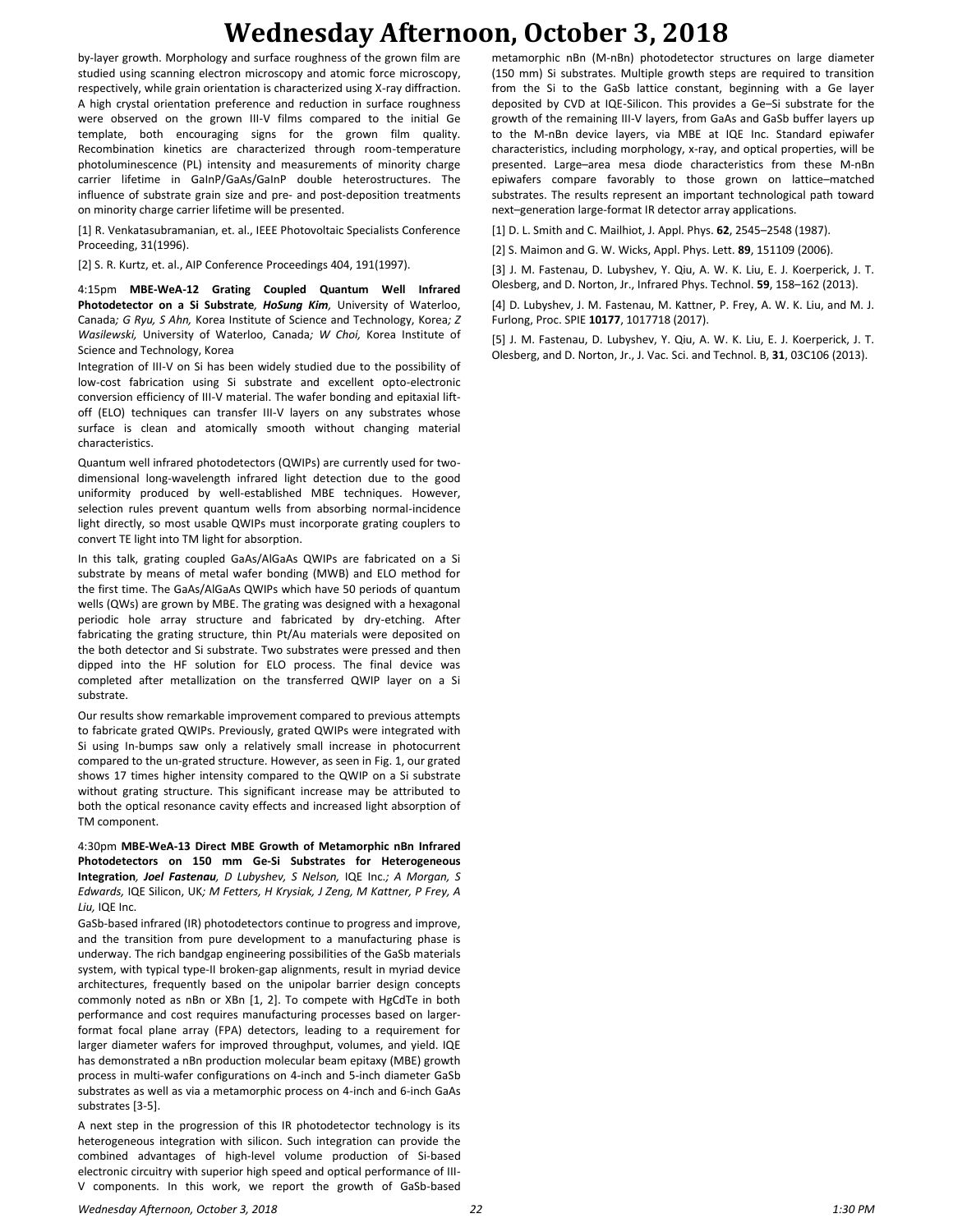## **Author Index**

— A —

Adcock-Smith, E: MBE-TuM-13, 15 Addamane, S: MBE-WeA-2, **20** Aers, G: MBE-TuM-6, 13 Ahmad, E: MBE-MoP-11, 11 Ahn, S: MBE-WeA-12, 22 Alberi, K: MBE-WeM-4, 17 Alfaro-Martínez, A: MBE-WeM-2, 17 Alsheimer, S: MBE-WeM-14, 19 Alyamani, S: MBE-TuM-14, 15 Ares, R: MBE-SuM-11, 2 Arès, R: MBE-SuM-9, 2 Ariyawansa, G: MBE-TuM-12, 14 Arnold, M: MBE-MoA-9, 8  $-$  B  $-$ Baik, M: MBE-MoP-3, 10 Balakrishnan, G: MBE-WeA-2, 20 Baugh, J: MBE-TuM-9, 14 Beaton, D: MBE-TuM-4, **13** Berger, P: MBE-MoM-12, 5 Bergeron, E: MBE-TuM-9, 14 Bhattacharya, P: MBE-MoM-1, **4**; MBE-MoM-11, 5 Boucherif, A: MBE-SuM-11, 2; MBE-SuM-9, 2 Bowers, J: MBE-WeA-1, 20 Boyer, J: MBE-TuM-10, 14 Bristow, A: MBE-TuM-13, 15 Brown, E: MBE-MoM-12, 5  $-$ Cao, Y: MBE-MoP-8, 11 Capano, M: MBE-WeM-11, 18; MBE-WeM-9, 18 Caro, V: MBE-TuM-3, 13 Carter, B: MBE-TuM-3, 13 Celestin, S: MBE-MoA-5, 7 Chai, Y: MBE-WeA-9, 21 Chikhalkar, A: MBE-WeA-11, **21** Cho, M: MBE-MoP-3, 10; MBE-MoP-7, 10 Choi, W: MBE-WeA-12, 22 Choi, Y: MBE-MoP-7, **10** Chowdhury, F: MBE-MoM-14, **6**; MBE-SuM-1, **1** Claro, M: MBE-WeM-3, **17**; MBE-WeM-6, 18 Clinton, E: MBE-MoM-13, **5**; MBE-MoM-4, **4** Cohen, Y: MBE-MoA-12, **8** Couillard, M: MBE-SuM-5, 2  $-$  D  $-$ Dahiya, V: MBE-TuM-10, **14**; MBE-TuM-14, 15 Dalacu, D: MBE-SuM-5, 2 Deimert, C: MBE-SuM-8, **2** Deitz, J: MBE-TuM-10, 14 Deligiannakis, V: MBE-WeM-3, 17; MBE-WeM-6, **18** Deng, H: MBE-WeM-14, 19 Deshmukh, P: MBE-SuM-2, **1**; MBE-SuM-3, **1** Dhingra, P: MBE-WeA-9, 21 Dhomkar, S: MBE-WeM-6, 18 Diallo, T: MBE-SuM-11, 2; MBE-SuM-9, **2** Diaz, R: MBE-WeM-9, 18 Dobrowolska, M: MBE-WeM-13, 19 Doolittle, W: MBE-MoM-13, 5; MBE-MoM-4, 4 Downey, B: MBE-MoA-2, 7; MBE-MoM-10, 5; MBE-MoM-6, 4 Dropiewski, K: MBE-WeA-5, 20 Du, D: MBE-MoA-3, 7; MBE-MoA-4, **7**; MBE-MoA-9, 8 — E — Edwards, S: MBE-WeA-13, 22 El-Gahouchi, M: MBE-SuM-11, 2; MBE-SuM-9, 2 Eng, B: MBE-WeA-9, 21 Esmaielpour, H: MBE-TuM-13, 15

## **Bold page numbers indicate presenter** Eyink, K: MBE-MoA-6, **8**

*Author Index 23 Bold page indicates presenter*  $- F -$ Fafard, S: MBE-SuM-11, 2; MBE-SuM-9, 2 Faleev, N: MBE-WeA-11, 21 Fan, S: MBE-TuA-2, 16; MBE-WeA-9, 21 Fastenau, J: MBE-WeA-13, **22** Faucher, J: MBE-TuA-2, 16 Fetters, M: MBE-WeA-13, 22 Filippone, S: MBE-WeA-10, 21 Fitchette, M: MBE-TuA-3, 16 Forrester, C: MBE-WeM-3, 17 Fraser, E: MBE-TuM-10, 14 Freundlich, A: MBE-TuA-3, 16 Frey, P: MBE-WeA-13, 22 Furdyna, J: MBE-WeM-13, 19  $-$  G  $-$ Ganguly, J: MBE-SuM-13, 3 Garcia, T: MBE-WeM-14, 19; MBE-WeM-3, 17 Gardner, G: MBE-WeM-11, **18**; MBE-WeM-9, 18 Garrett, T: MBE-MoA-13, 9; MBE-WeA-4, 20; MBE-WeA-6, 21 Ginley, T: MBE-WeM-12, **19** Gmachl, C: MBE-WeM-3, 17 Gomme, G: MBE-SuM-11, 2 Gonzalez, M: MBE-TuM-11, 14 Gossard, A: MBE-WeA-1, 20 Grassman, T: MBE-TuM-10, 14 Grimberg, I: MBE-MoA-12, 8 Gronin, S: MBE-WeM-11, 18; MBE-WeM-9, 18 Grosser, A: MBE-MoM-9, 4 Grossklaus, K: MBE-SuM-13, **3**; MBE-TuM-5, 13 Growden, T: MBE-MoM-12, 5 Guo, H: MBE-MoM-14, 6; MBE-SuM-1, 1 Gupta, J: MBE-TuM-6, **13**  $-$  H  $-$ Haffouz, S: MBE-SuM-5, 2 Hardy, M: MBE-MoA-2, 7; MBE-MoM-10, **5**; MBE-MoM-12, 5; MBE-MoM-6, 4 Hatke, A: MBE-WeM-9, 18 Haugan, H: MBE-MoA-6, 8 Hernández-Calderón, I: MBE-WeM-2, **17**; MBE-WeM-5, **18** Hettiaratchy, E: MBE-MoA-10, **8**; MBE-MoM-5, 4 Higashi, Y: MBE-MoP-13, 12 Hoffbauer, M: MBE-MoA-5, **7** Holmgren, E: MBE-WeM-13, 19 Honsberg, C: MBE-WeA-11, 21 Hool, R: MBE-WeA-9, **21** Hu, Y: MBE-MoP-5, **10** Hua, Z: MBE-MoA-13, 9 Huang, J: MBE-MoP-8, 11 Huang, W: MBE-MoP-8, 11; MBE-TuM-6, 13 Hubbard, S: MBE-WeA-11, 21 Huffaker, D: MBE-WeA-4, 20 Hurley, D: MBE-MoA-13, 9  $-1-$ Iyer, S: MBE-MoP-11, 11; MBE-MoP-4, 10; MBE-SuM-2, 1; MBE-SuM-3, 1 — J — Jamison, J: MBE-MoA-1, **7** Janotti, A: MBE-MoA-3, 7 Jaramillo, R: MBE-WeA-10, **21** Jellite, M: MBE-SuM-11, 2; MBE-SuM-9, 2 Jeong, J: MBE-MoP-7, 10 Ji, H: MBE-MoP-8, 11 Jons, K: MBE-SuM-5, 2 Jung, D: MBE-WeA-1, 20  $-$  K  $-$ Kaleta, A: MBE-SuM-4, 1

Kang, H: MBE-MoP-3, **10** Kattner, M: MBE-WeA-13, 22 Katzer, D: MBE-MoA-2, 7; MBE-MoM-10, 5; MBE-MoM-6, **4** Katzer, S: MBE-MoM-12, 5 Kawasaki, J: MBE-MoA-3, 7; MBE-MoA-4, 7; MBE-MoA-9, 8 Kaya, Y: MBE-WeM-3, 17 Kazemi, A: MBE-TuM-10, 14 Kennedy, M: MBE-WeA-1, 20 Kharel, K: MBE-TuA-3, **16** Kim, H: MBE-MoP-7, 10; MBE-WeA-12, **22** Kim, J: MBE-TuM-12, 14; MBE-TuM-14, **15** King, R: MBE-WeA-11, 21 Kishino, K: MBE-MoP-13, 12 Klin, O: MBE-MoA-12, 8 Korkusinski, M: MBE-SuM-5, 2 Kotulak, N: MBE-MoA-11, 8 Kret, S: MBE-SuM-4, 1 Krishna, S: MBE-TuM-10, 14; MBE-TuM-14, 15 Kronz, J: MBE-SuM-3, 1 Krusin-Elbaum, L: MBE-WeM-14, 19 Krysiak, H: MBE-WeA-13, 22 Kukushkin, I: MBE-MoM-9, 4 Kurowska, B: MBE-SuM-4, 1 Kuskovsky, I: MBE-WeM-6, 18 Kwon, G: MBE-MoP-7, 10  $-1-$ Laleyan, D: MBE-MoM-11, 5 Lapointe, J: MBE-SuM-5, 2 Lassise, M: MBE-WeM-1, **17** Laurain, A: MBE-WeA-2, 20 Law, S: MBE-WeM-12, 19 Lee, M: MBE-TuA-2, 16; MBE-WeA-9, 21 Lee, S: MBE-TuM-10, 14; MBE-TuM-14, 15 Levy, I: MBE-WeM-14, **19** Li, B: MBE-TuA-2, 16 Li, J: MBE-MoP-4, 10 Li, L: MBE-TuM-6, 13 Li, X: MBE-WeM-13, 19 Li, Y: MBE-TuM-6, 13; MBE-WeA-10, 21 Liang, B: MBE-WeA-4, 20 Liu, A: MBE-WeA-13, 22 Liu, F: MBE-MoA-5, 7; MBE-WeA-3, **20** Liu, K: MBE-MoP-8, 11 Liu, S: MBE-WeA-1, 20 Liu, X: MBE-MoM-11, 5; MBE-WeM-13, 19 Liu, Y: MBE-SuM-2, 1; MBE-SuM-3, 1 Lubyshev, D: MBE-WeA-13, 22 Lumb, M: MBE-TuM-11, 14 Luo, S: MBE-MoP-8, 11 Lv, Z: MBE-MoP-10, 11 Lyons, J: MBE-WeM-13, 19  $- M -$ Ma, W: MBE-MoP-8, **11** Mahadik, N: MBE-MoA-11, 8 MANFRA, M: MBE-WeM-11, 18; MBE-WeM-9, 18 Mashooq, K: MBE-MoM-11, 5 May, B: MBE-MoA-1, 7; MBE-MoA-10, 8; MBE-MoM-5, **4** Mayer, W: MBE-WeM-10, 18 McChesney, J: MBE-MoA-3, 7 McClure, E: MBE-WeA-11, 21 McElearney, J: MBE-SuM-13, 3; MBE-TuM-5, 13 Meyer, D: MBE-MoA-2, 7; MBE-MoM-10, 5; MBE-MoM-12, 5; MBE-MoM-6, 4 Meyer, J: MBE-TuM-11, 14 Mi, Z: MBE-MoM-11, 5; MBE-MoM-14, 6; MBE-SuM-1, 1 Mikolajick, T: MBE-MoM-9, 4 Millunchick, J: MBE-TuM-3, **13**